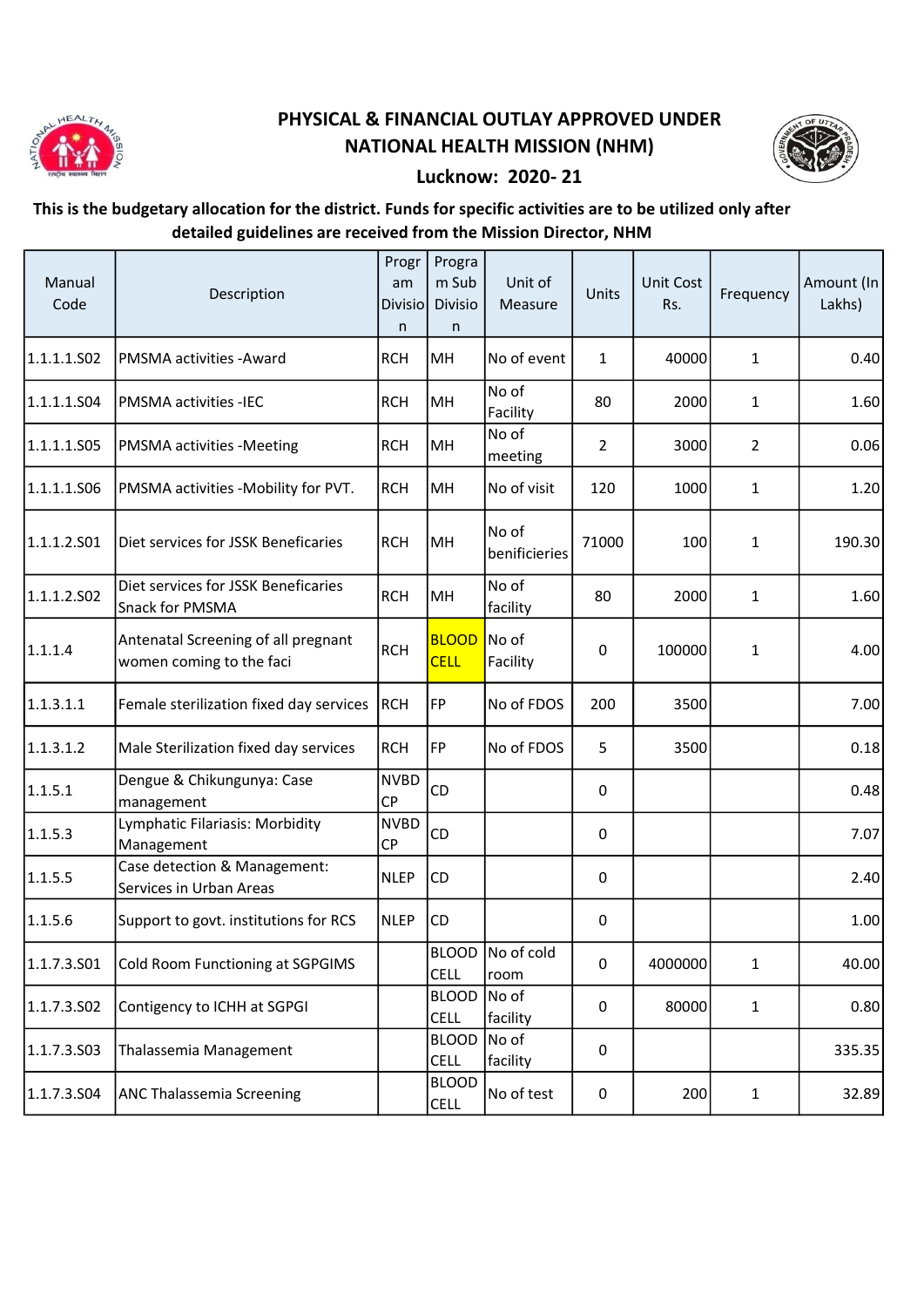| 1.1.7.3.505 | For Hemophilia /Hemoglobinopathy<br>Data Management Software<br>Development to SGPGIMS |                                         | <b>BLOOD</b><br><b>CELL</b> |                        | 0              |        |              | 20.00   |
|-------------|----------------------------------------------------------------------------------------|-----------------------------------------|-----------------------------|------------------------|----------------|--------|--------------|---------|
| 1.1.7.3.507 | For Factors availability to Hemophilics                                                |                                         | <b>BLOOD</b><br><b>CELL</b> |                        | 0              |        |              | 3700.00 |
| 1.1.7.7     | Patient Requiring Blood Transfusion                                                    | <b>HSS</b>                              | <b>BLOOD</b><br><b>CELL</b> |                        | 0              |        |              | 1523.23 |
| 1.2.1.1     | <b>Home Deliveries</b>                                                                 | <b>RCH</b>                              | <b>MH</b>                   | No of<br>benificiaries | 16             | 500    | $\mathbf{1}$ | 0.08    |
| 1.2.1.2.1   | <b>Rural Deliveries</b>                                                                | <b>RCH</b>                              | MH                          | No of<br>benificiaries | 30160          | 1400   | $\mathbf{1}$ | 422.24  |
| 1.2.1.2.2   | <b>Urban Deliveries</b>                                                                | <b>RCH</b>                              | MH                          | No of<br>benificiaries | 27200          | 1000   | $\mathbf{1}$ | 272.00  |
| 1.2.2.1.1   | Compensation for female sterilization                                                  | RCH                                     | FP                          | No of Cases            | 8849           |        |              | 258.40  |
| 1.2.2.1.2   | Compensation for male<br>sterilization/NSV                                             | <b>RCH</b>                              | FP                          | No of Cases            | 456            |        |              | 12.31   |
| 1.2.2.2.2   | PPIUCD services: Compensation to<br>beneficiary                                        | <b>RCH</b>                              | <b>FP</b>                   | No of Cases            | 9533           | 300    |              | 28.60   |
| 1.2.2.2.3   | PAIUCD Services: Compensation to<br>beneficiary                                        | <b>RCH</b>                              | FP                          | No of Cases            | 10             | 300    |              | 0.03    |
| 1.2.3.1     | Welfare allowance to patients for RCS                                                  | NLEP                                    | CD                          |                        | 10             |        |              | 0.80    |
| 1.2.3.2     | TB Patient Nutritional Support under<br>Nikshay Poshan Yojana                          | RNTC<br>P                               | CD                          |                        | 0              |        |              | 296.58  |
| 1.3.1.1     | SNCU                                                                                   | <b>RCH</b>                              | <b>CH</b>                   | No of<br>Facility      | 5              |        |              | 100.00  |
| 1.3.1.2     | <b>NBSU</b>                                                                            | <b>RCH</b>                              | <b>CH</b>                   | No of<br>Facility      | 8              | 5000   | 12           | 4.80    |
| 1.3.1.4     | <b>NRCs</b>                                                                            | <b>RCH</b>                              | <b>CH</b>                   | No of<br>Facility      | $\mathbf{1}$   |        |              | 7.80    |
| 1.3.1.5.501 | Annual Operational cost of CLMC<br>KGMU Lucknow                                        | <b>RCH</b>                              | <b>CH</b>                   | No of<br>Facility      | $\mathbf{1}$   | 190000 | $\mathbf{1}$ | 1.90    |
| 1.3.1.5.502 | Annual Operational Cost LMU Queen<br>Marry Hospital                                    | <b>RCH</b>                              | CH                          | No of<br>Facility      | $\mathbf{1}$   | 105000 | $\mathbf{1}$ | 1.05    |
| 1.3.1.6     | AH/ RKSK Clinics                                                                       | <b>RCH</b>                              | <b>RKSK</b>                 |                        | $\overline{2}$ |        |              | 0.42    |
| 1.3.1.7.501 | Operational Cost for DEIC Center                                                       | <b>RCH</b>                              | <b>RBSK</b>                 |                        | 0              |        |              | 3.75    |
| 1.3.1.7.502 | Phone and Internet Charges for DEIC<br>Manager                                         | <b>RCH</b>                              | <b>RBSK</b>                 | no of DEIC<br>managers | 0              | 2000   | $\mathbf{1}$ | 0.02    |
| 1.3.1.8     | District NCD Clinic                                                                    |                                         |                             |                        | $\pmb{0}$      |        |              | 1.00    |
| 1.3.1.9     | CHC NCD Clinic: Mobility,<br>Miscellaneous & Contingencies                             | <b>NPCD</b><br>$\mathsf{CS}\phantom{0}$ | <b>NCD</b>                  |                        | $\pmb{0}$      |        |              | 11.00   |
| 1.3.1.16    | State lab: Meeting Costs/Office<br>expenses/Contingency                                | <b>NVHC</b><br>P                        |                             |                        | 0              |        |              | 1.00    |
| 1.3.1.17.1  | Meeting Costs/Office<br>expenses/Contingency etc)                                      | <b>NVHC</b><br>P                        |                             |                        | 0              |        |              | 3.00    |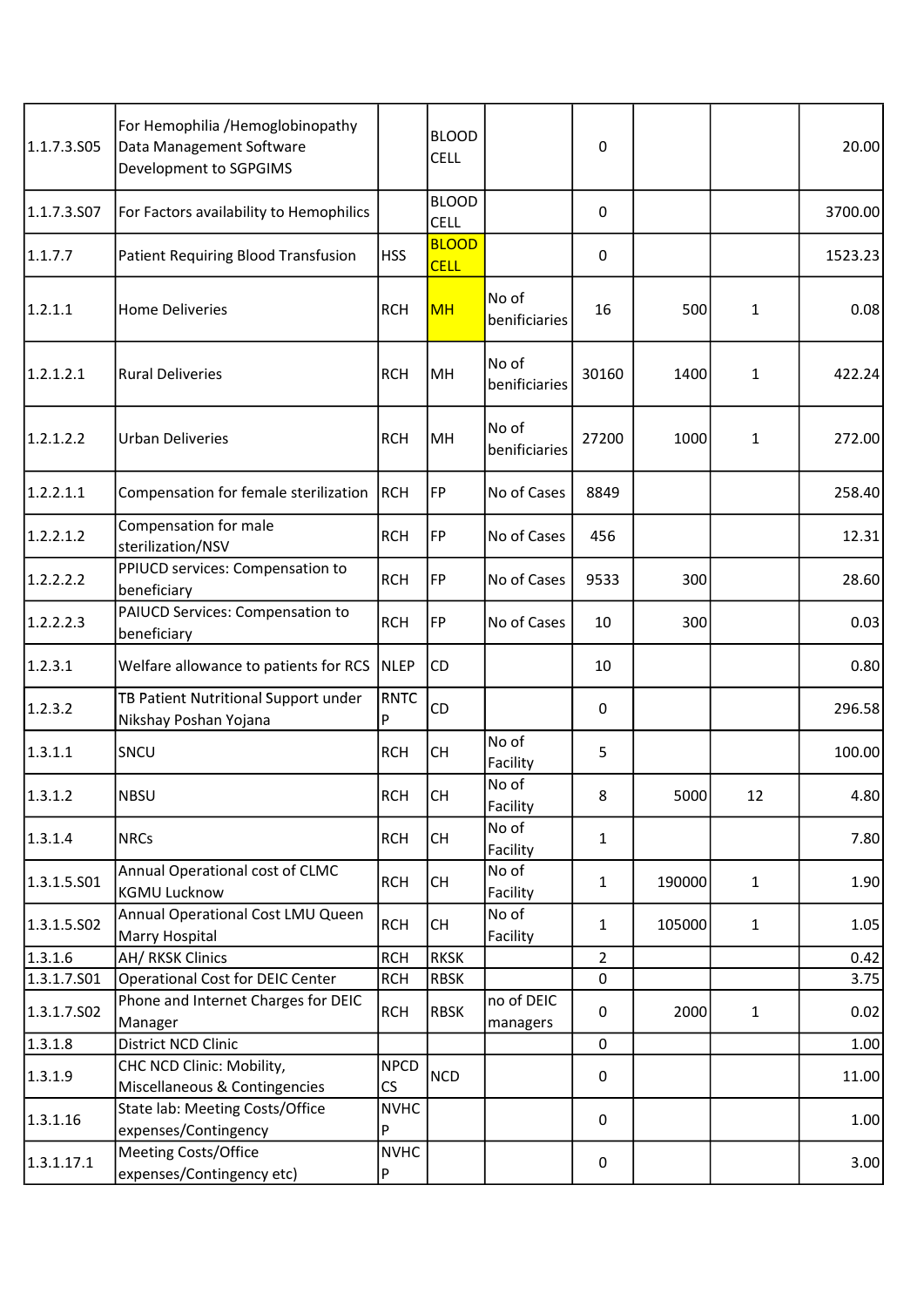| 1.3.1.17.2  | Management of Hep A & E                                                                     | <b>NVHC</b><br>P |                             |                                         | 0           |        |              | 1.00   |
|-------------|---------------------------------------------------------------------------------------------|------------------|-----------------------------|-----------------------------------------|-------------|--------|--------------|--------|
| 1.3.2.4     | Consumables for computer including<br>provision for internet access for<br>strengthening RI | RI               | R <sub>1</sub>              | No.                                     | 0           | 1000   | 12           | 0.12   |
| 1.3.2.6.501 | IMEP Services- BMW- DH                                                                      | <b>HSS</b>       | <b>IMEP</b>                 |                                         | 2605        |        |              | 306.74 |
| 1.3.2.6.502 | IMEP Services- BMW- CHC/BPHC                                                                | <b>HSS</b>       | <b>IMEP</b>                 |                                         | 570         |        |              | 67.12  |
| 1.3.2.6.503 | <b>IMEP Services- BMW Block Level</b><br>UPHC & District Level UPHC                         | <b>HSS</b>       | <b>IMEP</b>                 |                                         | 104         |        |              | 12.25  |
| 1.3.2.6.504 | IMEP Services - BMW-MCH Wing                                                                | <b>HSS</b>       | <b>IMEP</b>                 |                                         | 110         |        |              | 12.95  |
| 1.3.2.6.S05 | <b>IMEP Services- BMW-TRAUMA</b><br><b>CENTERS</b>                                          | <b>HSS</b>       | <b>IMEP</b>                 |                                         | 10          |        |              | 1.18   |
| 1.3.2.6.506 | IMEP Services- Machnized Cleaning -<br>DH                                                   | <b>HSS</b>       | <b>IMEP</b>                 |                                         | 0           |        |              | 653.32 |
| 1.3.2.6.508 | IMEP Services- Mannual Laundry-DH<br>& MCH Wing (100 Bed)                                   | <b>HSS</b>       | <b>IMEP</b>                 |                                         | 0           |        |              | 56.16  |
| 1.3.2.6.S09 | IMEP Services- Mechanized Laundry-<br>50 District Level Hospital                            | <b>HSS</b>       | <b>IMEP</b>                 |                                         | 6           |        |              | 256.07 |
| 1.3.2.6.510 | IMEP Services- Cleaning - CHC/BPHC                                                          | <b>HSS</b>       | <b>IMEP</b>                 |                                         | 570         |        |              | 37.51  |
| 1.3.2.6.511 | IMEP Services-Cleaning - MCH Wing                                                           | <b>HSS</b>       | <b>IMEP</b>                 |                                         | 110         |        |              | 7.24   |
| 1.3.2.6.512 | <b>IMEP Services-Cleaning -TRAUMA</b><br><b>CENTERS</b>                                     | <b>HSS</b>       | <b>IMEP</b>                 |                                         | 10          |        |              | 0.66   |
| 1.3.2.6.513 | <b>IMEP Services-Cleaniness - Sub</b><br>Centers                                            | <b>HSS</b>       | <b>IMEP</b>                 |                                         | 336         |        |              | 20.16  |
| 1.3.2.6.515 | POL for generator-DH                                                                        | <b>HSS</b>       | <b>IMEP</b>                 |                                         | 0           |        |              | 31.50  |
| 1.3.2.6.516 | POL for generator -CHC and BPHC                                                             | <b>HSS</b>       | <b>IMEP</b>                 |                                         | 0           |        |              | 39.38  |
| 2.1.3.1     | <b>Blood collection and Transport Vans</b>                                                  | <b>HSS</b>       | <b>BLOOD</b><br><b>CELL</b> | No of units                             | $\mathbf 0$ | 660000 | 1            | 6.60   |
| 2.2.1       | POL for Family Planning/Others                                                              | <b>RCH</b>       | FP                          | No of FDOS                              | 165         | 1000   |              | 1.65   |
| 2.2.2       | Mobility & Communication support<br>for AH counsellors & RKSK<br>Coordinators               | <b>RCH</b>       | <b>RKSK</b>                 | No of<br>Councelor                      | 3           | 1200   | 12           | 0.43   |
| 2.2.3       | Mobility support for RBSK Mobile<br>health team                                             | <b>RCH</b>       | <b>RBSK</b>                 | No of<br>vehicles                       | 16          | 33000  | 12           | 63.36  |
| 2.2.4       | Support for RBSK: CUG connection per<br>team and rental                                     | <b>HSS</b>       | <b>RBSK</b>                 | No of teams                             | 16          | 200    | 12           | 0.38   |
| 2.2.8       | Pulse Polio operating costs                                                                 | <b>IPPI</b>      | R <sub>1</sub>              |                                         | 0           |        |              | 1.49   |
| 2.3.1.1.2   | Monthly Village Health and Nutrition<br>Days                                                | <b>RCH</b>       | R <sub>l</sub>              | no of<br>sessions                       | 6198        | 100    | $\mathbf{1}$ | 6.20   |
| 2.3.1.10    | Mobility support for mobile health<br>team/TA/DA to vaccinators                             | <b>RCH</b>       | RI                          | No of<br>mobile<br>immunizati<br>on Van | $\pmb{0}$   | 33000  |              | 5.94   |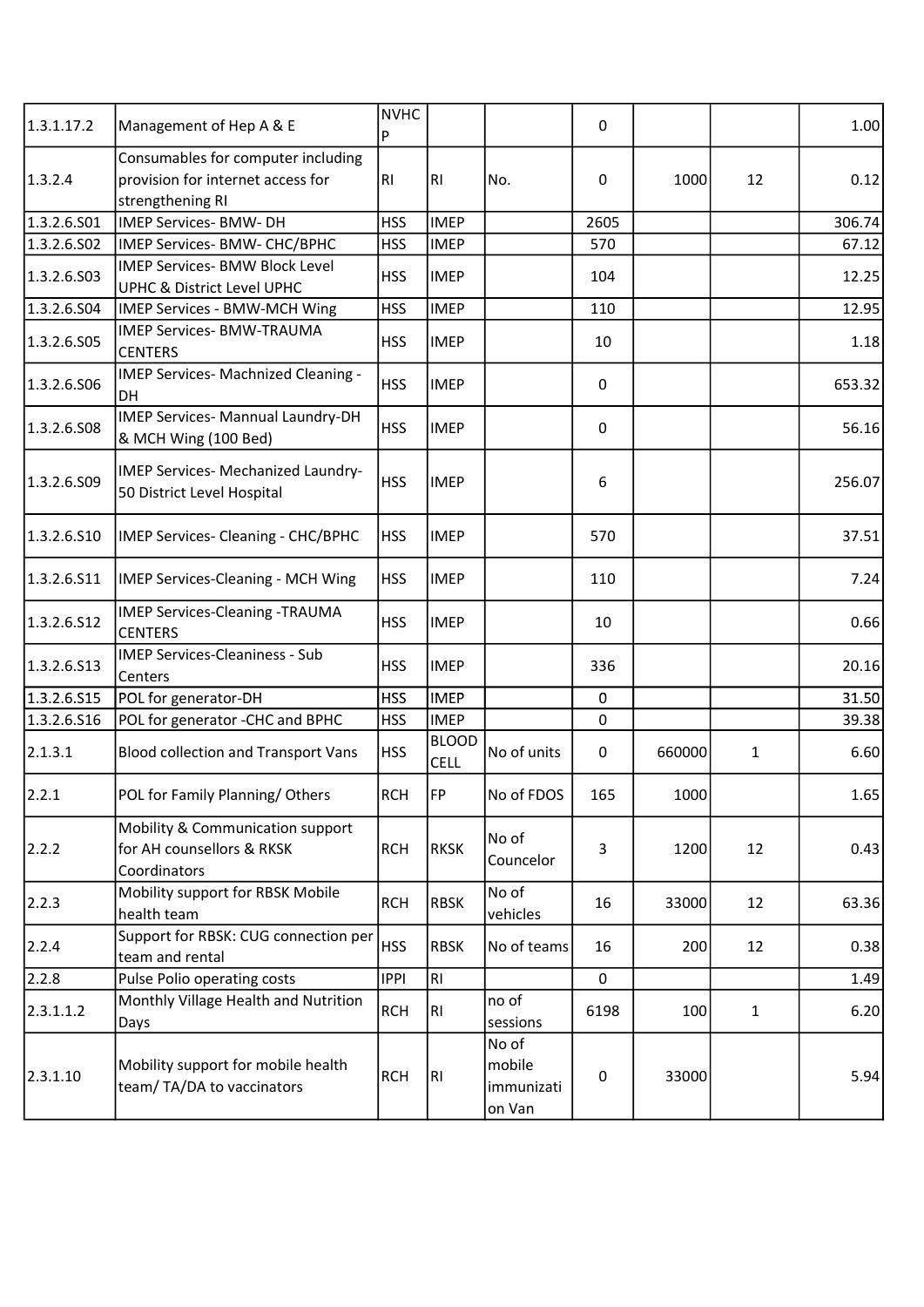| 2.3.1.11           | Outreach for demand generation,<br>testing and treatment of Viral<br>Hepatitis through Mobile Medical<br>Units/NGOs/CBOs/etc                                                                        | <b>NVHC</b><br>P    | <b>CD</b>   |                   | $\pmb{0}$ |     |              | 0.40   |
|--------------------|-----------------------------------------------------------------------------------------------------------------------------------------------------------------------------------------------------|---------------------|-------------|-------------------|-----------|-----|--------------|--------|
| 2.3.2.3            | DMHP: Targeted interventions at<br>community level Activities &<br>interventions targeted at schools,<br>colleges, workplaces, out of school<br>adolescents, urban slums and suicide<br>prevention. | INMHPINCD           |             |                   | 0         |     |              | 6.00   |
| 2.3.2.4            | Recurring grant for collection of eye<br>balls by eye banks and eye donation<br>centres                                                                                                             | <b>NPCB</b>         | <b>NCD</b>  |                   | 0         |     |              | 4.00   |
| 2.3.2.5            | <b>Tobacco Cessation Centre (TCC):</b><br>Weekly FGD with the tobacco users                                                                                                                         | NI-<br><b>NCD</b>   | NCD         |                   | 0         |     |              | 0.52   |
| 2.3.3.2            | Screening and free spectacles to<br>school children                                                                                                                                                 | <b>NPCB</b>         | <b>NCD</b>  |                   | 0         |     |              | 8.05   |
| 2.3.3.3            | Screening and free spectacles for near<br>work to Old Person                                                                                                                                        | <b>NPCB</b>         | <b>NCD</b>  |                   | 0         |     |              | 8.05   |
| [2.3.3.4.1]        | Coverage of Public School                                                                                                                                                                           | NI-<br><b>NCD</b>   | <b>NCD</b>  |                   | 0         |     |              | 0.67   |
| 2.3.3.4.2          | Coverage of Pvt. School                                                                                                                                                                             | $NI-$<br><b>NCD</b> | <b>NCD</b>  |                   | 0         |     |              | 2.00   |
| 2.3.3.4.3          | Coverage of Public School in other's<br>school programme                                                                                                                                            | NI-<br><b>NCD</b>   | <b>NCD</b>  |                   | 0         |     |              | 1.33   |
| 2.3.3.4.4          | Coverage of Pvt. School in other's<br>school programme                                                                                                                                              | NI-<br><b>NCD</b>   | <b>NCD</b>  |                   | 0         |     |              | 1.00   |
| 2.3.3.4.5          | Sensitization campaign for college<br>students                                                                                                                                                      | NI-<br><b>NCD</b>   | <b>NCD</b>  |                   | 0         |     |              | 2.00   |
| 3.1.1.1.1          | JSY Incentive to ASHA                                                                                                                                                                               | <b>RCH</b>          | <b>MH</b>   | No of ASHA        | 25600     | 600 | 1            | 153.60 |
| 3.1.1.1.2          | ASHA incentive under MAA<br>programme @ Rs 100 per ASHA for<br>quarterly mother's meeting                                                                                                           | <b>HSS</b>          | <b>CH</b>   | No of<br>meetings | 1603      | 100 |              | 3.21   |
| 3.1.1.1.3.50<br> 1 | Incentive for Home Based Newborn<br>Care programme Rural                                                                                                                                            | <b>HSS</b>          | <b>CH</b>   | No of<br>newborn  | 28500     | 250 | $\mathbf{1}$ | 71.25  |
| 3.1.1.1.5          | Incentive for referral of SAM cases to<br>NRC and for follow up of discharge<br><b>SAM children from NRCs</b>                                                                                       | <b>HSS</b>          | <b>CH</b>   | No of Child       | 860       | 150 | $\mathbf{1}$ | 0.26   |
| 3.1.1.1.6          | Incentive for National Deworming Day<br>for mobilising out of school children                                                                                                                       | <b>HSS</b>          | <b>RKSK</b> | No of ASHA        | 2190      | 100 | 1            | 2.19   |
| 3.1.1.1.7          | Incentive for IDCF for prophylactic<br>distribution of ORS to family with<br>under-five children.                                                                                                   | <b>HSS</b>          | <b>CH</b>   | No of ASHA        | 1603      | 100 | $\mathbf{1}$ | 1.60   |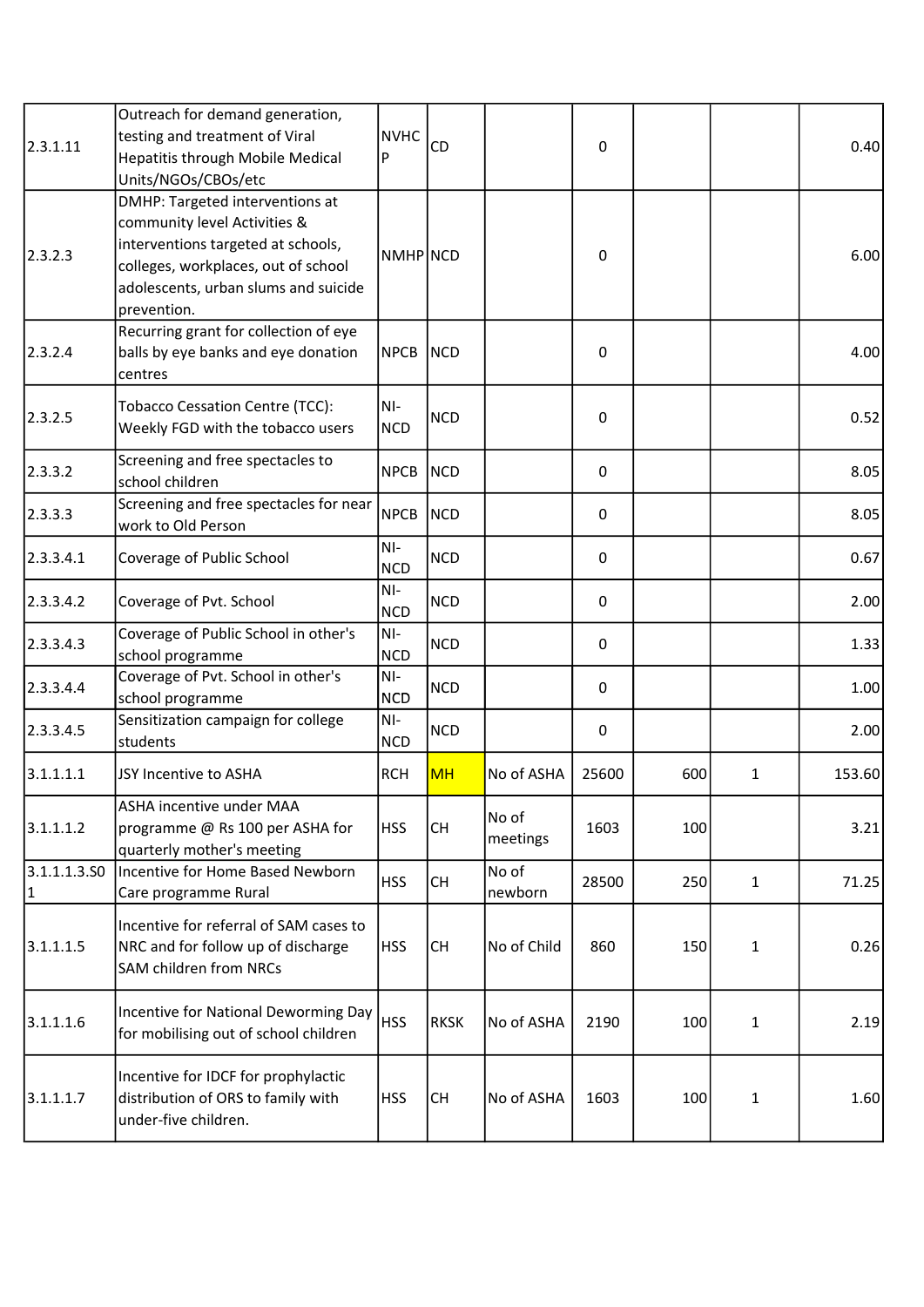| 3.1.1.1.9                      | National Iron Plus Incentive for<br>mobilizing children and/or ensuring<br>compliance and reporting (6-59<br>months) | <b>HSS</b>               | <b>CH</b> | No of ASHA                | 1150  | 50   | $\mathbf{1}$ | 3.45   |
|--------------------------------|----------------------------------------------------------------------------------------------------------------------|--------------------------|-----------|---------------------------|-------|------|--------------|--------|
| 3.1.1.1.11                     | ASHA Incentive under Immunzation                                                                                     | RI.                      | <b>RI</b> | no of<br>children         | 93341 | 225  | $\mathbf{1}$ | 210.02 |
| 3.1.1.1.12                     | Incentive to ASHA for Quaterly Visit<br>Under HBYC program                                                           | <b>HSS</b>               | <b>CH</b> | No of Child<br>/ 5 visits | 16350 | 250  | 1            | 40.88  |
| 3.1.1.1.13.5                   | ASHA incentive for HRP identification                                                                                | <b>HSS</b>               | MH        | No of ASHA                |       |      |              |        |
| 03                             | and follow up                                                                                                        |                          |           |                           | 1750  | 300  | $\mathbf{1}$ | 5.25   |
| 3.1.1.2.4                      | <b>ASHA PPIUCD incentive for</b><br>accompanying the client for PPIUCD<br>insertion                                  | <b>HSS</b>               | <b>FP</b> |                           | 9533  | 150  |              | 14.30  |
| 3.1.1.2.5                      | ASHA PAIUCD incentive for<br>accompanying the client for PAIUCD<br>insertion                                         | <b>HSS</b>               | <b>FP</b> |                           | 1300  | 150  |              | 1.95   |
| 3.1.1.2.6.50<br>1              | ASHA incentive under ESB scheme for<br>promoting spacing of births between<br>02 children                            | <b>HSS</b>               | <b>FP</b> | No of Clints              | 765   | 500  |              | 3.83   |
| 3.1.1.2.6.SO<br>$\overline{2}$ | ASHA incentive under ESB scheme for<br>promoting spacing of 02 years after<br>marriage                               | <b>HSS</b>               | FP        | No of Clints              | 765   | 500  |              | 3.83   |
| 3.1.1.2.7                      | ASHA incentive under ESB scheme for<br>promoting Adoption of Limiting<br>Method upto Two Children                    | <b>HSS</b>               | <b>FP</b> | No of Clints              | 764   | 1000 |              | 7.64   |
| 3.1.1.2.9.SO<br>$\overline{2}$ | Reimbursement of travel expenses for<br>accompanying a women to facility for<br>medical abortion                     | <b>HSS</b>               | FP        | No of Cases               | 600   | 225  |              | 1.35   |
| 3.1.1.2.9.SO<br>3              | Reimbursement of travel expenses for<br>accompanying a women to facility for<br>surgical abortion (MVA/EVA)          | <b>HSS</b>               | FP        | No of Cases               | 720   | 150  |              | 1.08   |
| 3.1.1.4.2                      | ASHA Incentive for Dengue and<br>Chikungunya                                                                         | <b>NVBD</b><br><b>CP</b> |           |                           | 0     |      |              | 15.30  |
| 3.1.1.4.4                      | ASHA incentive for referral of AES/JE<br>cases to the nearest CHC/DH/Medical<br>College                              | <b>NVBD</b><br><b>CP</b> |           |                           | 0     |      |              | 0.30   |
| 3.1.1.4.5                      | Honorarium for Drug Distribution<br>including ASHAs and supervisors<br>involved in MDA                               | <b>NVBD</b><br>CP        |           |                           | 0     |      |              | 70.51  |
| 3.1.1.4.8.1                    | ASHA incentive for detection of<br>leprosy                                                                           | <b>NLEP</b>              |           |                           | 553   |      |              | 1.38   |
| 3.1.1.4.8.2                    | <b>ASHA Incentive for PB (Treatment</b><br>completion)                                                               | <b>NLEP</b>              |           |                           | 332   |      |              | 1.33   |
| 3.1.1.4.8.3                    | ASHA Incentive for MB (Treatment<br>completion)                                                                      | <b>NLEP</b>              |           |                           | 221   |      |              | 1.33   |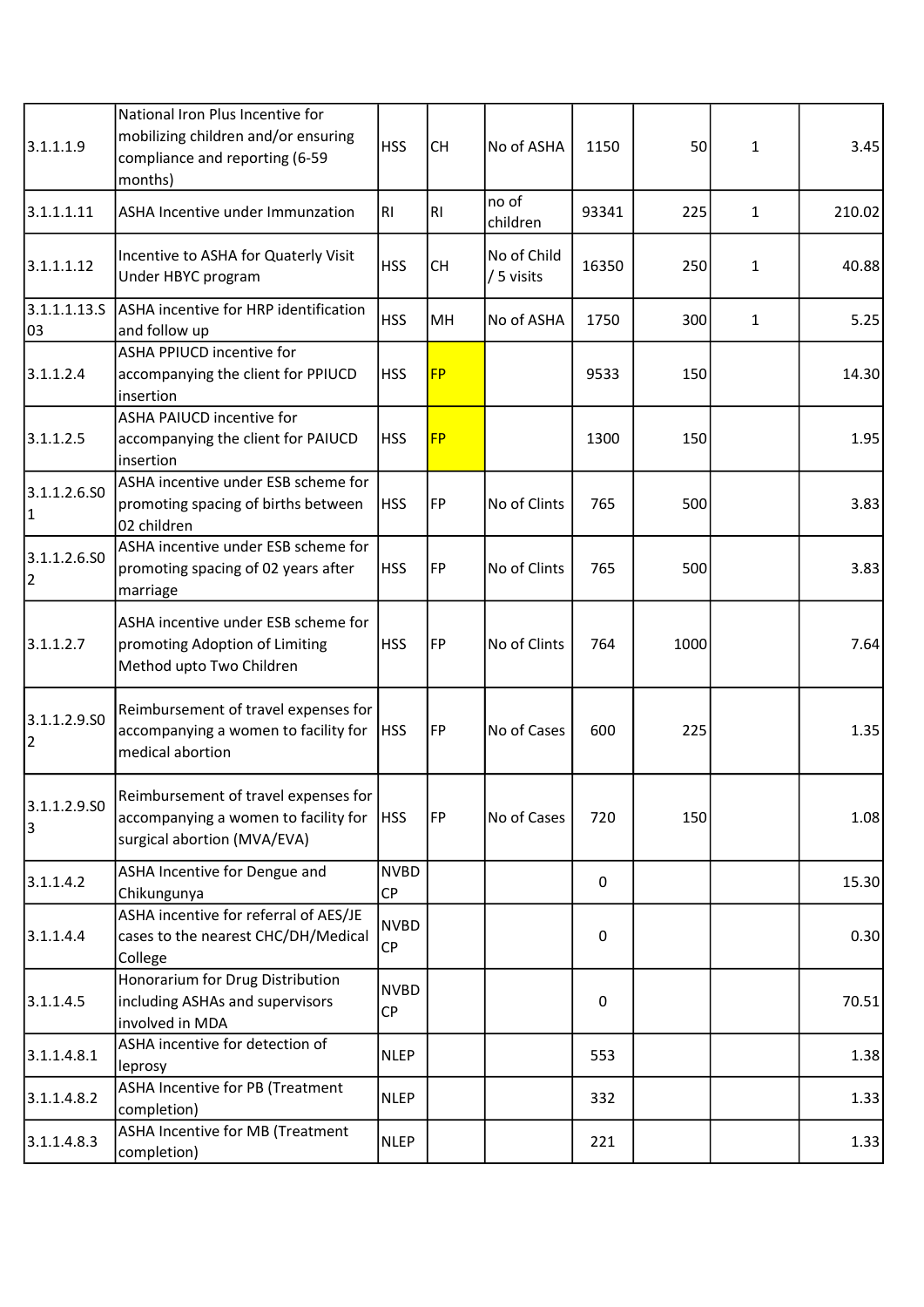| 3.1.1.4.9                      | ASHA Involvement under NLEP -<br>Sensitisation                                                                                       | <b>NLEP</b>              |                        |                  | 500   |     |   | 0.50   |
|--------------------------------|--------------------------------------------------------------------------------------------------------------------------------------|--------------------------|------------------------|------------------|-------|-----|---|--------|
| 3.1.1.5.2.50<br>3              | ASHA Incentive Filling of CBAC forms<br>Under HWC                                                                                    |                          | <b>CP</b>              |                  | 0     |     |   | 13.00  |
| 3.1.1.5.2.SO<br>4              | ASHA Incentive for Mobilising,<br>Screening and Follow Up Under HWC                                                                  |                          | <b>CP</b>              |                  | 0     |     |   | 13.00  |
| 3.1.1.6.1                      | ASHA incentives for routine activities                                                                                               | <b>HSS</b>               | <b>CP</b>              |                  | 1530  |     |   | 367.20 |
| 3.1.1.6.3.50<br>4              | Incentive to ASHA Facilitator                                                                                                        | <b>HSS</b>               | CP                     |                  | 78    |     |   | 4.21   |
| 3.1.1.6.3.SO<br>5              | Incentive to ASHA for Health<br><b>Promotion Day</b>                                                                                 | <b>HSS</b>               | <b>CP</b>              |                  | 1530  |     |   | 36.72  |
| 3.1.1.6.3.50<br>6              | Incentive to ASHA under PMMVY                                                                                                        | <b>HSS</b>               | <b>CP</b>              |                  | 9180  |     |   | 9.18   |
| 3.1.1.6.3.50<br>$\overline{7}$ | Incentive to ASHA Facilitator for<br><b>CBAC, HRP and SAM Tracking</b>                                                               | <b>HSS</b>               | <b>CP</b>              |                  | 78    |     |   | 11.70  |
| 3.1.3.1                        | Supervision costs by ASHA<br>facilitators(12 months)                                                                                 | <b>HSS</b>               | <b>CP</b>              |                  | 78    |     |   | 56.16  |
| 3.1.3.2                        | Support provisions to ASHA (Uniform)                                                                                                 | <b>HSS</b>               | CP                     |                  | 1608  |     |   | 9.65   |
| 3.1.3.3                        | Awards to ASHA's/Link workers                                                                                                        | <b>HSS</b>               | <b>CP</b>              |                  | 0     |     |   | 6.82   |
| 3.1.3.4                        | Mobilization of children through ASHA<br>or other mobilizers                                                                         | RI                       | <b>RI</b>              | No of<br>session | 49584 | 150 | 1 | 74.38  |
| 3.1.3.5.S01                    | Incentive for other link workers for<br>Prepration of Due List of Childrens to<br>be immunized                                       | RI                       | RI                     | No of<br>session | 14402 | 100 | 1 | 14.40  |
| 3.2.3.1.1                      | Treatment Supporter Honorarium (Rs<br>1000)                                                                                          | RNTC<br>P                |                        |                  | 0     |     |   | 59.32  |
| 3.2.3.1.2                      | Treatment Supporter Honorarium (Rs<br>5000)                                                                                          | RNTC                     |                        |                  | 0     |     |   | 9.02   |
| 3.2.3.1.3                      | Incentive for informant (Rs 500)                                                                                                     | <b>RNTC</b><br>P         |                        |                  | 0     |     |   | 6.67   |
| 3.2.3.2                        | Incentives for Peer Educators under<br><b>NVHCP</b>                                                                                  | <b>NVHC</b><br>P         |                        |                  | 0     |     |   | 1.20   |
| 3.2.3.4.501                    | Incentive for community<br>volunteers/supervisors/LT etc<br>undertaking ACF                                                          |                          |                        |                  | 0     |     |   | 70.52  |
| 3.2.5.2.1                      | Dengue & Chikungunya: Vector<br>Control, environmental management<br>& fogging machine                                               | <b>NVBD</b><br><b>CP</b> |                        |                  | 0     |     |   | 41.46  |
| 3.3.3.2                        | Training of PRI's representatives/<br>Police personnel/ Teachers/ Transport   NI-<br>personnel/ NGO personnel/ other<br>stakeholders | <b>NCD</b>               |                        |                  | 0     |     |   | 0.30   |
| 3.3.4.S01                      | <b>AAA Platform</b>                                                                                                                  | <b>HSS</b>               |                        |                  | 4246  |     |   | 19.11  |
| 4.1.1                          | <b>District Hospitals</b>                                                                                                            | <b>HSS</b>               | <b>CP</b>              |                  | 9     |     |   | 45.00  |
| 4.1.3                          | <b>Community Health Centers</b>                                                                                                      | <b>HSS</b>               | <b>CP</b>              |                  | 11    |     |   | 27.50  |
| 4.1.4                          | <b>Primary Health Centers</b>                                                                                                        | <b>HSS</b>               | CP                     |                  | 28    |     |   | 24.50  |
| 4.1.5                          | Sub Centers                                                                                                                          | <b>HSS</b>               | $\mathsf{C}\mathsf{P}$ |                  | 336   |     |   | 40.32  |
|                                |                                                                                                                                      |                          |                        |                  |       |     |   |        |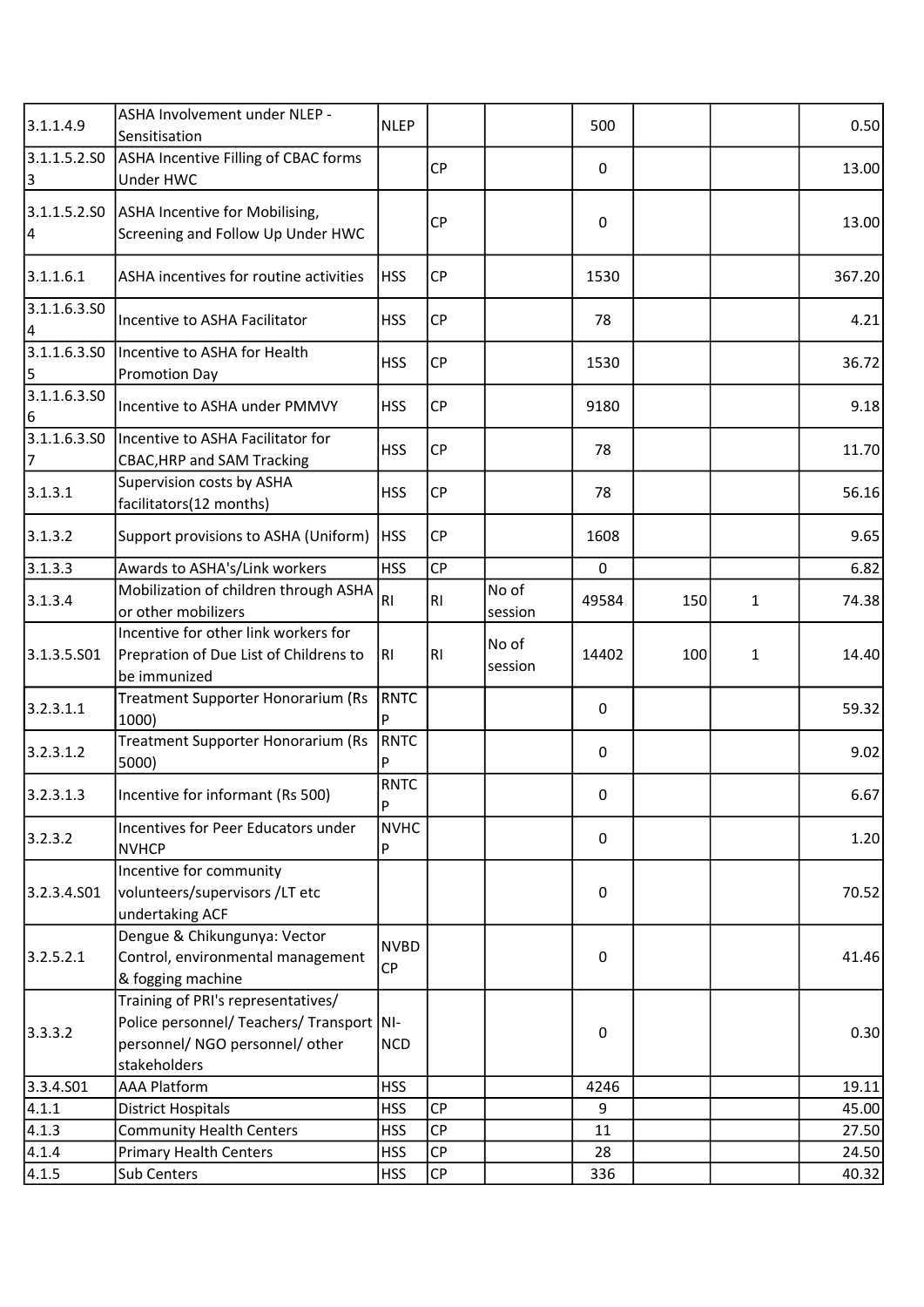| 4.1.6                   | Village Health Sanitation & Nutrition<br>Committee                                        | <b>HSS</b>               | <b>CP</b>                   |                               | 715         |      |              | 42.90  |
|-------------------------|-------------------------------------------------------------------------------------------|--------------------------|-----------------------------|-------------------------------|-------------|------|--------------|--------|
| 4.1.7.S01               | H&WC Additional Untied Grant-SC                                                           | <b>HSS</b>               | <b>CP</b>                   |                               | 0           |      |              | 24.90  |
| 4.1.7.S02               | H&WC Additional Untied Grant-PHC                                                          | <b>HSS</b>               | <b>CP</b>                   |                               | 0           |      |              | 11.00  |
| 5.1.1.2.8               | Infrastructure strengthening of SC to<br>H&WC                                             | <b>HSS</b>               | CP                          |                               | 0           |      |              | 679.00 |
| 5.2.1.8                 | DEIC (RBSK)-Construction                                                                  | <b>HSS</b>               | <b>RBSK</b>                 | No of DEIC<br>centre          | 0           |      |              | 180.89 |
| 5.3.3                   | Blood bank/ Blood storage/ Day care<br>centre for hemoglobinopathies                      | <b>HSS</b>               | <b>BLOOD</b><br><b>CELL</b> |                               | 0           |      |              | 26.00  |
| 5.3.9                   | Safety Pits                                                                               | RI                       | RI                          | No.                           | 11          | 6000 | $\mathbf{1}$ | 0.66   |
| 5.3.13                  | ICU Establishment in Endemic District                                                     | <b>NVBD</b><br><b>CP</b> | CD                          |                               | 0           |      |              | 0.30   |
| 5.3.14                  | Civil Works under RNTCP                                                                   | <b>RNTC</b><br>P         | CD                          |                               | 0           |      |              | 11.45  |
| 6.1.1.1.1               | MVA / EVA for Safe Abortion services                                                      | <b>HSS</b>               | FP/<br><b>CAC</b>           | No of MVA/<br><b>EVA kits</b> | 100         | 3000 |              | 3.00   |
| 6.1.1.2.3<br><b>SO1</b> | Procurement Of Equipment for Skill<br>Lab Under SAANS at District Level                   | <b>HSS</b>               | <b>CH</b>                   | No of<br>Equipment            | 1           |      |              | 2.50   |
| 6.1.1.2.3.50<br>2       | Procurement Of Hand held Pulse<br>Oximeter and nebulizer under SAANS<br>at District Level | <b>HSS</b>               | <b>CH</b>                   | No of<br>Equipment            | 40          |      |              | 3.60   |
| 6.1.1.2.4.SO<br>4       | Procurement of equipment for SNCU<br>(Old)                                                | <b>HSS</b>               | <b>CH</b>                   | No of<br>Equipment            | 45          |      |              | 25.67  |
| 6.1.1.3.1               | <b>NSV</b> kits                                                                           | <b>HSS</b>               | FP                          |                               | 5           | 1000 |              | 0.05   |
| 6.1.1.3.5               | <b>PPIUCD forceps</b>                                                                     | <b>HSS</b>               | FP                          | No of Kallys<br>forceps       | 10          | 1000 |              | 0.10   |
| 6.1.1.5.1               | Equipment for Mobile health teams                                                         | <b>HSS</b>               | <b>RBSK</b>                 | No of teams                   | 16          | 5000 | 1            | 0.80   |
| 6.1.1.11.2              | Procurement of Kits for CHC & PHC                                                         | <b>HSS</b>               |                             |                               | 11          |      |              | 2.26   |
| 6.1.1.15.2              | Equipment for IHIP                                                                        | <b>IDSP</b>              |                             |                               | $\mathbf 0$ |      |              | 0.60   |
| 6.1.1.17.1              | Equipments                                                                                | <b>NLEP</b>              |                             |                               | 0           |      |              | 0.05   |
| 6.1.1.18.1              | Procurement of Equipment                                                                  | <b>RNTC</b><br>P         |                             |                               | 0           |      |              | 4.95   |
| 6.1.1.19.3              | Grant-in-aid for Vision Centre (PHC)<br>(Govt.)                                           | <b>NPCB</b>              |                             |                               | 0           |      |              | 1.00   |
| 6.1.1.21.1              | Recurring GIA: Machinery &<br>Equipment for DH                                            | <b>NPHC</b><br>E         |                             |                               | $\mathbf 0$ |      |              | 1.50   |
| 6.1.1.21.4              | Non-recurring GIA: Machinery &<br>Equipment for CHC                                       | <b>NPHC</b><br>E         |                             |                               | 0           |      |              | 2.50   |
| 6.1.1.23.4              | Non-recurring: Equipment at CHC NCD<br>clinic                                             | NPCD<br>CS               |                             |                               | 0           |      |              | 48.00  |
|                         |                                                                                           |                          |                             |                               |             |      |              |        |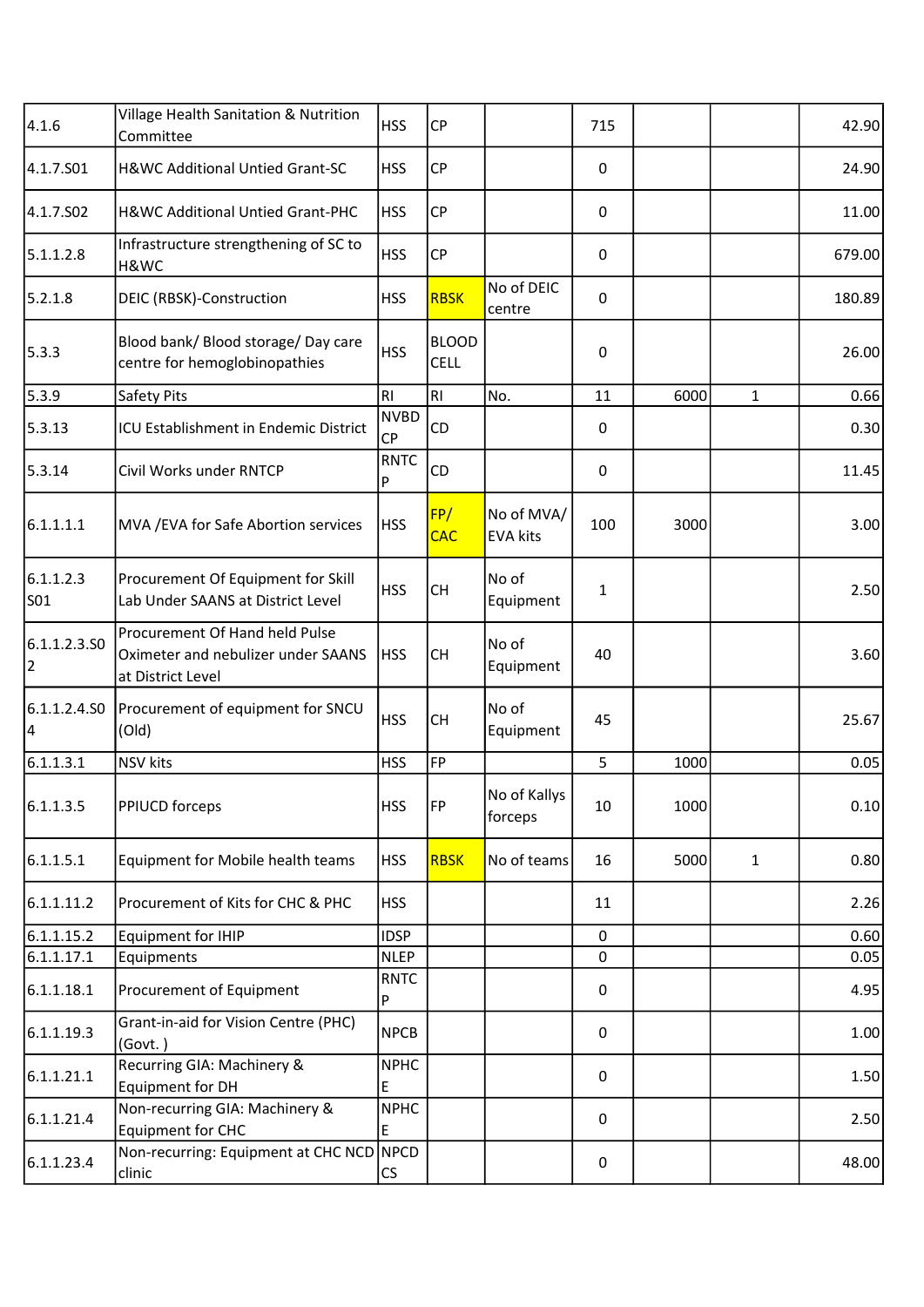| 6.1.2.3.1         | MCR                                                                               | <b>NLEP</b>      |                             |                         | 200   |       |              | 0.80    |
|-------------------|-----------------------------------------------------------------------------------|------------------|-----------------------------|-------------------------|-------|-------|--------------|---------|
| 6.1.2.3.2         | Aids/Appliance                                                                    | <b>NLEP</b>      |                             |                         | 0     |       |              | 0.17    |
| 6.1.2.5.1         | Tablets; software for H&WC and<br>ANM/MPW                                         | <b>HSS</b>       | <b>CP</b>                   |                         | 0     |       |              | 1.10    |
| 6.1.3.1.3         | <b>Equipment Maintenance</b>                                                      | <b>RNTC</b><br>P |                             |                         | 0     |       |              | 17.19   |
| 6.2.1.2           | Drugs for Safe Abortion (MMA)                                                     | <b>HSS</b>       | FP/<br>CAC                  | No of<br><b>Tablets</b> | 1500  |       |              | 0.21    |
| 6.2.1.7.5.SO<br>1 | Drugs & Consumables Normal Delivery<br>L1 Facility                                | <b>HSS</b>       | MH                          | No of<br>benificieries  | 700   | 100   |              | 0.14    |
| 6.2.1.7.5.SO<br>2 | Drugs & Consumables Normal Delivery<br>L2 Facility                                | <b>HSS</b>       | MH                          | No of<br>benificieries  | 1700  | 200   | 1            | 0.68    |
| 6.2.1.7.5.SO<br>3 | Drugs & Consumables Normal Delivery<br>L3 Facility                                | <b>HSS</b>       | MH                          | No of<br>benificieries  | 43000 | 300   | 1            | 34.40   |
| 6.2.1.7.5.SO<br>4 | Drugs & Consumables Caesarean<br>Delivery L3 Facility                             | <b>HSS</b>       | MH                          | No of<br>benificieries  | 11400 | 1800  | $\mathbf{1}$ | 41.04   |
| 6.2.1.7.5.SO<br>5 | Drugs & Consumables Normal Delivery<br>L3 Medical College                         | <b>HSS</b>       | MH                          | No of<br>benificieries  | 10200 | 2600  | $\mathbf{1}$ | 265.20  |
| 6.2.1.7.5.SO<br>6 | Drugs & Consumables Caesarean<br>Delivery L3 Medical Collage (Simple<br>LSCS)     | <b>HSS</b>       | MH                          | No of<br>benificieries  | 3600  | 10000 | 1            | 360.00  |
| 6.2.1.7.5.SO<br>7 | Drugs & Consumables Caesarean<br>Delivery L3 Medical Collage<br>(Compicated LSCS) | <b>HSS</b>       | MH                          | No of<br>benificieries  | 1100  | 20000 | 1            | 220.00  |
| 6.2.1.7.5.SO<br>8 | Drugs & Consumables Safe Dilivery Kit<br>for HIV infected Pregnant Women          | <b>HSS</b>       | MH                          | No of<br>benificieries  | 225   | 1500  | 1            | 3.38    |
| 6.2.2.9           | AEFI kit under RI Program                                                         | <b>HSS</b>       | RI                          | No.                     | 55    | 200   | $\mathbf{1}$ | 0.11    |
| 6.2.5.1           | Medicine for Mobile health team                                                   | <b>HSS</b>       | <b>RBSK</b>                 | No of teams             | 16    | 5000  | $\mathbf{1}$ | 0.80    |
| 6.2.6.4           | Replenishment of ASHA HBNC kits                                                   | <b>HSS</b>       | CP                          |                         | 1492  |       |              | 2.24    |
| 6.2.7.1           | Drugs and Supplies for blood services                                             | <b>HSS</b>       | <b>BLOOD</b><br><b>CELL</b> |                         | 0     |       |              | 1295.94 |
| 6.2.8.1           | Red/Black plastic bags et                                                         | RI               | R <sub>l</sub>              | No of<br>session        | 61980 | 10    | 1            | 6.20    |
| 6.2.8.2           | Bleach/Hypochlorite solution/ Twin<br>bucket and hub cutter                       | RI               | R <sub>1</sub>              |                         | 41    |       |              | 0.62    |
| 6.2.9.1           | AYUSH drugs for DH / CHC / PHC                                                    | <b>HSS</b>       | <b>AYUSH</b>                |                         | 52    |       |              | 26.00   |
| 6.2.9.2           | AYUSH Drug for Panch Karma Unit                                                   | <b>HSS</b>       | <b>AYUSH</b>                |                         | 1     |       |              | 5.00    |
| 6.2.10.1          | <b>Consumables for NOHP</b>                                                       | <b>HSS</b>       |                             |                         | 0     |       |              | 5.00    |
| 6.2.12.1          | Chloroquine phosphate tablets                                                     | <b>HSS</b>       |                             |                         | 0     |       |              | 0.20    |
| 6.2.12.2          | Primaquine tablets 2.5 mg                                                         | <b>HSS</b>       |                             |                         | 0     |       |              | 0.10    |
| 6.2.12.3          | Primaquine tablets 7.5 mg                                                         | <b>HSS</b>       |                             |                         | 0     |       |              | 0.20    |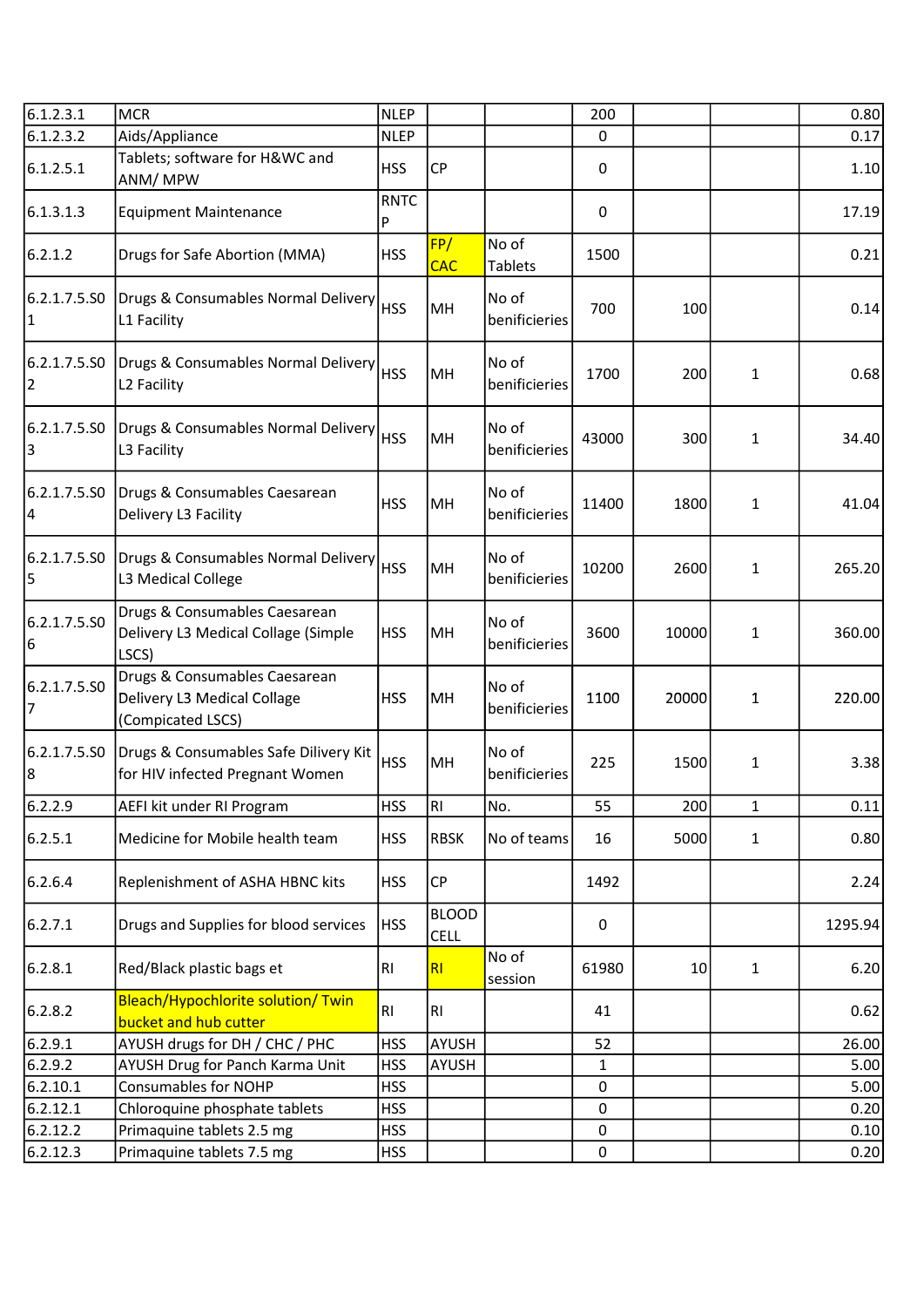| 6.2.12.10             | Pyrethrum extract 2% for spare spray                                                           | <b>HSS</b>       |            |                        | 0           |     |   | 2.72   |
|-----------------------|------------------------------------------------------------------------------------------------|------------------|------------|------------------------|-------------|-----|---|--------|
| 6.2.13.1              | Supportive drugs, lab. Reagents                                                                | <b>NLEP</b>      |            |                        | $\mathbf 0$ |     |   | 0.68   |
| 6.2.14.1              | <b>Laboratory Materials</b>                                                                    | <b>RNTC</b><br>P |            |                        | 0           |     |   | 44.40  |
| 6.2.14.2              | Procurement of Drugs                                                                           | <b>RNTC</b><br>P |            |                        | 0           |     |   | 17.78  |
| 6.2.15.1              | Assistance for<br>consumables/drugs/medicines to the<br>Govt./District Hospital for Cat sx etc | <b>HSS</b>       | <b>NCD</b> |                        | 0           |     |   | 37.59  |
| 6.2.18.1              | Procurement of medicine &<br>consumables for TCC under NTCP                                    | <b>HSS</b>       |            |                        | 0           |     |   | 2.00   |
| 6.2.19.1              | Drugs & supplies for District NCD<br>Clinic                                                    | <b>HSS</b>       |            |                        | 0           |     |   | 12.00  |
| 6.2.19.2              | Drugs & supplies for District CCU/ICU<br>&Cancer Care                                          | <b>HSS</b>       | <b>NCD</b> |                        | 0           |     |   | 26.00  |
| 6.2.19.3              | Drugs & supplies for CHC NCD Clinic                                                            | <b>HSS</b>       |            |                        | 0           |     |   | 22.00  |
| 6.2.19.4              | Drugs & supplies for PHC level                                                                 | <b>HSS</b>       |            |                        | $\mathbf 0$ |     |   | 10.00  |
| 6.2.19.5              | Drugs & supplies for Sub-Centre level                                                          | <b>HSS</b>       |            |                        | 0           |     |   | 42.00  |
| 6.2.22.1              | Cost of Lab recurring expences for H &<br><b>WC</b>                                            | <b>HSS</b>       | <b>CP</b>  |                        | 0           |     |   | 31.50  |
| 6.2.23.3              | Consumables for laboratory under<br><b>NVHCP</b>                                               | <b>NVHC</b><br>P |            |                        | 0           |     |   | 2.00   |
| 6.4.3.SO <sub>2</sub> | Free Diagnostics for Pregnant women<br>under JSSK- AVD for for HIV & Syphilis<br>at VHNDs      | RCH              | MH         | No of AVD              | 264         | 25  | 1 | 6.86   |
| 6.4.3.503             | Free Diagnostics for Pregnant women<br>under JSSK-MH                                           | <b>RCH</b>       | <b>MH</b>  | No of<br>benificieries | 110000      | 200 | 1 | 35.20  |
| 6.4.4                 | Free Diagnostics for Sick infants under<br><b>JSSK</b>                                         | <b>RCH</b>       | <b>CH</b>  | No of units            | 5           |     |   | 14.80  |
| 7.5.2                 | Any Other                                                                                      | <b>HSS</b>       |            |                        | 0           |     |   | 11.86  |
| 8.1.1.1               | ANMs                                                                                           | <b>HSS</b>       | MH         |                        | 125         |     |   | 253.11 |
| 8.1.1.2.S04           | <b>Staff Nurses-DH Strengthening</b>                                                           | <b>HSS</b>       | <b>HS</b>  |                        | 0           |     |   | 585.04 |
| 8.1.1.2.505           | Staff Nurses-MH                                                                                | <b>HSS</b>       | MH         |                        | 82          |     |   | 273.24 |
| 8.1.1.2.511           | Staff Nurse - HWC                                                                              | <b>HSS</b>       | CP         |                        | $\mathbf 0$ |     |   | 43.30  |
| 8.1.1.5.502           | Laboratory Technicians -HR                                                                     | <b>HSS</b>       |            |                        | 9           |     |   | 22.97  |
| 8.1.1.5.504           | Laboratory Technicians - RNTCP                                                                 | <b>HSS</b>       |            |                        | 0           |     |   | 128.31 |
| 8.1.1.6.505           | OT Technician                                                                                  | <b>HSS</b>       | <b>MH</b>  |                        | 23          |     |   | 55.80  |
| 8.1.1.10.S02          | Physiotherapist/Occupational<br>Therapist-CD-NLEP                                              | <b>HSS</b>       | CD         |                        | 0           |     |   | 4.83   |
| 8.1.1.12              | Others (Para Medical Worker)-NLEP                                                              | <b>HSS</b>       | CD         |                        | 0           |     |   | 18.64  |
| 8.1.2.1.503           | Obstetricians and Gynaecologists -DH<br>Strengthening                                          | <b>HSS</b>       | <b>HS</b>  |                        | 0           |     |   | 60.00  |
| 8.1.2.1.504           | Obstetricians and Gynaecologists -MH   HSS                                                     |                  | MH         |                        | 17          |     |   | 244.80 |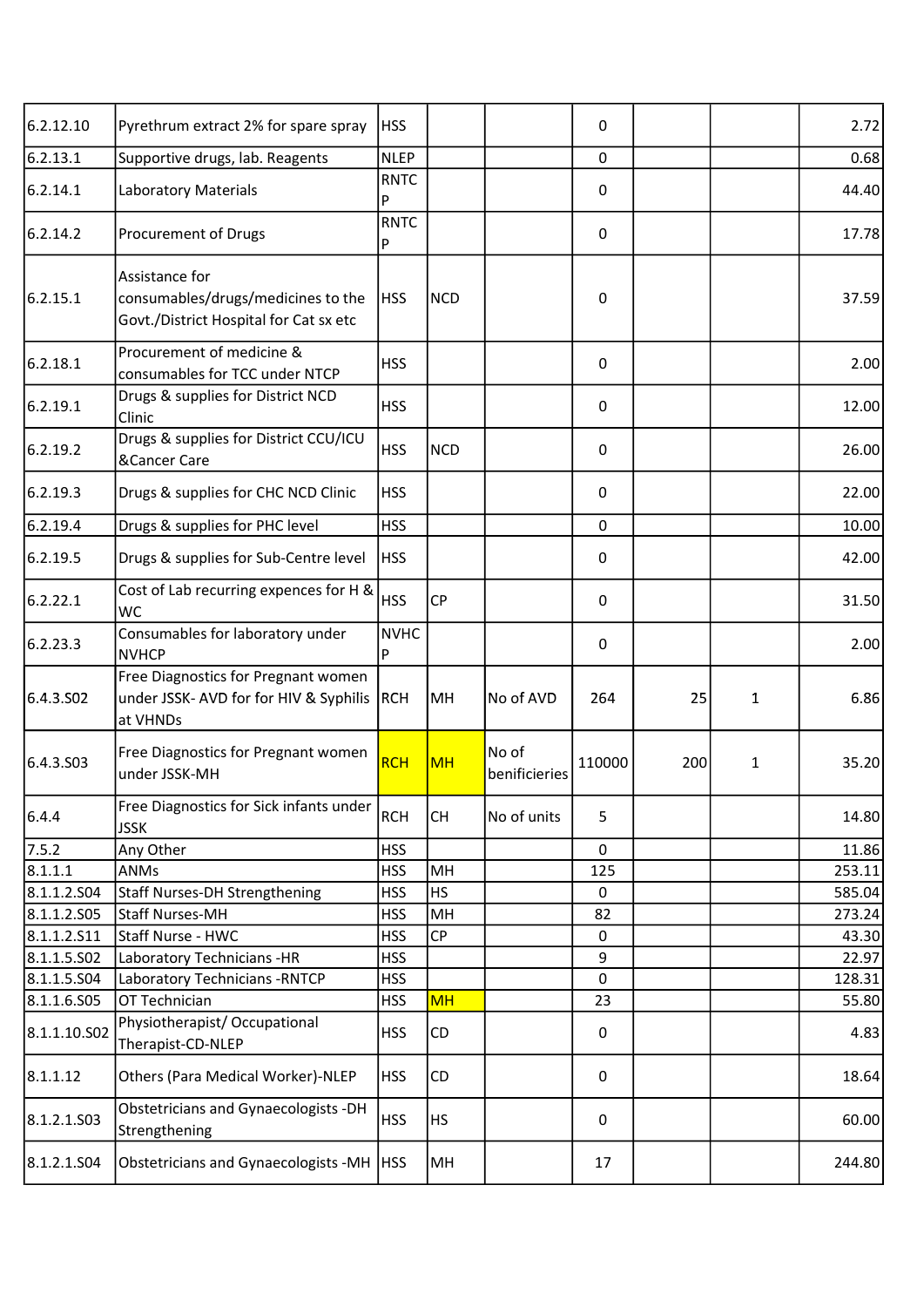| 8.1.2.1.505                  | <b>Obstetricians and Gynaecologists -</b><br><b>UPHSSP</b>                                                  | <b>HSS</b> | <b>HS</b>   |                     | 0                       |      |              | 48.82  |
|------------------------------|-------------------------------------------------------------------------------------------------------------|------------|-------------|---------------------|-------------------------|------|--------------|--------|
| 8.1.2.2.504                  | Paediatricians- DH Strengthening                                                                            | <b>HSS</b> | <b>HS</b>   |                     | $\mathbf 0$             |      |              | 132.00 |
| 8.1.2.2.S05                  | Paediatricians- UPHSSP                                                                                      | <b>HSS</b> | HS          |                     | $\pmb{0}$               |      |              | 22.68  |
| 8.1.2.3.501                  | Anaesthetists - UPHSSP                                                                                      | <b>HSS</b> | <b>HS</b>   |                     | $\mathbf 0$             |      |              | 38.10  |
| 8.1.2.3.505                  | Anaesthetists -MH                                                                                           | <b>HSS</b> | MH          |                     | $\overline{\mathbf{4}}$ |      |              | 57.60  |
| 8.1.2.4.502                  | Surgeons-DH Strengthening                                                                                   | <b>HSS</b> | <b>HS</b>   |                     | $\pmb{0}$               |      |              | 24.00  |
| 8.1.2.5.S04                  | Radiologists-UPHSSP                                                                                         | <b>HSS</b> | <b>HS</b>   |                     | $\mathbf 0$             |      |              | 11.34  |
| 8.1.2.6.503                  | Pathologists/ Haemotologists-DH<br>Strengthening                                                            | <b>HSS</b> | HS          |                     | 0                       |      |              | 48.00  |
| 8.1.2.6.504                  | Pathologists/Haemotologists-UPHSSP   HSS                                                                    |            | <b>HS</b>   |                     | 0                       |      |              | 25.06  |
| 8.1.3.1.501                  | Physician/Consultant Medicine-DH<br>Strengthening                                                           | <b>HSS</b> | <b>HS</b>   |                     | $\pmb{0}$               |      |              | 36.00  |
| 8.1.3.1.504                  | Physician/Consultant Medicine-<br><b>UPHSSP</b>                                                             | <b>HSS</b> | HS          |                     | 0                       |      |              | 22.68  |
| 8.1.3.3.502                  | Orthopaedics - UPHSSP                                                                                       | <b>HSS</b> | <b>HS</b>   |                     | $\pmb{0}$               |      |              | 35.15  |
| 8.1.3.4.501                  | <b>ENT-DH Strengthening</b>                                                                                 | <b>HSS</b> | <b>HS</b>   |                     | $\mathbf 0$             |      |              | 36.00  |
| 8.1.3.4.502                  | <b>ENT-UPHSSP</b>                                                                                           | <b>HSS</b> | <b>HS</b>   |                     | $\pmb{0}$               |      |              | 11.34  |
| 8.1.3.5.501                  | Ophthalmologists-NCD-NPCB                                                                                   | <b>HSS</b> | <b>NCD</b>  |                     | $\pmb{0}$               |      |              | 7.92   |
| 8.1.3.5.502                  | Ophthalmologists-UPHSSP                                                                                     | <b>HSS</b> | <b>HS</b>   |                     | 0                       |      |              | 23.25  |
|                              | FRU Operationalization for Gynae &<br>8.1.3.10.501 anesthetist specialist on call from govt   HSS<br>sector |            | MH          | No of C-<br>section | 48                      | 3000 | 1            | 1.44   |
| 8.1.3.10.S02                 | <b>FRU Operationalization Gynecologists</b><br>specialist on call from pvt sector                           | <b>HSS</b> | MH          | No of C-<br>section | 24                      | 4500 | $\mathbf{1}$ | 1.08   |
| 8.1.3.10.S03                 | FRU Operationalization anesthetist<br>specialist on call for from pvt sector                                | <b>HSS</b> | MH          | No of C-<br>section | 24                      | 3000 | $\mathbf{1}$ | 0.72   |
| 8.1.4.1.S01                  | Dental Surgeons- DH & CHC                                                                                   | <b>HSS</b> |             |                     | 17                      |      |              | 114.64 |
| 8.1.4.1.503                  | <b>Dental Surgeons- UPHSSP</b>                                                                              | <b>HSS</b> | <b>HS</b>   |                     | 0                       |      |              | 85.82  |
| 8.1.5.502                    | Medical Officers -DH Strengthening                                                                          | <b>HSS</b> | <b>HS</b>   |                     | $\pmb{0}$               |      |              | 86.40  |
| 8.1.5.503                    | <b>Medical Officers -MH</b>                                                                                 | <b>HSS</b> | MH          |                     | 9                       |      |              | 60.84  |
| 8.1.5.S04                    | <b>Medical Officers - UPHSSP</b>                                                                            | <b>HSS</b> | <b>HS</b>   |                     | $\pmb{0}$               |      |              | 257.17 |
| 8.1.5.506                    | <b>Medical Officers -CD-RNTCP</b>                                                                           | <b>HSS</b> | CD          |                     | $\mathbf 0$             |      |              | 46.27  |
| 8.1.6.1                      | <b>AYUSH MOs</b>                                                                                            | <b>HSS</b> | AYUSH       |                     | 56                      |      |              | 273.97 |
| 8.1.6.2                      | Pharmacist - AYUSH                                                                                          | <b>HSS</b> | AYUSH       |                     | 22                      |      |              | 41.75  |
| 8.1.6.3.501                  | Others - Panchkarma Specialist                                                                              | <b>HSS</b> | AYUSH       |                     | $\overline{2}$          |      |              | 11.12  |
| 8.1.6.3.502                  | Others- Panchkarma Technician                                                                               | <b>HSS</b> | AYUSH       |                     | $\overline{2}$          |      |              | 5.24   |
| 8.1.6.3.503                  | Others- Panchkarma Attendant                                                                                | <b>HSS</b> | AYUSH       |                     | $\overline{2}$          |      |              | 4.23   |
| 8.1.6.3.504                  | Others- Panchkaram SafaiKarnmi                                                                              | <b>HSS</b> | AYUSH       |                     | $\overline{2}$          |      |              | 2.76   |
| 8.1.7.1.1                    | MOs-AYUSH                                                                                                   | <b>HSS</b> | <b>RBSK</b> |                     | 34                      |      |              | 128.85 |
| 8.1.7.1.2.SO<br>$\mathbf{1}$ | MOs-MBBS                                                                                                    | <b>HSS</b> | <b>RBSK</b> |                     | 4                       |      |              | 27.96  |
| 8.1.7.1.2.SO<br>2            | MOs-Dental MO/BDS                                                                                           | <b>HSS</b> | <b>RBSK</b> |                     | $\overline{2}$          |      |              | 13.59  |
| 8.1.7.1.3                    | <b>Staff Nurse</b>                                                                                          | <b>HSS</b> | <b>RBSK</b> |                     | 6                       |      |              | 19.22  |
| 8.1.7.1.4                    | <b>ANM</b>                                                                                                  | <b>HSS</b> | <b>RBSK</b> |                     | 14                      |      |              | 22.05  |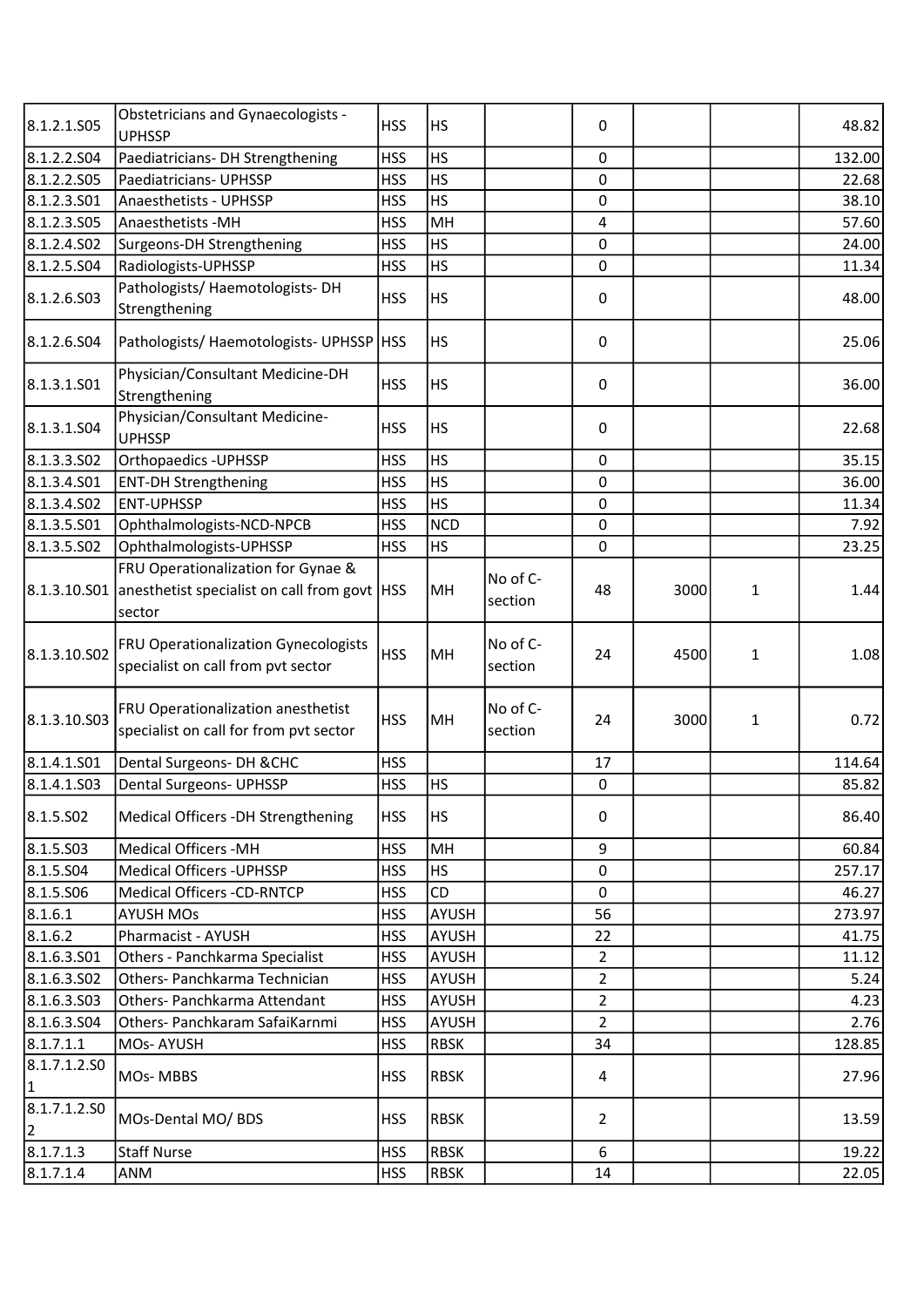| 8.1.7.1.5.50<br>1                       | Para Medical Worker                                        | <b>HSS</b> | <b>RBSK</b> | 12             |  | 27.68  |
|-----------------------------------------|------------------------------------------------------------|------------|-------------|----------------|--|--------|
| 8.1.7.1.5.50<br>2                       | Pharmacists                                                | <b>HSS</b> | <b>RBSK</b> | 8              |  | 12.78  |
| 8.1.7.2.1.50<br>1                       | Paediatrician                                              | <b>HSS</b> | <b>RBSK</b> | $\mathbf{1}$   |  | 9.00   |
| 8.1.7.2.1.50<br>$\overline{2}$          | Pathologist                                                | <b>HSS</b> | <b>RBSK</b> | $\mathbf{1}$   |  | 6.00   |
| 8.1.7.2.2.50<br>1                       | <b>MO MBBS</b>                                             | <b>HSS</b> | <b>RBSK</b> | 1              |  | 7.20   |
| 8.1.7.2.2.50<br>$\overline{\mathbf{c}}$ | Pediatric Speech Therapist                                 | <b>HSS</b> | <b>RBSK</b> | $\mathbf{1}$   |  | 7.94   |
| 8.1.7.2.3.50<br>1                       | MO, Dental                                                 | <b>HSS</b> | <b>RBSK</b> | $\mathbf{1}$   |  | 4.50   |
| 8.1.7.2.3.50<br>2                       | <b>Training Coordinator</b>                                | <b>HSS</b> | <b>RBSK</b> | 1              |  | 4.50   |
| 8.1.7.2.4                               | <b>Staff Nurse</b>                                         | <b>HSS</b> | <b>RBSK</b> | $\overline{2}$ |  | 5.56   |
| 8.1.7.2.5                               | Physiotherapist                                            | <b>HSS</b> | <b>RBSK</b> | $\overline{2}$ |  | 5.40   |
| 8.1.7.2.6                               | Audiologist & speech therapist                             | <b>HSS</b> | <b>RBSK</b> | $\overline{2}$ |  | 8.89   |
| 8.1.7.2.7                               | Psychologist                                               | <b>HSS</b> | <b>RBSK</b> | $\overline{2}$ |  | 7.78   |
| 8.1.7.2.8                               | Optometrist                                                | <b>HSS</b> | <b>RBSK</b> | $\overline{2}$ |  | 5.40   |
| 8.1.7.2.9                               | Early interventionist cum special<br>educator              | <b>HSS</b> | <b>RBSK</b> | $\overline{2}$ |  | 7.78   |
| 8.1.7.2.10                              | Social worker                                              | <b>HSS</b> | <b>RBSK</b> | $\mathbf{1}$   |  | 3.97   |
| 8.1.7.2.11                              | Lab technician                                             | <b>HSS</b> | <b>RBSK</b> | $\overline{2}$ |  | 5.56   |
| 8.1.7.2.12.S<br>01                      | Dental Technician                                          | <b>HSS</b> | <b>RBSK</b> | 1              |  | 2.25   |
| 8.1.7.2.12.5<br>02                      | Counseller                                                 | <b>HSS</b> | <b>RBSK</b> | 1              |  | 3.31   |
| 8.1.8.1                                 | <b>Medical Officers</b>                                    | <b>HSS</b> | <b>CH</b>   | $\mathbf{1}$   |  | 8.32   |
| 8.1.8.2                                 | <b>Staff Nurse</b>                                         | <b>HSS</b> | <b>CH</b>   | $\pmb{4}$      |  | 11.44  |
| 8.1.8.3                                 | Cook cum caretaker                                         | <b>HSS</b> | <b>CH</b>   | $\overline{2}$ |  | 3.39   |
| 8.1.8.5                                 | Feeding demonstrator for NRC                               | <b>HSS</b> | <b>CH</b>   | 1              |  | 3.04   |
| 8.1.9.1                                 | Paediatrician                                              | <b>HSS</b> | <b>CH</b>   | 14             |  | 190.80 |
| 8.1.9.2                                 | <b>Medical Officers</b>                                    | <b>HSS</b> | <b>CH</b>   | 3              |  | 22.41  |
| 8.1.9.3.501                             | Staff Nurse -SNCU/KMC                                      | <b>HSS</b> | <b>CH</b>   | 68             |  | 198.08 |
| 8.1.9.3.SO2                             | Staff Nurse -NBSU                                          | <b>HSS</b> | <b>CH</b>   | 18             |  | 52.19  |
| 8.1.9.3.503                             | Staff Nurse - PICU                                         | <b>HSS</b> | СH          | 5              |  | 15.98  |
| 8.1.9.6.502                             | Others- SNCU Staff (Ward Aaya/<br>Cleaner/ Security Guard) | <b>HSS</b> | <b>CH</b>   | 49             |  | 63.61  |
| 8.1.9.6.503                             | Others- SNCU Staff DEO                                     | <b>HSS</b> | <b>CH</b>   | 5              |  | 11.03  |
| 8.1.10.1.S01                            | Anesthetics (Specialist) Medical<br>College                | <b>HSS</b> | MH          | $\mathbf{1}$   |  | 7.20   |
|                                         | 8.1.10.2.S01   Medical Officers Medical College            | <b>HSS</b> | MH          | 8              |  | 43.20  |
|                                         | 8.1.10.3.S01 Staff Nurses - DH Strengthening               | <b>HSS</b> | <b>HS</b>   | 0              |  | 108.00 |
| 8.1.10.3.502                            | Staff Nurses Incharge - DH<br>Strengthening                | <b>HSS</b> | <b>HS</b>   | 0              |  | 8.64   |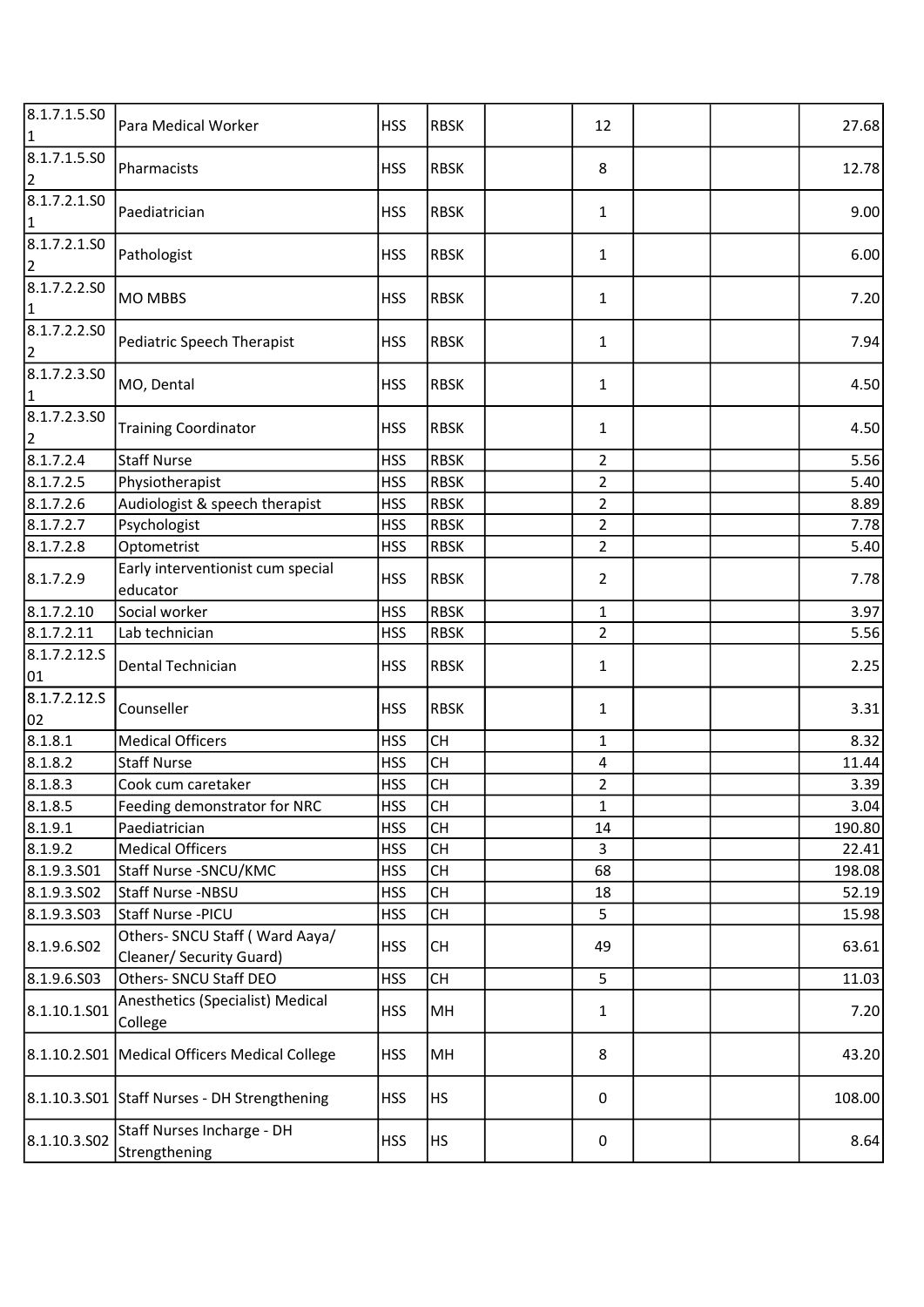| 8.1.10.3.S04                 | Staff Nurses Incharge - MH HDU ICU<br><b>Medical College</b> | <b>HSS</b>       | MH          |                    | 32             |  | 86.40  |
|------------------------------|--------------------------------------------------------------|------------------|-------------|--------------------|----------------|--|--------|
| 8.1.12.1                     | Mid-level Service Provider                                   | <b>HSS</b>       | CP          |                    | 0              |  | 780.92 |
| 8.1.12.2                     | Performance incentive for Mid-level<br>service providers     | <b>HSS</b>       | CP          |                    | 0              |  | 114.30 |
|                              | 8.1.13.1.S01 Counsellor -NCD-NPCB                            | <b>HSS</b>       |             |                    | 0              |  | 2.63   |
|                              | 8.1.13.1.S02 Counsellor -RKSK                                | <b>HSS</b>       | <b>RKSK</b> |                    | $\overline{2}$ |  | 4.04   |
|                              | 8.1.13.1.S03 Counsellor -RMNCHA-FW                           | <b>HSS</b>       | FP          | No of<br>Councelor | 6              |  | 12.30  |
|                              | 8.1.13.1.S04 Counsellor -RNTCP                               | <b>HSS</b>       | CD          |                    | 0              |  | 4.53   |
|                              | 8.1.13.4.S03 Microbiologists-CD-IDSP                         | <b>HSS</b>       | CD          |                    | 0              |  | 6.60   |
| 8.1.13.5                     | Audiometrician/ Audiologist-NCD-<br><b>NPPCD</b>             | <b>HSS</b>       | <b>NCD</b>  |                    | 0              |  | 2.70   |
| 8.1.13.10                    | TBHV-CD-RNTCP                                                | <b>RNTC</b><br>P | CD          |                    | 0              |  | 120.90 |
| 8.1.13.16                    | Ophthalmic Assistant/Refractionist<br>NCD-NPCB               | <b>HSS</b>       | <b>NCD</b>  |                    | 0              |  | 1.28   |
| 8.1.13.18                    | Audiometrics Asstt.NCD-NPPCD                                 | <b>HSS</b>       | <b>NCD</b>  |                    | $\pmb{0}$      |  | 2.40   |
| 8.1.13.19                    | Instructor for Hearing Imapired<br>Children-NCD-NPPCD        | <b>HSS</b>       | <b>NCD</b>  |                    | 0              |  | 1.53   |
| 8.1.13.22.50<br>3            | Dietician/ Nutritionist UPHSSP                               | <b>HSS</b>       | <b>DHS</b>  |                    | 0              |  | 24.78  |
| 8.1.13.22.50<br>4            | Lab Technician UPHSSP                                        | <b>HSS</b>       | <b>DHS</b>  |                    | 0              |  | 76.12  |
| 8.1.13.22.50<br>5            | Optometrist UPHSSP                                           | <b>HSS</b>       | <b>DHS</b>  |                    | 0              |  | 6.52   |
| 8.1.13.22.50<br>6            | OT Technician UPHSSP                                         | <b>HSS</b>       | <b>DHS</b>  |                    | 0              |  | 56.55  |
| 8.1.13.22.50<br>7            | Rogi Sahayata Kendra Manager                                 | <b>HSS</b>       | QA          |                    | 10             |  | 27.16  |
| 8.1.13.22.50<br>9            | <b>Staff Nurse UPHSSP</b>                                    | <b>HSS</b>       | <b>DHS</b>  |                    | 0              |  | 823.11 |
| 8.1.13.22.51<br>0            | X-Ray Technician UPHSSP                                      | <b>HSS</b>       | <b>DHS</b>  |                    | 0              |  | 23.92  |
| 8.1.13.22.51<br>$\mathbf{1}$ | Dental Hygienist UPHSSP                                      | <b>HSS</b>       | <b>DHS</b>  |                    | 0              |  | 2.17   |
| 8.1.13.22.51<br>2            | Physiotherapist UPHSSP                                       | <b>HSS</b>       | <b>DHS</b>  |                    | 0              |  | 15.53  |
| 8.1.13.22.51<br>3            | Rogi Sahayata Kendra Operator                                | <b>HSS</b>       | QA          |                    | 10             |  | 14.65  |
| 8.1.13.22.51<br>4            | Ward Aaya/Boy UPHSSP                                         | <b>HSS</b>       | <b>DHS</b>  |                    | 0              |  | 183.59 |
| 8.1.13.22.S1<br>5            | <b>ECG Technician UPHSSP</b>                                 | <b>HSS</b>       | <b>DHS</b>  |                    | 0              |  | 4.35   |
| 8.1.13.22.51<br>6            | <b>CSSD Technician UPHSSP</b>                                | <b>HSS</b>       | <b>DHS</b>  |                    | 0              |  | 17.40  |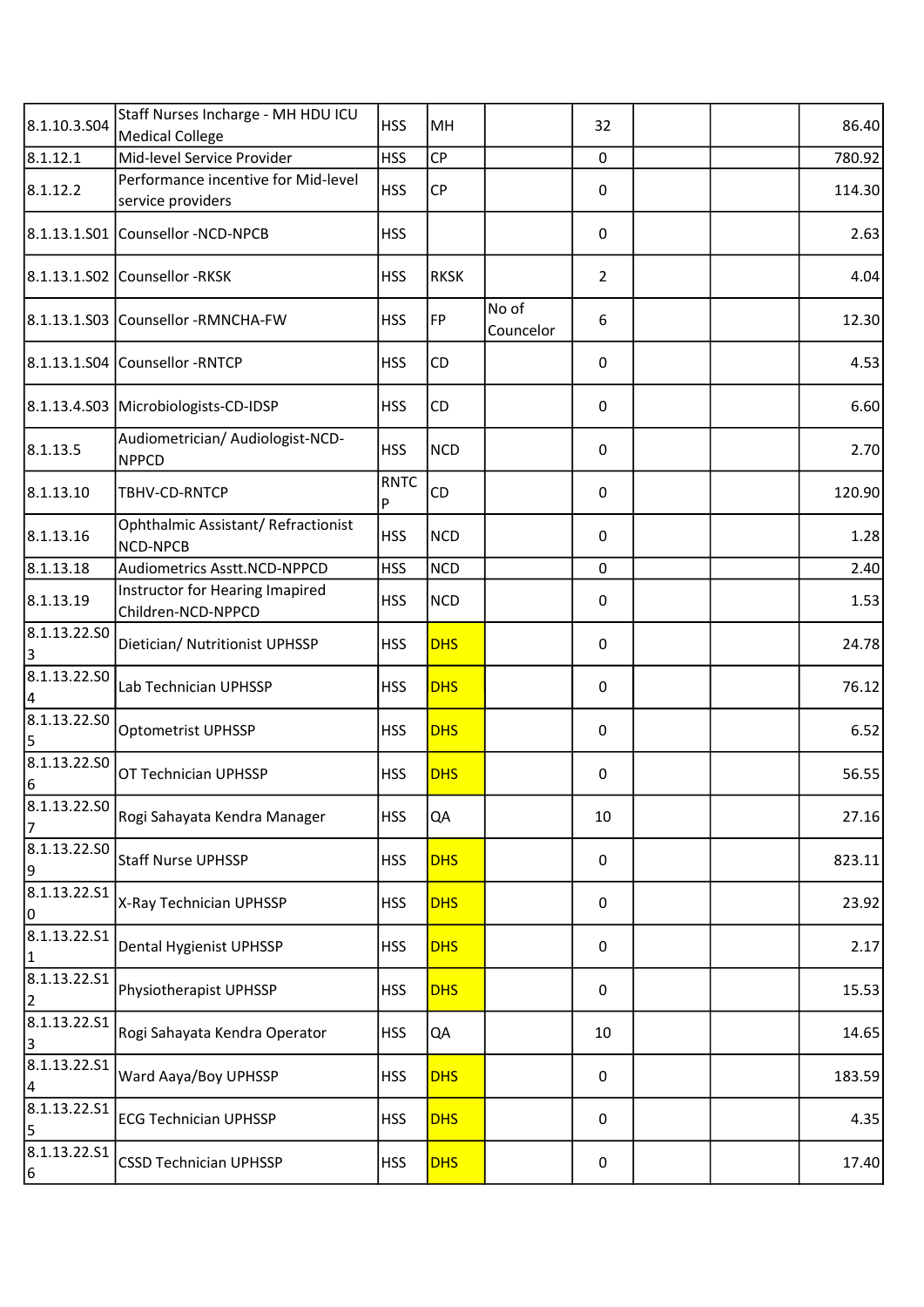| 8.1.13.22.51<br>7            | Audiometric Assistant- UPHSSP                                                                                          | <b>HSS</b> | <b>DHS</b>     |                           | 0    |       |              | 4.83  |
|------------------------------|------------------------------------------------------------------------------------------------------------------------|------------|----------------|---------------------------|------|-------|--------------|-------|
| 8.1.15.13.50<br>$\mathbf{1}$ | Others-DEO-CD-NVHCP                                                                                                    | <b>HSS</b> | CD             |                           | 0    |       |              | 4.16  |
| 8.1.15.13.50<br>2            | Others-Lab Technician-CD-NVHCP                                                                                         | <b>HSS</b> | CD             |                           | 0    |       |              | 2.20  |
| 8.1.15.13.SO<br>3            | Others-Medical Officer-CD-NVHCP                                                                                        | <b>HSS</b> | <b>CD</b>      |                           | 0    |       |              | 7.56  |
| 8.1.15.13.50<br>5            | Others-Pharmacist-CD-NVHCP                                                                                             | <b>HSS</b> | CD             |                           | 0    |       |              | 2.20  |
|                              | 8.1.16.2.S01 Cold Chain Handlers                                                                                       | <b>HSS</b> | RI             |                           | 0    |       |              | 4.02  |
|                              | 8.1.16.6.S02 Data Entry Operator CD-RCP                                                                                | <b>HSS</b> | CD             |                           | 0    |       |              | 0.25  |
|                              | 8.1.16.7.S05 Cleaner - NRC                                                                                             | <b>HSS</b> | <b>CH</b>      |                           | 1    |       |              | 1.44  |
|                              | 8.1.16.7.S06 Vaccine Van Driver                                                                                        | <b>HSS</b> | RI             |                           | 0    |       |              | 2.40  |
|                              | 8.1.16.7.S07 Vaccine Store Keeper                                                                                      | <b>HSS</b> | RI             |                           | 0    |       |              | 3.36  |
| 8.4.1                        | Additional Allowances/ Incentives to<br><b>Medical Officers</b>                                                        | <b>HSS</b> | MH             |                           | 0    |       |              | 6.96  |
| 8.4.5                        | Performance reward if any                                                                                              | <b>HSS</b> | FP             | No of<br><b>Districts</b> | 1    | 40000 |              | 2.40  |
| 8.4.7                        | Incentive to provider for PPIUCD<br>services @Rs 150 per PPIUCD<br>insertion                                           | <b>HSS</b> | FP             | No of Clints              | 9533 | 150   |              | 14.30 |
| 8.4.8                        | Incentive to provider for PAIUCD<br>Services @Rs 150 per PAIUCD<br>insertion                                           | <b>HSS</b> | FP             | No of Clints              | 1300 | 150   |              | 1.95  |
| 8.4.9                        | Team based incentives for Health &<br>Wellness Centers (H&WC Sub Center)                                               | <b>HSS</b> | <b>CP</b>      |                           | 0    |       |              | 83.82 |
| 8.4.10                       | Team based incentives for Health &<br>Wellness Centers (H&WC PHC)                                                      | <b>HSS</b> | CP             |                           | 0    |       |              | 29.92 |
| 8.4.12.S01                   | HRP identification and follow up for<br>ANM                                                                            | <b>HSS</b> | MH             | No of HRP                 | 1750 | 200   | $\mathbf{1}$ | 3.50  |
| 8.4.12.S03                   | Performance based Incentives to<br>RMNCHA Counselors in Family<br>Planning                                             | <b>HSS</b> | FP             | No of Clints              | 755  | 50    |              | 0.38  |
| 8.4.12.S04                   | RI Cold chain handlers incentive                                                                                       | <b>HSS</b> | R <sub>1</sub> | No                        | 39   | 2400  | 12           | 11.23 |
| 9.1.1                        | Setting up of Skill Lab                                                                                                | <b>RCH</b> | <b>Nursing</b> |                           | 0    |       |              | 0.60  |
| 9.1.5.S01                    | Mobility/ POL expenses for supporting<br>the community and clinical site visits<br>of nursing students of govt. GNMTCs |            |                |                           | 0    |       |              | 4.50  |
| 9.1.5.SO <sub>2</sub>        | Contingency expenses for the 7 GNM<br>schools                                                                          |            |                |                           | 0    |       |              | 1.20  |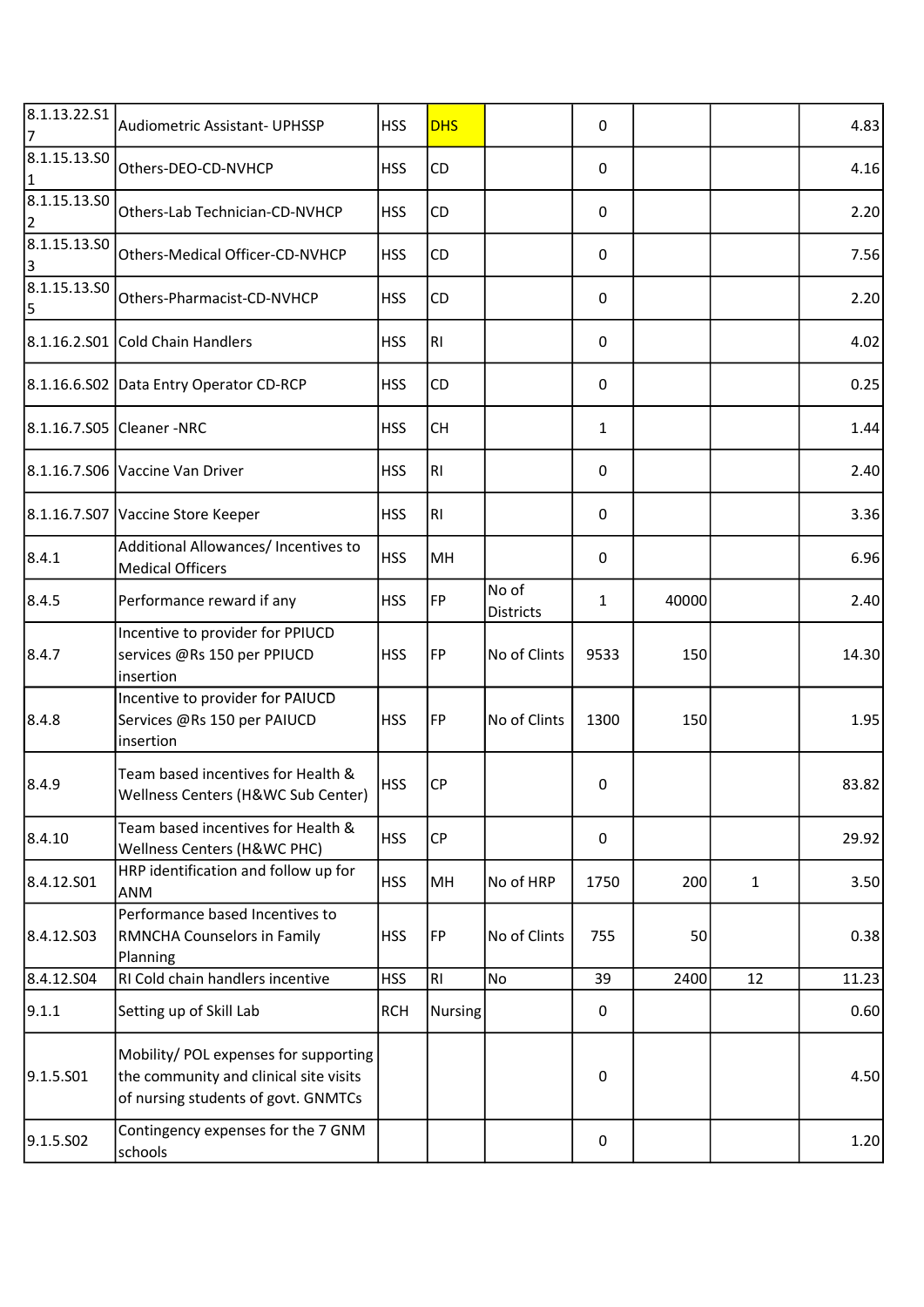| 9.1.5.504             | Application fee for 5 New applications<br>of DNB Course                                              |            | <b>DHS</b>  |                          | 0            |        |              | 2.03   |
|-----------------------|------------------------------------------------------------------------------------------------------|------------|-------------|--------------------------|--------------|--------|--------------|--------|
| 9.1.6.1               | Development/ translation and<br>duplication of training materials                                    | <b>RCH</b> | <b>CH</b>   | No of<br>Module          | 680          | 100    | $\mathbf{1}$ | 0.68   |
| 9.2.2.S06             | <b>Nursing Faculty</b>                                                                               | <b>RCH</b> |             |                          | 0            |        |              | 73.63  |
|                       |                                                                                                      |            |             |                          |              |        |              |        |
|                       | Incentive for Program Coordination to                                                                |            |             |                          | 0            |        |              |        |
| 9.2.3.S03             | (HoD OBG/Principal)                                                                                  | <b>RCH</b> | MH          |                          |              |        |              |        |
| 9.2.4.S01             | <b>DNB Course Others</b>                                                                             | <b>RCH</b> | <b>DHS</b>  |                          | $\mathsf 0$  |        |              | 639.42 |
| 9.2.4.SO <sub>2</sub> | Librarian Cum Program Assistant -<br><b>DNB Course</b>                                               |            | <b>DHS</b>  |                          | 0            |        |              | 14.82  |
| 9.2.4.S03             | Senior Resident - DNB Course                                                                         |            | <b>DHS</b>  |                          | 0            |        |              | 504.00 |
| 9.5.1.11              | TOT on safe abortion services                                                                        | <b>RCH</b> | FP          | No of<br><b>Batches</b>  | 0            | 150960 |              | 1.51   |
| 9.5.1.12.S01          | Training of Medical Officers in safe<br>abortion-For Mos                                             | <b>RCH</b> | FP          | No of<br><b>Batches</b>  | 4            | 130800 |              | 5.23   |
| 9.5.1.12.S02          | Training of Medical Officers in safe<br>abortion-For Obs&Gynae                                       | <b>RCH</b> | FP          | No of<br><b>Batches</b>  | $\mathbf{1}$ | 69000  |              | 0.69   |
| 9.5.1.21              | <b>Onsite Mentoring for DAKSHATA</b>                                                                 | <b>RCH</b> |             |                          | $\mathbf{1}$ |        |              | 1.20   |
| 9.5.2.2.S01           | <b>State and District Lanch of SAANS</b>                                                             | <b>RCH</b> | <b>CH</b>   | No.                      | $\mathbf{1}$ |        |              | 0.50   |
| 9.5.2.2.S02           | State and District Planning and Review<br>Meeting of SAANS                                           | <b>RCH</b> | <b>CH</b>   | No.                      | 1            |        |              | 0.20   |
| 9.5.2.16              | 4 days Training for facility based<br>newborn care                                                   | <b>RCH</b> | <b>CH</b>   | No of batch              | 10           |        |              | 38.06  |
| 9.5.2.17              | 2 weeks observership for facility<br>based newborn care                                              | <b>RCH</b> | <b>CH</b>   | No of batch              | 8            |        |              | 27.26  |
| 9.5.2.19              | Orientation on National Deworming<br>Day                                                             | <b>RCH</b> | <b>RKSK</b> |                          | $\mathbf{1}$ |        |              | 2.26   |
|                       | 9.5.2.24.S02 District Training of SAANS                                                              |            | CH          |                          | 12           |        |              | 3.98   |
|                       | 9.5.2.25.S01 One day Orientation Training for IDCF                                                   | RCH        | <b>CH</b>   | No of<br>district        | 1            | 150000 | 1            | 1.50   |
| 9.5.3.1.SO2           | Qtr.Review/orientation meeting of<br>ASHA/ANM OF 20 Urban District at<br><b>Districts Level</b>      | <b>RCH</b> | FP          | No of<br><b>Meetings</b> | 124          | 2500   |              | 3.10   |
| 9.5.3.1.503           | District Level One Day Orientation of<br>newly recruited ANM/SN ON Family<br><b>Planning Schemes</b> | <b>RCH</b> | FP          | No of<br>Meetings        | 1            | 3000   |              | 0.03   |
| 9.5.3.2.S01           | Regional Level Dissemination<br>Workshop                                                             | <b>RCH</b> | FP          | No of<br>workshops       | 1            | 100000 |              | 1.00   |
| 9.5.3.2.502           | District Level Dissemination Workshop RCH                                                            |            | FP          | No of<br>workshops       | $\mathbf{1}$ | 10000  |              | 0.10   |
| 9.5.3.22              | Training of Medical officers (Injectible<br><b>Contraceptive Trainings)</b>                          | <b>RCH</b> | <b>FP</b>   | No of<br><b>Batches</b>  | 1            | 22800  |              | 0.23   |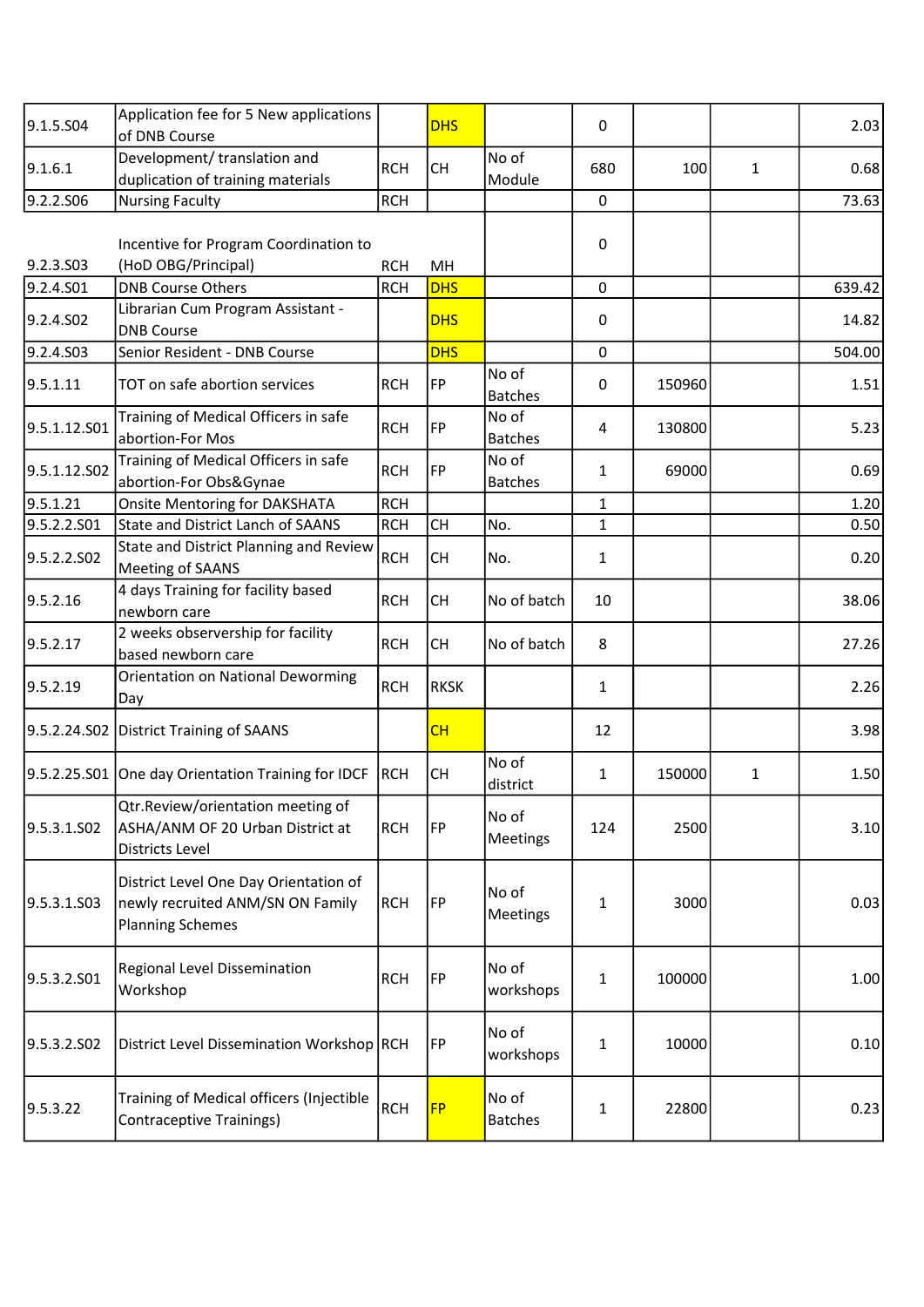| 9.5.3.23     | Training of AYUSH doctors (Injectible<br><b>Contraceptive Trainings)</b>                                                             | <b>RCH</b>               | <b>FP</b>                   | No of<br><b>Batches</b> | 1              | 22800  |              | 0.23  |
|--------------|--------------------------------------------------------------------------------------------------------------------------------------|--------------------------|-----------------------------|-------------------------|----------------|--------|--------------|-------|
| 9.5.3.24     | <b>Training of Nurses (Staff</b><br>Nurse/LHV/ANM) (Injectible<br><b>Contraceptive Trainings)</b>                                    | <b>RCH</b>               | FP                          | No of<br><b>Batches</b> | 8              | 35800  |              | 2.86  |
| 9.5.4.3      | <b>AFHS training of Medical Officers</b>                                                                                             | <b>RCH</b>               | <b>RKSK</b>                 | No of Batch             | 10             | 207000 | 1            | 20.70 |
| 9.5.4.10     | WIFS trainings (Block)                                                                                                               | <b>RCH</b>               | <b>RKSK</b>                 | No of Batch             | 9              | 3000   | 1            | 0.27  |
| 9.5.4.13.3   | Any other (please specify) Anemia<br>Free Adolcent event at Inter Collages                                                           | <b>RCH</b>               | <b>RKSK</b>                 | No of event             | 18             | 5000   | $\mathbf{1}$ | 0.90  |
| 9.5.5.1      | RBSK Training - Training of Mobile<br>health team - technical and<br>managerial (5 days)                                             | <b>RCH</b>               | <b>RBSK</b>                 | No of batch             | $\overline{2}$ | 15450  | 1            | 0.31  |
| 9.5.5.3      | One day orientation for MO / other<br>staff Delivery points (RBSK trainings)                                                         | <b>RCH</b>               | <b>RBSK</b>                 |                         | 3              |        |              | 0.60  |
| 9.5.6.1      | Blood Bank/Blood Storage Unit (BSU)<br>Training                                                                                      | <b>RCH</b>               | <b>BLOOD</b><br><b>CELL</b> |                         | 0              |        |              | 6.75  |
| 9.5.6.2      | Training for Haemoglobinopathies                                                                                                     | <b>RCH</b>               | <b>BLOOD</b><br><b>CELL</b> |                         | 0              |        |              | 27.50 |
| 9.5.7.4      | Any Other Training NPPCD                                                                                                             | <b>HSS</b>               | <b>NCD</b>                  |                         | 0              |        |              | 2.26  |
| 9.5.10.1.S01 | Training under Immunisation-Data<br>Handler                                                                                          | RI.                      | R <sub>l</sub>              |                         | 0              |        |              | 0.20  |
|              | 9.5.10.1.S04 Training under Immunisation-CCH                                                                                         | RI.                      | RI                          |                         | 0              |        |              | 1.21  |
| 9.5.11.7     | ASHA & MPWs, AWW & Community<br>volunteers (1 day)                                                                                   | <b>IDSP</b>              | CD                          |                         | 0              |        |              | 0.19  |
| 9.5.12.1     | Training / Capacity Building (Malaria)                                                                                               | <b>NVBD</b><br><b>CP</b> | CD                          |                         | 0              |        |              | 0.56  |
| 9.5.12.6     | Training/sensitization of district level<br>officers on ELF and drug distributors<br>including peripheral health workers<br>(AES/JE) | <b>NVBD</b><br>CP        | CD                          |                         | 0              |        |              | 5.62  |
| 9.5.14.1     | <b>Trainings under RNTCP</b>                                                                                                         | <b>RNTC</b><br>P         | CD                          |                         | 0              |        |              | 8.93  |
| 9.5.14.2     | <b>CME</b> (Medical Colleges)                                                                                                        | <b>RNTC</b><br>P         | CD                          |                         | 0              |        |              | 14.40 |
| 9.5.17.1     | Training of doctors and staff at DH<br>Level under NPHCE                                                                             | <b>NPHC</b><br>Ε         | <b>NCD</b>                  |                         | 0              |        |              | 0.80  |
| 9.5.18.1.1   | Orientation of Stakeholder<br>organizations                                                                                          | NI-<br><b>NCD</b>        | <b>NCD</b>                  |                         | 0              |        |              | 0.40  |
| 9.5.18.1.2   | Training of Health Professionals                                                                                                     | NI-<br><b>NCD</b>        | <b>NCD</b>                  |                         | 0              |        |              | 0.40  |
| 9.5.18.1.3   | Orientation of Law Enforcers                                                                                                         | $NI-$<br><b>NCD</b>      | <b>NCD</b>                  |                         | 0              |        |              | 0.60  |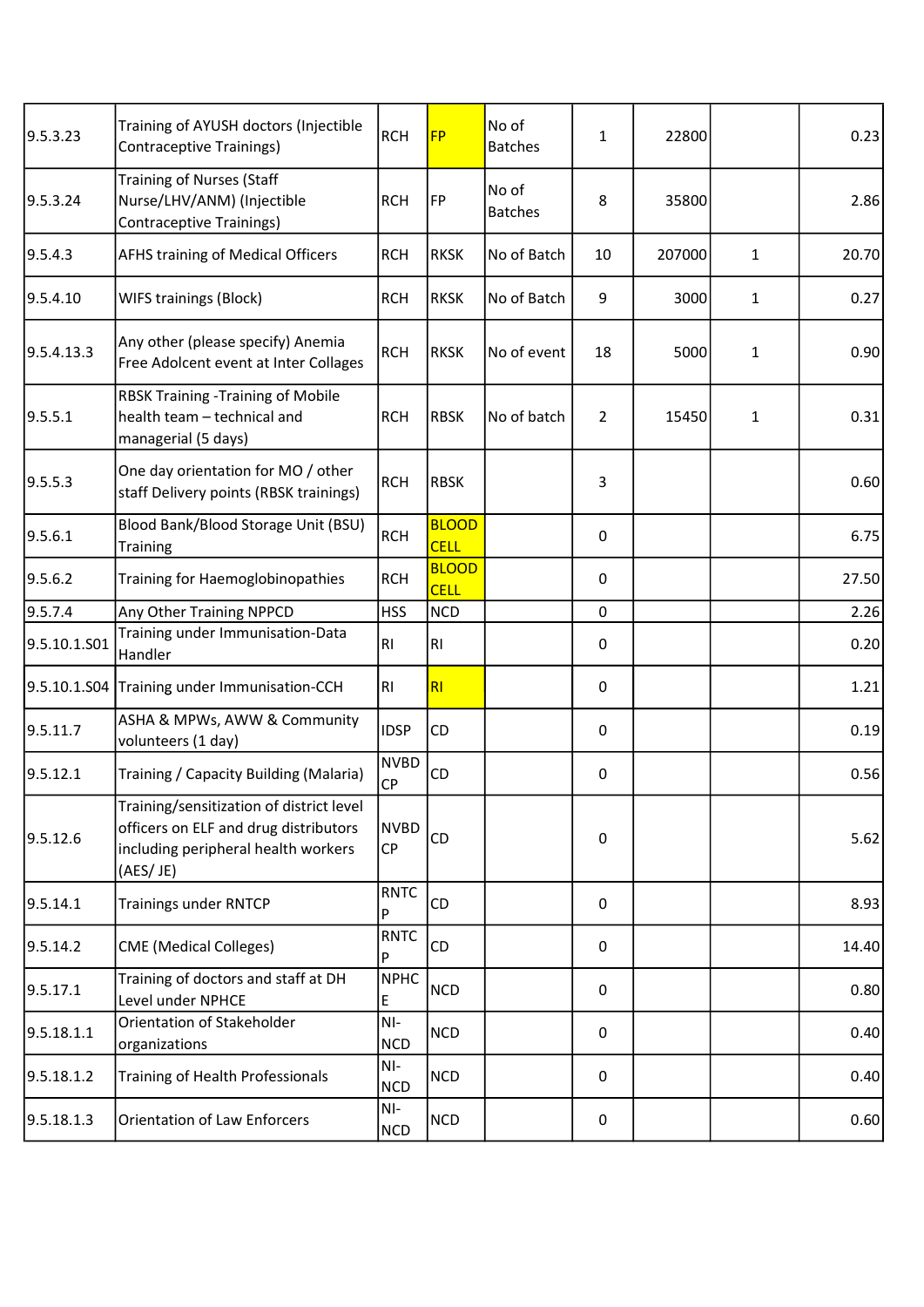| 9.5.18.1.4   | Other Trainings/Orientations -<br>sessions incorporated in other's<br>training                               | NI-<br><b>NCD</b>                     | <b>NCD</b>     |                       | 0   |       |              | 1.30   |
|--------------|--------------------------------------------------------------------------------------------------------------|---------------------------------------|----------------|-----------------------|-----|-------|--------------|--------|
| 9.5.19.2     | District NCD Cell                                                                                            | <b>NPCD</b><br>$\overline{\text{CS}}$ | <b>NCD</b>     |                       | 0   |       |              | 3.00   |
| 9.5.25.3     | Kayakalp Trainings                                                                                           | <b>HSS</b>                            | QA             | Batch                 | 1   | 33000 | $\mathbf{1}$ | 0.33   |
| 9.5.26.2     | Training cum review meeting for HMIS<br>& MCTS at District level                                             | <b>HSS</b>                            | <b>MIS</b>     |                       | 0   |       |              | 0.42   |
| 9.5.26.3     | Training cum review meeting for HMIS<br>& MCTS at Block level                                                | <b>HSS</b>                            | <b>MIS</b>     |                       | 0   |       |              | 2.41   |
| 9.5.26.4     | Training cum review meeting for HMIS<br>& MCTS at Division Level                                             | <b>HSS</b>                            | <b>MIS</b>     |                       | 0   |       |              | 0.30   |
| 9.5.27.1     | Bridge Course/training on the<br><b>Standard Treatment Protocols</b>                                         | <b>HSS</b>                            | <b>Nursing</b> |                       | 0   |       |              | 305.73 |
| 9.5.27.4.S01 | Cost of Yoga Sessions                                                                                        | <b>HSS</b>                            | <b>CP</b>      |                       | 0   |       |              | 6.41   |
| 9.5.28.7     | Any other (please specify)                                                                                   | <b>NVHC</b><br>P                      |                |                       | 0   |       |              | 8.00   |
| 4.02         | 9.5.29.13.S0 Scaling up Nurse Mentoring Program<br>Honorarium                                                | <b>RCH</b>                            | MH             |                       | 8   |       |              | 4.80   |
| 4.03         | 9.5.29.13.S0 Scaling up Nurse Mentoring Program<br>Yearly TA DA                                              | <b>RCH</b>                            | MH             |                       | 8   |       |              | 0.24   |
| 4.04         | 9.5.29.13.S0 Scaling up Nurse Mentoring Program<br>Register                                                  | <b>RCH</b>                            | MH             |                       | 8   |       |              | 0.02   |
| 4.05         | 9.5.29.13.SO Scaling up Nurse Mentoring Program<br>Mini Skill Lab                                            | <b>RCH</b>                            | MH             |                       | 8   |       |              | 8.00   |
| 4.07         | 9.5.29.13.S0 Scaling up Nurse Mentoring Program<br>Divisional Dakshta Training                               | <b>RCH</b>                            | MH             |                       | 2   |       |              | 1.60   |
| 10.1.1       | Maternal Death Review (both in<br>institutions and community)                                                | <b>RCH</b>                            | MH             | No of<br><b>CBMDR</b> | 137 | 600   | 1            | 0.82   |
| 10.2.4       | Microfilaria Survey - Lymphatic<br><b>Filariasis</b>                                                         | <b>NVBD</b><br>CP                     | CD             |                       | 0   |       |              | 0.50   |
| 10.2.5       | Monitoring & Evaluation (Post MDA<br>assessment by medical colleges (Govt.<br>& private)/ICMR institutions ) | <b>NVBD</b><br>CP                     | CD             |                       | 0   |       |              | 0.35   |
| 10.3.1.1     | Apex Referral Labs recurrent                                                                                 | <b>NVBD</b><br><b>CP</b>              | CD             |                       | 0   |       |              | 3.00   |
| 10.3.1.2     | Sentinel surveillance Hospital<br>recurrent                                                                  | <b>NVBD</b><br>CP                     | CD             |                       | 0   |       |              | 3.00   |
| 10.4.3       | Referral Network of laboratories<br>(Govt. Medical College labs)<br>Reimbursement                            | <b>IDSP</b>                           | <b>CD</b>      |                       | 0   |       |              | 1.00   |
| 10.4.4       | Expenses on account of consumables,<br>operating expenses, office expenses<br>etc                            | <b>IDSP</b>                           | CD             |                       | 0   |       |              | 1.00   |
| 11.3         | <b>Targeting Naturally Occurring</b><br>Gathering of People/ Health Mela                                     | <b>HSS</b>                            |                |                       | 3   |       |              | 29.00  |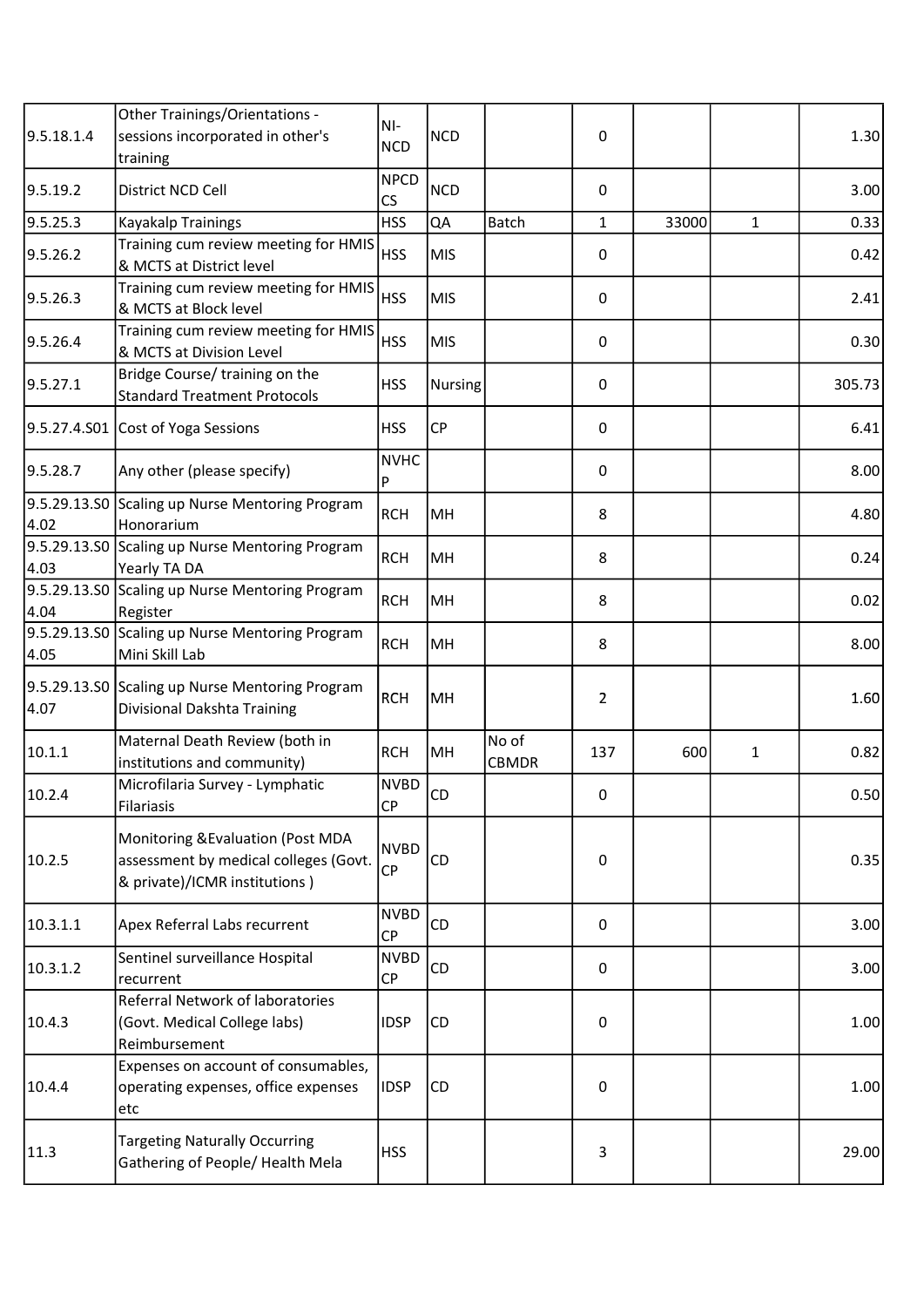| 11.5.1      | Media Mix of Mid Media/ Mass Media   HSS                                    |                                   | <b>IEC</b>                  |                   | 1            |        |              | 0.50  |
|-------------|-----------------------------------------------------------------------------|-----------------------------------|-----------------------------|-------------------|--------------|--------|--------------|-------|
| 11.5.4.S02  | Celebration of New Born Care Week                                           | <b>HSS</b>                        | <b>CH</b>                   | No of<br>district | $\mathbf{1}$ | 50000  | $\mathbf{1}$ | 0.50  |
| 11.5.4.S03  | Celebration of Breastfeeding Week                                           | <b>HSS</b>                        | <b>CH</b>                   | No of<br>district | $\mathbf{1}$ | 40000  | $\mathbf{1}$ | 0.40  |
| 11.5.4.S05  | District Level IEC/BCC Activity Under<br><b>SAANS</b>                       | <b>HSS</b>                        | <b>CH</b>                   | No.               | 1            | 200000 |              | 2.00  |
| 11.6.3      | IEC & promotional activities for World<br>Population Day celebration        | <b>RCH</b>                        | <b>IEC/FP</b>               | No of<br>events   | 9            |        |              | 1.52  |
| 11.6.4      | IEC & promotional activities for<br>Vasectomy Fortnight celebration         | <b>RCH</b>                        | <b>IEC/FP</b>               | No of<br>events   | 9            |        |              | 0.92  |
| 11.8.2      | Any other IEC/BCC activities (Wall<br>Painting, Banner & Poster)            | <b>HSS</b>                        | <b>IEC</b>                  |                   | 0            |        |              | 3.91  |
| 11.9.1.S01  | Creating awareness on declining sex<br>ratio issue (PNDT)- Block Level      | <b>HSS</b>                        | <b>IEC</b><br>/PNDT         | No of<br>Events   | 6            | 10000  |              | 0.60  |
| 11.9.1.S02  | Creating awareness on declining sex<br>ratio issue (PNDT)- District Level   | <b>HSS</b>                        | <b>IEC</b><br>/PNDT         | No of<br>Events   | 1            | 25000  |              | 0.25  |
| 11.9.1.S03  | Creating awareness on declining sex<br>ratio issue (PNDT)-Division Level    | <b>HSS</b>                        | <b>IEC</b><br>/PNDT         | No of<br>Events   | 1            | 50000  |              | 0.50  |
| 11.10.1.501 | Donor Refreshment amount                                                    |                                   | <b>BLOOD</b><br><b>CELL</b> | No of<br>donation | 0            | 25     | $\mathbf{1}$ | 8.91  |
| 11.10.1.S02 | <b>Blood donation Camp</b>                                                  |                                   | <b>BLOOD</b><br><b>CELL</b> | No of camp        | 0            | 2500   | 1            | 6.40  |
| 11.10.1.S03 | Travel & Communication Expenses for<br><b>BB Counselors PRO BCTV</b>        |                                   | <b>BLOOD</b><br><b>CELL</b> |                   | 0            |        |              | 1.02  |
| 11.11.1     | <b>IEC for NPPCD</b>                                                        | <b>HSS</b>                        | <b>IEC</b>                  |                   | 0            |        |              | 0.50  |
| 11.14.1     | Health Education & Publicity for<br><b>NIDDCP</b>                           | $\frac{1}{\sqrt{NIDDC}}$ IEC<br>P |                             |                   | 0            |        |              | 0.26  |
| 11.15.1     | <b>IEC/BCC for Malaria</b>                                                  | <b>HSS</b>                        | <b>IEC</b>                  |                   | 0            |        |              | 0.35  |
| 11.15.2     | IEC/BCC for Social mobilization<br>(Dengue and Chikungunya)                 | <b>HSS</b>                        | <b>IEC</b>                  |                   | 0            |        |              | 0.20  |
| 11.15.4     | Specific IEC/BCC for Lymphatic<br><b>Filariasis</b>                         | <b>HSS</b>                        | IEC                         |                   | 0            |        |              | 2.18  |
| 11.16.1     | IEC/BCC: Mass media, Outdoor media,<br>Rural media, Advocacy media for NLEP | <b>NLEP</b>                       | CD                          |                   | 0            |        |              | 0.98  |
| 11.17.1     | ACSM (State & district)                                                     | <b>RNTC</b><br>P                  | IEC                         |                   | 0            |        |              | 14.24 |
| 11.19.1     | Translation of IEC material and<br>distribution                             | NMHP IEC                          |                             |                   | 0            |        |              | 0.50  |
| 11.20.2     | Celebration of days-ie International<br>Day for older persons               | <b>HSS</b>                        | IEC                         |                   | 0            |        |              | 1.00  |
| 11.21.1     | IEC/SBCC for NTCP                                                           | <b>HSS</b>                        | <b>IEC</b>                  |                   | $\pmb{0}$    |        |              | 1.50  |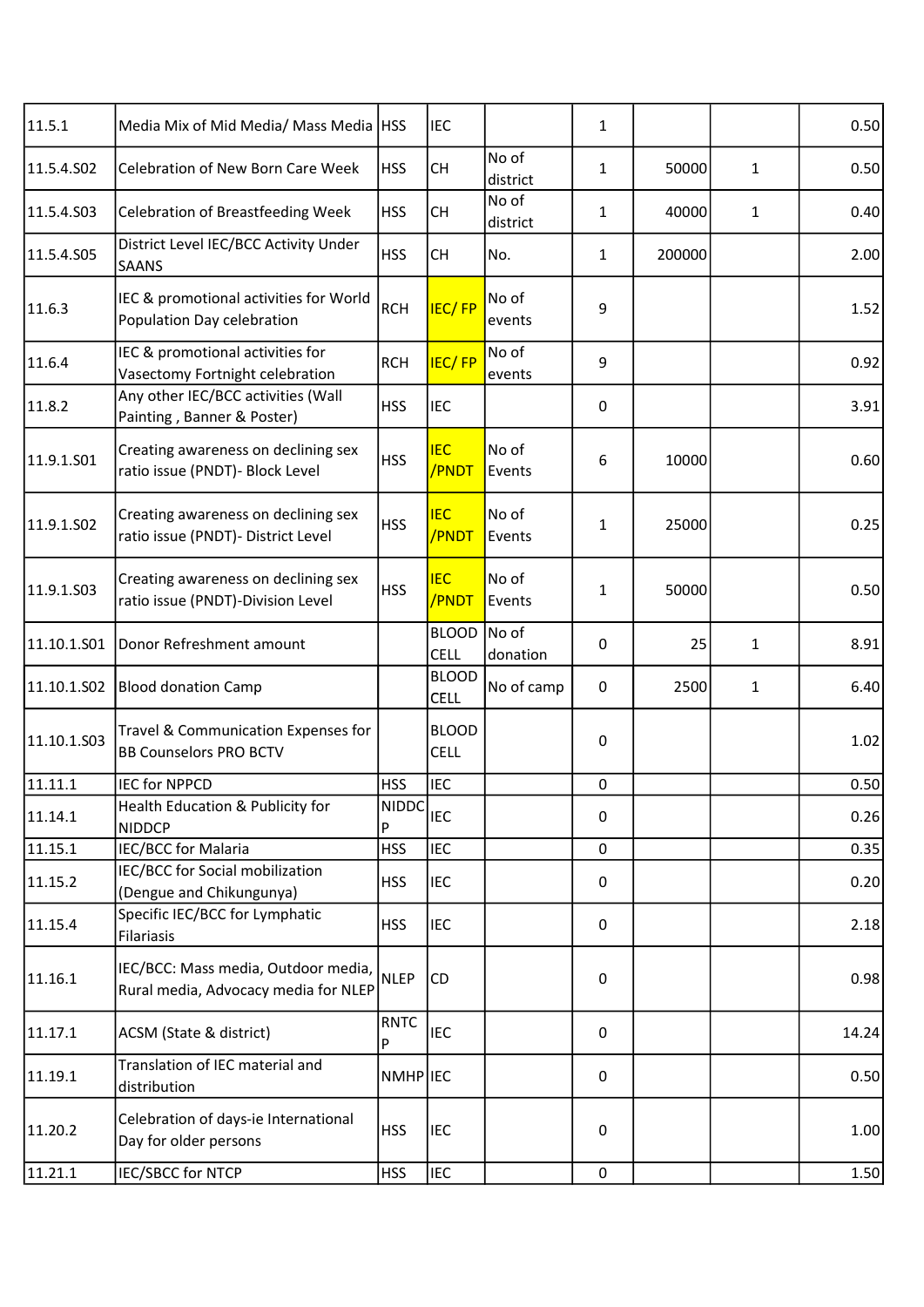| 11.22.2   | IEC/BCC for District NCD Cell                                                                                                                        | <b>NPCD</b><br>$\overline{\text{CS}}$ | <b>IEC</b>                  |                    | 0      |        |              | 0.50  |
|-----------|------------------------------------------------------------------------------------------------------------------------------------------------------|---------------------------------------|-----------------------------|--------------------|--------|--------|--------------|-------|
| 11.24.1   | IEC activities for Health & Wellness<br>centre (H&WC)                                                                                                | <b>HSS</b>                            | <b>IEC</b>                  |                    | 0      |        |              | 24.50 |
| 11.24.3.4 | State-level IEC Campaigns/Other IEC<br>Campaigns                                                                                                     | <b>HSS</b>                            | <b>IEC</b>                  |                    | 14     |        |              | 2.60  |
| 11.24.4.1 | IEC/BCC under NRCP: Rabies<br>Awareness and DO'S and Don'ts in the<br>event of Animal Bites                                                          | <b>HSS</b>                            |                             |                    | 0      |        |              | 3.09  |
| 11.24.4.2 | IEC/BCC under NOHP                                                                                                                                   | <b>HSS</b>                            |                             |                    | 0      |        |              | 0.50  |
| 11.24.4.3 | IEC/BCC under NVHCP                                                                                                                                  | <b>NVHC</b><br>P                      |                             |                    | 0      |        |              | 2.00  |
| 12.1.1    | Printing of MDR formats                                                                                                                              | <b>HSS</b>                            | MH                          |                    | 280    |        |              | 0.08  |
| 12.1.2    | Printing of MCP cards, safe<br>motherhood booklets etc.                                                                                              | <b>HSS</b>                            | MH                          | No of cards        | 146423 | 17     | 1            | 24.89 |
| 12.1.3    | Printing of labor room registers and<br>casesheets/ LaQshya related printing                                                                         | <b>HSS</b>                            | MH                          | No of<br>casesheet | 78000  | 10     | 1            | 7.80  |
| 12.1.5    | Any other (Printing of CAC Format)                                                                                                                   | <b>HSS</b>                            | FP/<br><b>CAC</b>           | No of<br>formats   | 275    |        |              | 0.41  |
| 12.2.5    | Printing of compliance cards and<br>reporting formats for National Iron<br>Plus Initiative-for 6-59 months age<br>group and for 5-10 years age group | <b>HSS</b>                            | CH                          | No of<br>format    | 192360 | 1      | 1            | 1.92  |
| 12.2.6    | Printing of IEC materials and reporting<br>formats etc. for National Deworming<br>Day                                                                | <b>HSS</b>                            | <b>RKSK</b>                 |                    | 1      |        |              | 4.11  |
| 12.2.7    | Printing of IEC Materials and<br>monitoring formats for IDCF                                                                                         | <b>HSS</b>                            | <b>CH</b>                   | No of<br>District  | 1      | 118000 | 1            | 1.18  |
| 12.2.10   | Printing (SNCU data management)                                                                                                                      | <b>HSS</b>                            | <b>CH</b>                   | No of SNCU         | 5      | 100000 | 1            | 5.00  |
| 12.2.11   | Printing of HBNC referral cards and<br>other formats                                                                                                 | <b>HSS</b>                            | <b>CH</b>                   | No. of<br>format   | 344364 | 0.5    | $\mathbf{1}$ | 1.72  |
| 12.3.3    | Printing of FP Manuals, Guidelines,<br>etc.                                                                                                          | <b>RCH</b>                            | FP                          | No of<br>formats   | 0      |        |              | 4.98  |
| 12.5.4    | Printing of RBSK card and registers                                                                                                                  | <b>HSS</b>                            | <b>RBSK</b>                 | No of<br>children  | 304368 |        |              | 8.75  |
| 12.5.6    | Any other (Printing of Banner and<br>Sticker under RBSK)                                                                                             | <b>HSS</b>                            | <b>RBSK</b>                 |                    | 96     |        |              | 0.10  |
| 12.7.1    | Printing of ASHA diary                                                                                                                               | <b>HSS</b>                            | <b>CP</b>                   |                    | 1608   |        |              | 2.81  |
| 12.7.2    | Printing of ASHA Modules and formats   HSS                                                                                                           |                                       | <b>CP</b>                   |                    | 0      |        |              | 0.45  |
| 12.7.3    | Printing of CBAC format                                                                                                                              | <b>HSS</b>                            | <b>CP</b>                   |                    | 0      |        |              | 24.89 |
| 12.8.1    | Printing of cards for screening of<br>children for hemoglobinopathies                                                                                | <b>HSS</b>                            | <b>BLOOD</b><br><b>CELL</b> |                    | 0      |        |              | 1.25  |
| 12.9.1    | Printing of HMIS Formats                                                                                                                             | <b>HSS</b>                            | <b>MIS</b>                  |                    | 0      |        |              | 0.83  |
| 12.9.3    | Printing of MCTS follow-up formats/<br>services due list/ work plan                                                                                  | <b>HSS</b>                            | <b>MIS</b>                  |                    | 1551   |        |              | 0.56  |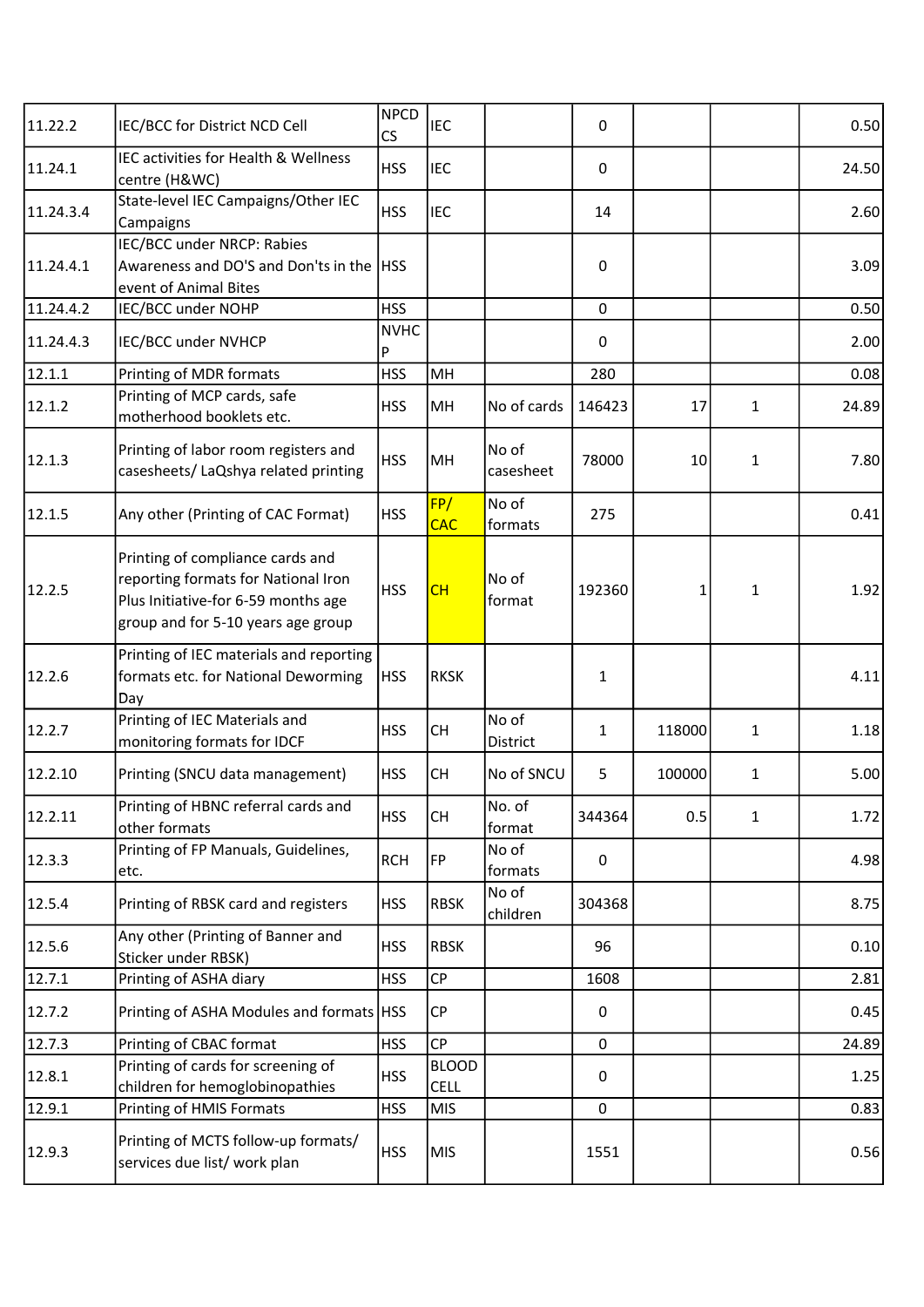| 12.10.1     | Printing and dissemination of<br>Immunization cards, tally sheets,<br>monitoring forms etc.    | <b>HSS</b>               | R <sub>1</sub> | No of<br>Benificiary       | 158747 | 10     | $\mathbf{1}$ | 15.87 |
|-------------|------------------------------------------------------------------------------------------------|--------------------------|----------------|----------------------------|--------|--------|--------------|-------|
| 12.13.2     | Printing                                                                                       | <b>RNTC</b><br>P         | CD             |                            | 0      |        |              | 5.22  |
| 12.14.1     | Printing of Challan Books under NTCP                                                           | <b>HSS</b>               |                |                            | 0      |        |              | 0.21  |
| 12.17.4     | Printing for formats/registers under<br><b>NVHCP</b>                                           | <b>NVHC</b><br>P         |                |                            | 0      |        |              | 0.10  |
| 12.17.5.502 | Printing of form P,L, S under IDSP<br>progrm                                                   | <b>HSS</b>               |                |                            | 0      |        |              | 0.78  |
| 13.2.1      | Assessments                                                                                    | <b>HSS</b>               | QA             |                            | 10     |        |              | 1.00  |
| 14.2.3.S01  | Implementation of FP-LMIS Division-<br>Transportation Cost                                     | <b>RCH</b>               | FP             | Lumpsump                   | 1      |        |              | 0.34  |
| 14.2.3.S02  | Implementation of FP-LMIS District-<br>Transportation Cost                                     |                          | <b>FP</b>      | Lumpsump                   | 1      |        |              | 0.34  |
| 14.2.4.1    | Alternative vaccine delivery in hard to<br>reach areas                                         | RI.                      | RI             | No of AVD                  | 6702   | 200    | 1            | 13.40 |
| 14.2.5      | Alternative Vaccine Delivery in other<br>areas                                                 | RI                       | <b>RI</b>      | No of AVD                  | 48576  | 90     |              | 43.72 |
| 14.2.6      | POL for vaccine delivery from State to<br>district and from district to PHC/CHCs               | R <sub>1</sub>           | R <sub>l</sub> | No of<br><b>Districts</b>  | 1      | 200000 | 1            | 2.00  |
| 14.2.7      | Cold chain maintenance                                                                         | RI                       | RI             | No of cold<br>chain points | 0      |        |              | 0.59  |
| 14.2.12     | Drug transportation charges                                                                    | RNTC<br>P                | CD             |                            | 0      |        |              | 17.44 |
| 15.3.2      | Inter-sectoral convergence                                                                     | <b>NVBD</b><br><b>CP</b> | CD             |                            | 0      |        |              | 0.05  |
| 15.5.3      | Private Provider Incentive                                                                     | <b>RNTC</b><br>P         | CD             |                            | 0      |        |              | 45.30 |
| 15.6.1      | <br> Reimbursement for cataract operation  <br> NPCB<br>for NGO and Private Practitioners      |                          | <b>NCD</b>     |                            | 0      |        |              | 5.18  |
| 15.6.2.1    | Diabetic Retinopathy                                                                           | <b>NPCB</b>              | NCD            |                            | 0      |        |              | 0.74  |
| 15.6.2.2    | childhood Blindness                                                                            | <b>NPCB</b>              | <b>NCD</b>     |                            | 0      |        |              | 0.74  |
| 15.6.2.3    | Glaucoma                                                                                       | <b>NPCB</b>              | <b>NCD</b>     |                            | 0      |        |              | 1.14  |
| 15.6.2.4    | Keratoplastiy                                                                                  | <b>NPCB</b>              | <b>NCD</b>     |                            | 0      |        |              | 0.53  |
| 15.6.2.5    | <b>Vitreoretinal Surgery</b>                                                                   | <b>NPCB</b>              | <b>NCD</b>     |                            | 0      |        |              | 0.70  |
| 16.1.1.1.1  | State - Health Action Plan                                                                     | <b>HSS</b>               | PM             | No of<br>Booklet           | 33     | 300    | $\mathbf{1}$ | 0.10  |
| 16.1.1.4    | Prepare detailed operational plan for<br>RBSK across districts (including cost of RCH<br>plan) |                          | <b>RBSK</b>    | No of<br><b>Blocks</b>     | 8      | 500    | 1            | 0.04  |
| 16.1.1.6    | To develop micro plan at sub-centre<br>level                                                   | RI.                      | RI             | No                         | 617    | 100    | $\mathbf{1}$ | 0.62  |
| 16.1.1.7    | For consolidation of micro plans at<br>block level                                             | RI.                      | RI             | No                         | 29     | 1000   | 1            | 0.29  |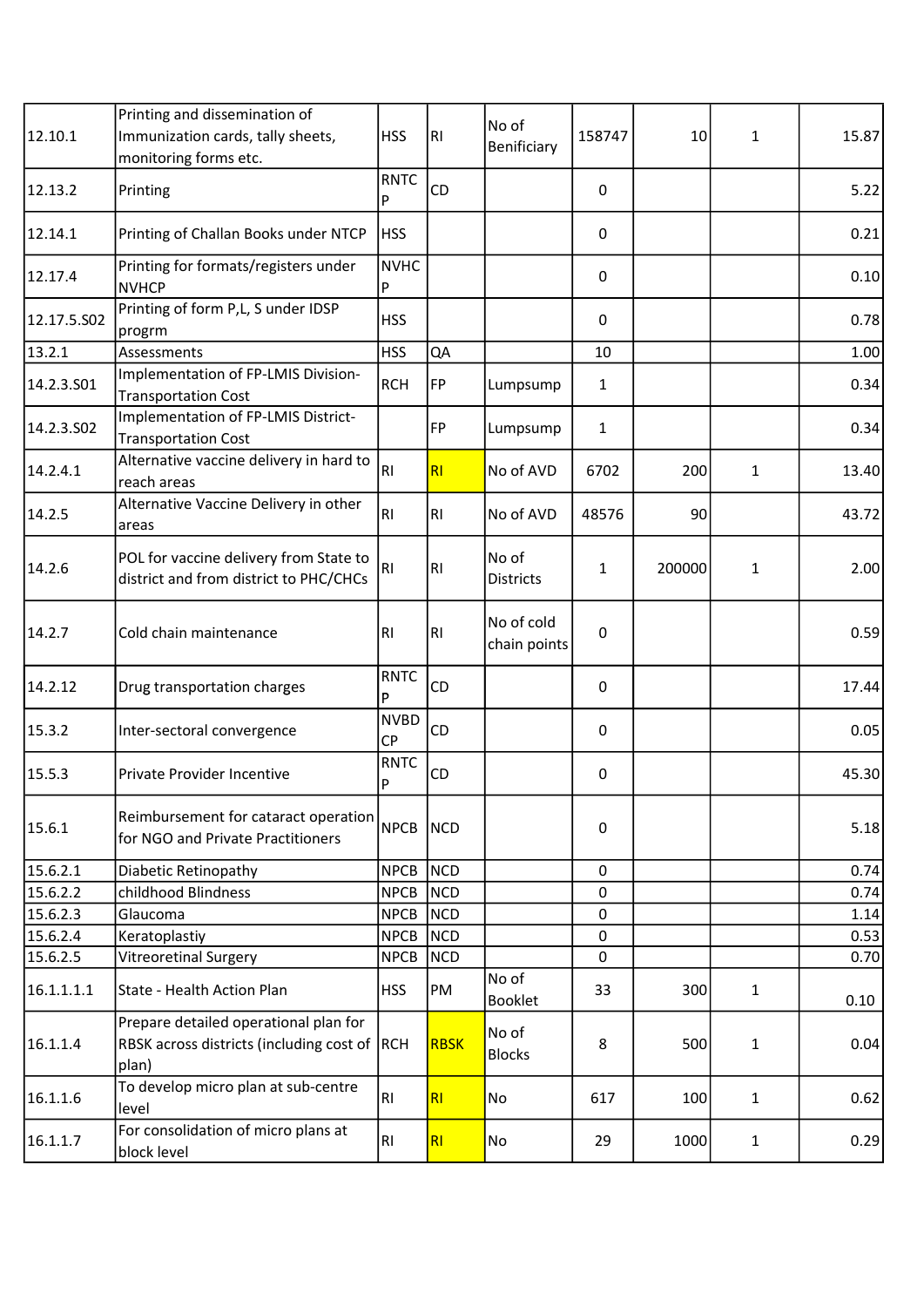| 16.1.2.1.5.5<br>01         | Annual Regional Level FP Review<br>Meeting                                                                                  | <b>RCH</b>               | <b>FP</b>   | No of<br>meetings     | 1              | 100000 |              | 1.00  |
|----------------------------|-----------------------------------------------------------------------------------------------------------------------------|--------------------------|-------------|-----------------------|----------------|--------|--------------|-------|
| 16.1.2.1.6                 | Review meetings/ workshops under<br><b>RKSK</b>                                                                             | <b>RCH</b>               | <b>RKSK</b> |                       | $\overline{2}$ |        |              | 0.10  |
| 16.1.2.1.7                 | <b>RBSK Convergence/Monitoring</b><br>meetings                                                                              | <b>RCH</b>               | <b>RBSK</b> | No of<br>Meetings     | 3              | 500    | 3            | 0.12  |
| 16.1.2.1.14                | Quarterly review meetings exclusive<br>for RI at district level with Block MOs,<br>CDPO, and other stake holders            | RI                       | RI          | No of<br>participants | 351            | 100    | $\mathbf{1}$ | 0.35  |
| 16.1.2.1.15                | Quarterly review meetings exclusive<br>for RI at block level                                                                | R <sub>l</sub>           | RI          | No of<br>participants | 3252           | 75     | $\mathbf{1}$ | 2.44  |
| 16.1.2.1.16                | <b>IDSP Meetings</b>                                                                                                        | <b>IDSP</b>              |             |                       | $\mathbf 0$    |        |              | 0.04  |
| 16.1.2.1.17                | State Task Force, State Technical<br>Advisory Committee meeting, District<br>coordination meeting (Lymphatic<br>Filariasis) | <b>NVBD</b><br><b>CP</b> |             |                       | 0              |        |              | 0.30  |
| 16.1.2.1.21                | Medical Colleges (Any meetings)                                                                                             | <b>RNTC</b><br>P         |             |                       | 0              |        |              | 0.90  |
| 16.1.2.1.22                | Monthly meeting with the hospital<br>staff                                                                                  | $NI-$<br><b>NCD</b>      |             |                       | 0              |        |              | 0.48  |
| 16.1.2.1.28.<br><b>SO1</b> | District Level MDR Review Meeting                                                                                           | <b>RCH</b>               | MH          | No of<br>meetings     | 6              | 3000   | 1            | 0.18  |
| 16.1.2.1.28.<br><b>SO2</b> | Divisional Level MDR Review Meeting                                                                                         | <b>RCH</b>               | MH          | No of<br>meetings     | 4              | 10000  | $\mathbf{1}$ | 0.40  |
| 16.1.2.2.3                 | State/ District Quality Assurance Unit<br>(Monitoring & Supervision)                                                        | <b>HSS</b>               | QA          | Vehicle               | $\overline{2}$ |        |              | 7.80  |
| 16.1.2.2.5                 | Monitoring, Evaluation & Supervision<br>(Malaria)                                                                           | <b>NVBD</b><br><b>CP</b> |             |                       | 0              |        |              | 2.13  |
| 16.1.2.2.6                 | Monitoring/supervision and Rapid<br>response (Dengue and Chikungunya)                                                       | <b>NVBD</b><br> CP       |             |                       | 0              |        |              | 1.98  |
| 16.1.2.2.7                 | Monitoring and supervision (JE/AE)                                                                                          | <b>NVBD</b><br><b>CP</b> |             |                       | 0              |        |              | 3.36  |
| 16.1.2.2.8                 | Monitoring & Supervision (Lymphatic<br>Filariasis)                                                                          | <b>NVBD</b><br><b>CP</b> |             |                       | 0              |        |              | 0.30  |
| 16.1.2.2.12                | District NCD Cell                                                                                                           | <b>NPCD</b><br><b>CS</b> |             |                       | 0              |        |              | 1.13  |
| 16.1.2.2.13                | <b>Supervision and Monitoring</b>                                                                                           | <b>RNTC</b><br>P         |             |                       | 0              |        |              | 11.93 |
| 16.1.2.2.14                | Monitoring Committee on Section 5                                                                                           | $NI-$<br><b>NCD</b>      |             |                       | 0              |        |              | 0.03  |
| 16.1.2.2.16                | Monitoring and Surveillance (review<br>meetings, Travel) under NRCP                                                         | <b>HSS</b>               |             |                       | 0              |        |              | 0.50  |
| 16.1.3.1.1                 | Mobility Support for SPMU/State                                                                                             | <b>RCH</b>               |             |                       | $\pmb{0}$      |        |              | 1.14  |
| 16.1.3.1.4                 | Mobility Costs for ASHA Resource<br>Centre/ASHA Mentoring Group (Kindly HSS<br>Specify)                                     |                          |             |                       | 0              |        |              | 3.84  |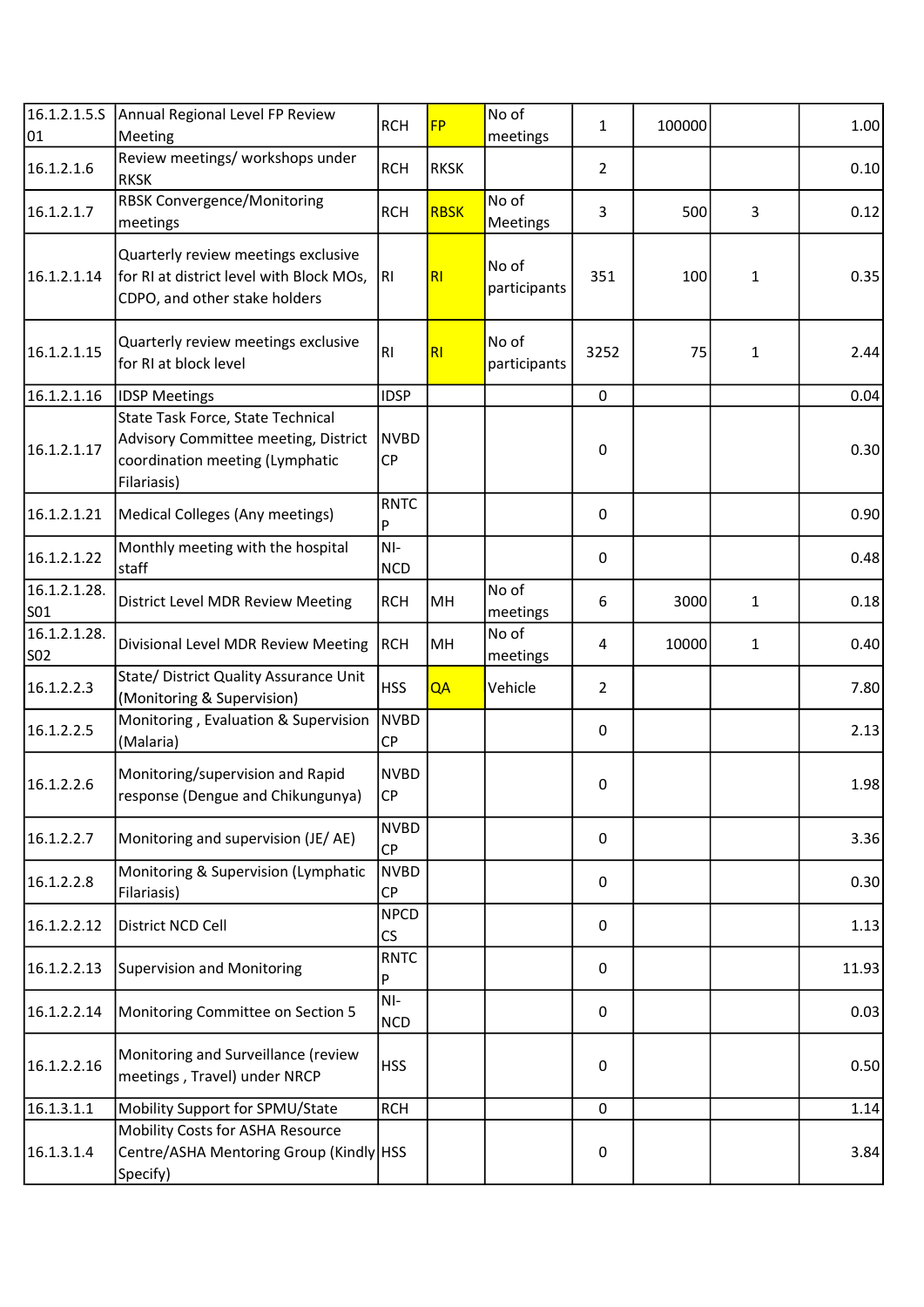| 16.1.3.1.9  | Mobility support for Rapid Response<br>Team                                                                                                        | <b>NVBD</b><br><b>CP</b> |           |                 | 0         |       | 0.91  |
|-------------|----------------------------------------------------------------------------------------------------------------------------------------------------|--------------------------|-----------|-----------------|-----------|-------|-------|
| 16.1.3.1.13 | <b>Vehicle Operation (POL)</b>                                                                                                                     | <b>RNTC</b><br>P         |           |                 | 0         |       | 6.37  |
| 16.1.3.1.14 | Vehicle hiring                                                                                                                                     | <b>RNTC</b><br>P         |           |                 | $\pmb{0}$ |       | 4.86  |
| 16.1.3.1.15 | <b>Tobacco Cessation Centre (TCC):</b><br>Mobility support                                                                                         | $NI-$<br><b>NCD</b>      |           |                 | 0         |       | 0.60  |
| 16.1.3.2.1  | Zonal Entomological units                                                                                                                          | <b>NVBD</b><br><b>CP</b> |           |                 | 0         |       | 3.50  |
| 16.1.3.3.1  | PM activities for World Population<br>Day' celebration (Only mobility cost):<br>funds earmarked for district level<br>activities                   | <b>RCH</b>               | <b>FP</b> | No of<br>events | 1         | 20000 | 0.20  |
| 16.1.3.3.2  | PM activities for Vasectomy Fortnight<br>celebration (Only mobility cost): funds RCH<br>earmarked for district level activities                    |                          | <b>FP</b> | No of<br>events | 1         | 5000  | 0.05  |
| 16.1.3.3.3  | Mobility Support for DPMU/District                                                                                                                 | <b>RCH</b>               |           |                 | 0         |       | 11.88 |
| 16.1.3.3.5  | Mobility Costs for ASHA Resource<br>Centre/ASHA Mentoring Group (Kindly HSS<br>Specify)                                                            |                          |           |                 | 1         |       | 0.10  |
| 16.1.3.3.7  | Mobility Support for supervision for<br>district level officers.                                                                                   | RI                       | RI        | No              | 0         |       | 3.00  |
| 16.1.3.3.8  | MOBILITY: Travel Cost, POL, etc.<br>during outbreak investigations and<br>field visits for monitoring programme<br>activities at DSU on need basis | <b>IDSP</b>              |           |                 | 0         |       | 3.00  |
| 16.1.3.3.10 | Travel expenses - Contractual Staff at<br>District level                                                                                           | <b>NLEP</b>              |           |                 | 0         |       | 0.60  |
| 16.1.3.3.11 | Mobility Support: District Cell                                                                                                                    | <b>NLEP</b>              |           |                 | 0         |       | 1.33  |
| 16.1.3.3.12 | Medical Colleges (All service delivery<br>to be budgeted under B.30)                                                                               | <b>RNTC</b><br>P         |           |                 | 0         |       | 0.90  |
| 16.1.3.3.13 | Miscellaneous/ Travel                                                                                                                              | <b>NMHP</b>              |           |                 | 0         |       | 3.60  |
| 16.1.3.3.14 | <b>Enforcement Squads</b>                                                                                                                          | NI-<br><b>NCD</b>        |           |                 | 0         |       | 0.10  |
| 16.1.3.3.15 | District Tobacco Control Cell (DTCC):<br><b>Mobility Support</b>                                                                                   | <b>NIDDC</b><br>P        |           |                 | 0         |       | 3.60  |
| 16.1.3.3.16 | District NCD Cell (TA, DA, POL)                                                                                                                    | <b>NPCD</b><br><b>CS</b> |           |                 | 0         |       | 0.66  |
| 16.1.3.4.1  | PM activities for World Population<br>Day' celebration (Only mobility cost):<br>funds earmarked for block level<br>activities                      | <b>RCH</b>               | <b>FP</b> | No of<br>events | 8         | 1000  | 0.08  |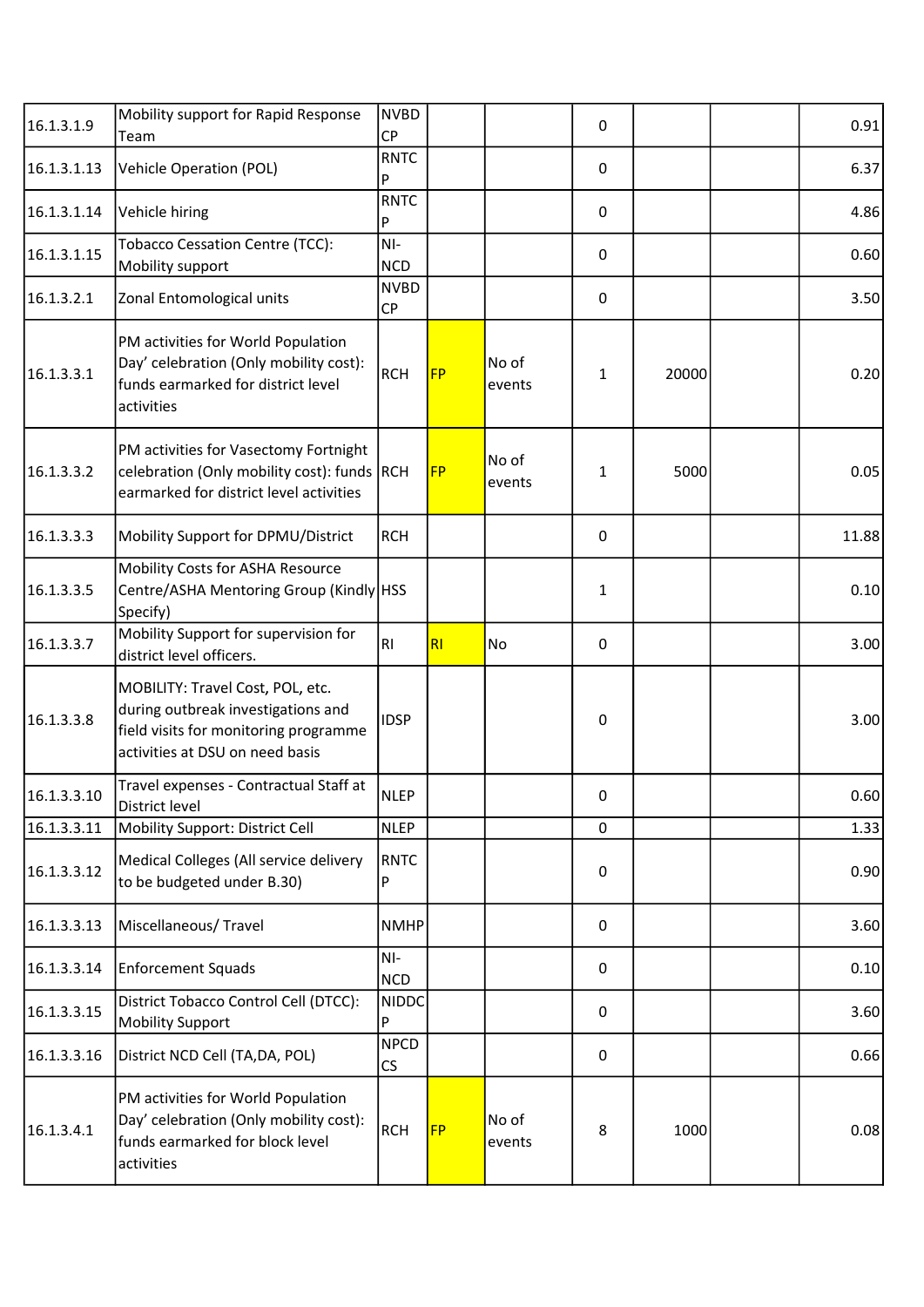| 16.1.3.4.2                      | PM activities for Vasectomy Fortnight<br>celebration (Only mobility cost): funds RCH<br>earmarked for block level activities |                          | <b>FP</b> | No of<br>events | 8           | 1000  |              | 0.08  |
|---------------------------------|------------------------------------------------------------------------------------------------------------------------------|--------------------------|-----------|-----------------|-------------|-------|--------------|-------|
| 16.1.3.4.3.5<br>01              | Mobility for Supportive Supervision At<br><b>Block Level-M&amp;E</b>                                                         |                          | <b>ME</b> |                 | $\mathbf 0$ |       |              | 31.68 |
| 16.1.3.4.3.5<br>02              | Mobility Support & Commnication<br>cost for BCPM                                                                             |                          | <b>CP</b> |                 | 0           |       |              | 4.90  |
| 16.1.3.4.5.5<br>01              | <b>Communication Cost for HWC Staff</b>                                                                                      |                          | <b>CP</b> |                 | 0           |       |              | 3.81  |
| $\overline{16.1.3.5.1.5}$<br>01 | TA/DA of HWC Staff                                                                                                           |                          | <b>CP</b> |                 | 0           |       |              | 3.81  |
| 16.1.3.5.1.S<br>02              | Travel expenses for regular staff under<br><b>NLEP</b>                                                                       |                          | CD        |                 | 0           |       |              | 0.40  |
| 16.1.4.1.1                      | JSY Administrative Expenses                                                                                                  | <b>RCH</b>               | MH        |                 | $\mathbf 0$ |       |              | 33.92 |
| 16.1.4.1.5                      | Office expenses on telephone, fax,<br>Broadband Expenses & Other<br>Miscellaneous Expenditures                               | <b>IDSP</b>              |           |                 | 0           |       |              | 0.84  |
| 16.1.4.1.10                     | <b>Office Operation (Miscellaneous)</b>                                                                                      | <b>RNTC</b><br>P         |           |                 | 0           |       |              | 14.43 |
| 16.1.4.1.11                     | <b>Tobacco Cessation Centre (TCC):</b><br><b>Office Expenses</b>                                                             | $NI-$<br><b>NCD</b>      |           |                 | 0           |       |              | 0.50  |
| 16.1.4.2.1                      | <b>District Quality Assurance Unit</b><br>(Operational cost)                                                                 | <b>HSS</b>               | QA        |                 | 0           |       |              | 16.20 |
| 16.1.4.2.3                      | contingency support                                                                                                          | <b>NVBD</b><br><b>CP</b> |           |                 | 0           |       |              | 3.33  |
| 16.1.4.2.4                      | Office operation & Maintenance -<br>District Cell                                                                            | <b>NLEP</b>              |           |                 | 0           |       |              | 0.42  |
| 16.1.4.2.5                      | District Cell - Consumables                                                                                                  | <b>NLEP</b>              |           |                 | 0           |       |              | 0.42  |
| 16.1.4.2.6                      | Operational expenses of the district<br>centre : rent, telephone expenses,<br>website etc.                                   | <b>NMHP</b>              |           |                 | 0           |       |              | 0.10  |
| 16.1.4.2.8                      | District Tobacco Control Cell (DTCC):<br>Misc./Office Expenses                                                               | NI-<br><b>NCD</b>        |           |                 | 0           |       |              | 4.00  |
| 16.1.4.2.9                      | District NCD Cell (Contingency)                                                                                              | <b>NPCD</b><br>CS        |           |                 | 0           |       |              | 1.00  |
| 16.1.4.3.1                      | SNCU Data management (excluding<br>HR)                                                                                       | <b>RCH</b>               | <b>CH</b> | No of SNCU      | 5           | 60000 | $\mathbf{1}$ | 3.00  |
| 16.1.5.2.1                      | Minor repairs and AMC of IT/office<br>equipment supplied under IDSP                                                          | <b>IDSP</b>              |           |                 | 0           |       |              | 0.05  |
| 16.1.5.2.6                      | SVHMU: Non-recurring Equipment-<br>(computer, printer photocopier<br>scanner etc)                                            | <b>NVHC</b><br>P         |           |                 | 0           |       |              | 0.60  |
| 16.1.5.3.1                      | PM activities under Micronutrient<br>Supplementation Programme                                                               | <b>RCH</b>               |           |                 | 0           |       |              | 2.36  |
| 16.1.5.3.3                      | Concurrent Audit system                                                                                                      | <b>RCH</b>               |           |                 | 0           |       |              | 1.02  |
| 16.1.5.3.11                     | District level Coordination Committee                                                                                        | NI-<br><b>NCD</b>        |           |                 | 0           |       |              | 0.02  |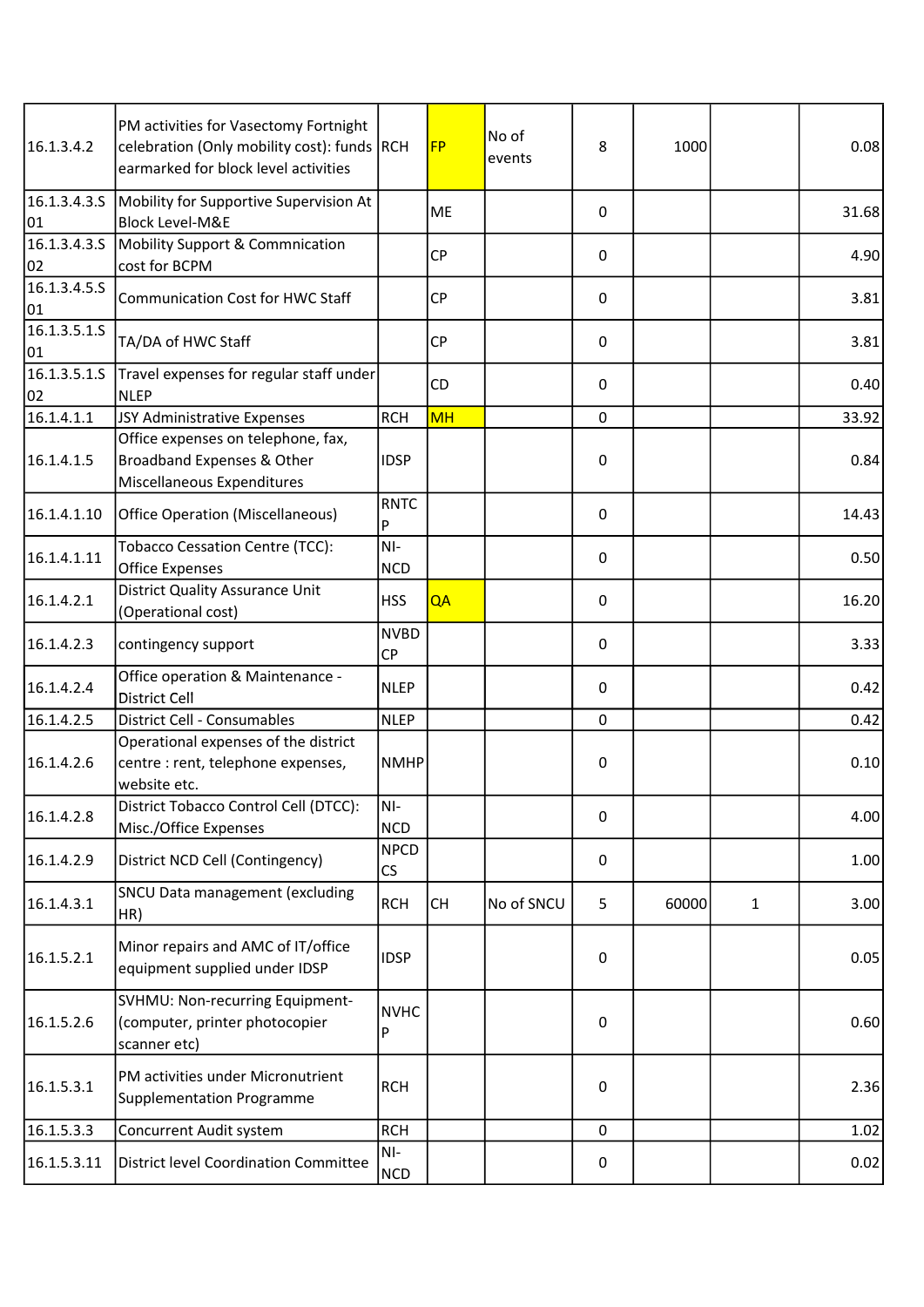| 16.1.5.3.15.<br>2          | District NCD Cell                                                                                         | <b>NPCD</b><br>CS |                    |                       | 0 |       |              | 10.00 |
|----------------------------|-----------------------------------------------------------------------------------------------------------|-------------------|--------------------|-----------------------|---|-------|--------------|-------|
| 16.1.5.3.16.<br><b>SO4</b> | Divisional PMU Operational Cost                                                                           | <b>RCH</b>        | HR                 |                       | 0 |       |              | 18.19 |
| 16.1.5.3.16.<br><b>SO5</b> | DPMU Operational Cost (inclusive of<br>Rs. 10000/ district / month for RBSK<br><b>DEIC Manager TA DA)</b> | <b>NPCD</b><br>CS |                    |                       | 1 |       |              | 13.11 |
| 16.1.5.3.16.<br><b>SO6</b> | <b>BPMU Oprational Cost</b>                                                                               | <b>NPCD</b><br>CS |                    |                       | 8 |       |              | 15.88 |
| 16.1.5.3.16.<br>S09        | <b>Oprational Cost for RBSK</b>                                                                           | <b>RCH</b>        | <b>RBSK</b>        | No of DEIC<br>Manager | 0 | 10000 | $\mathbf{1}$ | 0.10  |
| 16.1.5.3.16.<br><b>S10</b> | Operational cost of RBSK-MHT                                                                              | <b>RCH</b>        | <b>RBSK</b>        | No of teams           | 0 | 1500  | 1            | 0.24  |
| 16.1.5.3.16.<br><b>S15</b> | Office & Administrative Expence for<br>State & District Rabies Program                                    | <b>NPCD</b><br>CS |                    |                       | 0 |       |              | 0.08  |
| 16.1.5.3.16.<br><b>S18</b> | Office operational cost & other office<br>expences unedr NPCB                                             | NPCD<br>CS        | <b>NCD</b>         |                       | 0 |       |              | 0.93  |
| 16.1.5.3.16.<br>S22.01     | Annual Maint. & operation of<br>WIC/WIF at state and division level<br>under RI                           |                   | R <sub>l</sub>     |                       | 0 |       |              | 0.40  |
| 16.1.5.3.16.<br>S22.02     | Electrictity Bill of WIC/WIF at state<br>and division level under RI                                      |                   | R <sub>l</sub>     |                       | 0 |       |              | 1.00  |
| 16.1.5.3.16.<br>S22.03     | Pol & Opex of DG set of Vaccine<br>Storage at state and division level<br>under RI                        |                   | R1                 |                       | 0 |       |              | 2.00  |
| 16.1.5.3.16.<br>S22.04     | Pol & Opex of DG set of Vaccine<br>Storage at District level & other Cold<br>Chain Point under RI         |                   | R1                 |                       | 0 |       |              | 0.70  |
| 16.2.1.S01                 | Divisional Data Assistant                                                                                 | <b>RCH</b>        | FP/<br><b>PNDT</b> | No.                   | 1 |       |              | 3.04  |
| 16.2.1.S02                 | Data Entry Operator                                                                                       | <b>RCH</b>        | FP/<br><b>PNDT</b> | No.                   | 1 |       |              | 2.27  |
| 16.2.1.S08                 | District PNDT Co-Ordinator                                                                                | <b>RCH</b>        | FP/<br><b>PNDT</b> | No.                   | 1 |       |              | 2.65  |
| 16.2.2.502                 | Division Level Mobility Support for<br><b>PNDT Team</b>                                                   | <b>RCH</b>        | FP/<br><b>PNDT</b> | Lumpsum               | 0 | 10000 |              | 0.10  |
| 16.3.2.S01                 | Mobility Support for HMIS & MCTS<br><b>Block Level</b>                                                    | <b>HSS</b>        | <b>MIS</b>         |                       | 0 |       |              | 0.29  |
| 16.3.2.502                 | Mobility Support for HMIS & MCTS<br>Division Level                                                        | <b>HSS</b>        | <b>MIS</b>         |                       | 0 |       |              | 2.01  |
| 16.3.3.501                 | Operational cost for HMIS & MCTS-<br>AMC                                                                  | <b>HSS</b>        | <b>MIS</b>         |                       | 0 |       |              | 1.10  |
| 16.3.3.502                 | Operational cost for HMIS & MCTS-<br>Internet                                                             | <b>HSS</b>        | <b>MIS</b>         |                       | 0 |       |              | 2.22  |
| 16.3.3.503                 | Operational cost for HMIS & MCTS-<br>Office Expenditure                                                   | <b>HSS</b>        | <b>MIS</b>         |                       | 0 |       |              | 2.88  |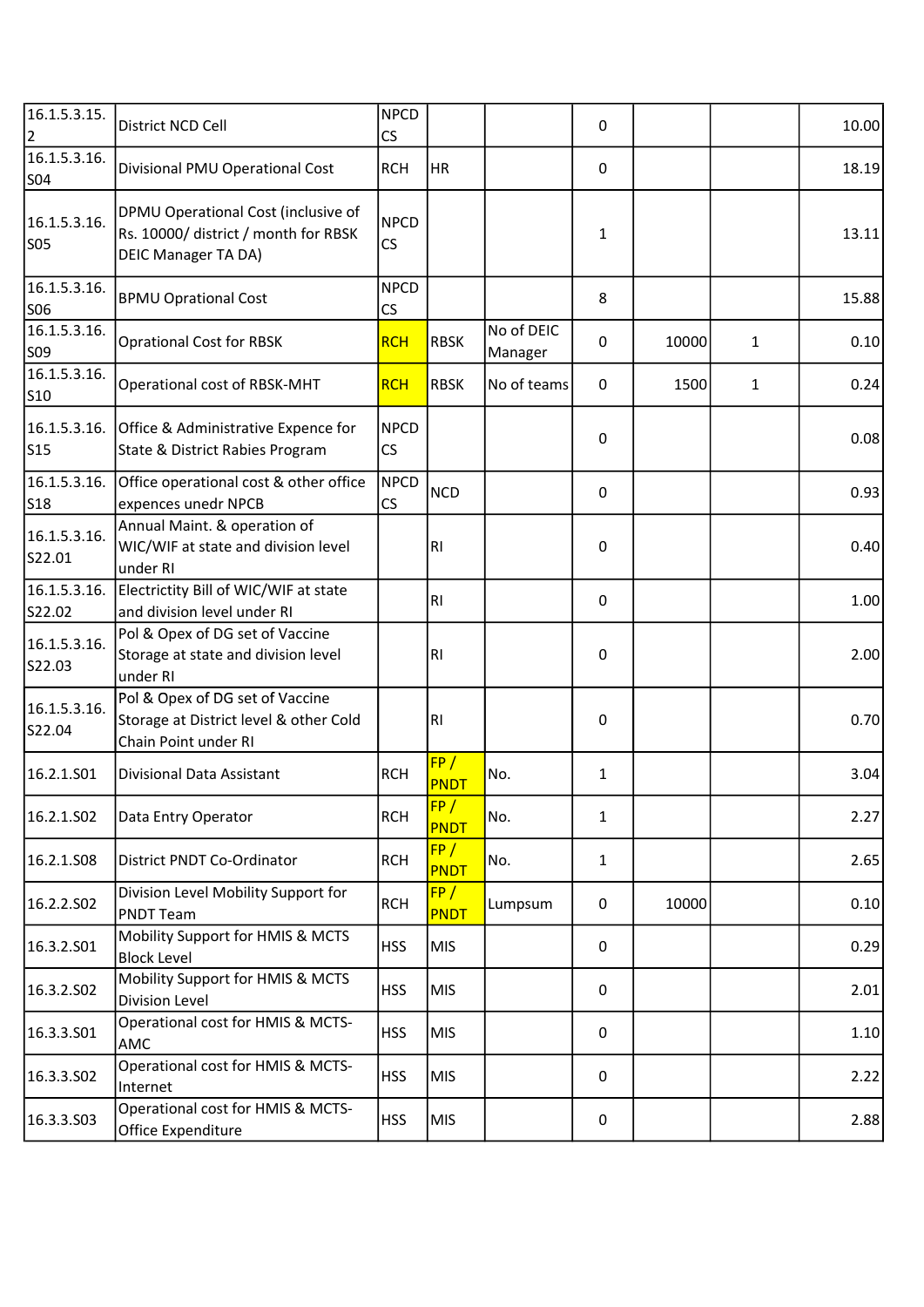| 16.3.3.S04          | Operational cost for HMIS & MCTS-<br><b>Recurring Charges for ANMOL Tablet</b> | <b>HSS</b> | <b>MIS</b>  | 619            |  | 22.28 |
|---------------------|--------------------------------------------------------------------------------|------------|-------------|----------------|--|-------|
|                     | 16.4.1.1.S06 Divisional Project Manager                                        | <b>RCH</b> | PM          | 1              |  | 11.70 |
| 16.4.1.1.507        | Divisional Accounts Manager                                                    | <b>RCH</b> | PM          | 1              |  | 8.74  |
|                     | 16.4.1.1.S08 Office Assistant-Div PMU                                          | <b>RCH</b> | PM          | 1              |  | 3.15  |
| 16.4.1.1.509        | Chowkidar Cum Peon-Div PMU                                                     | <b>RCH</b> | PM          | 0              |  | 2.83  |
| 16.4.1.1.S10        | Driver- Div PMU                                                                | <b>RCH</b> | PM          | 1              |  | 3.15  |
| 16.4.1.3.5.5<br>05  | Regional Coordinator CP                                                        | <b>RCH</b> | PM          | 0              |  | 4.63  |
| 16.4.1.3.6.5<br>04  | M&E Officer                                                                    | <b>RCH</b> | PM          | $\overline{2}$ |  | 1.99  |
| 16.4.2.1.1.5<br>01  | District Programme Manager                                                     | <b>RCH</b> | PM          | 1              |  | 6.39  |
| 16.4.2.1.1.5<br>02  | <b>District Community Process Manager</b>                                      | <b>RCH</b> | PM          | 1              |  | 5.23  |
| 16.4.2.1.1.5<br>04  | <b>District Accounts Manager</b>                                               | <b>RCH</b> | PM          | 1              |  | 5.36  |
|                     | 16.4.2.1.1.SO District Data Cum Account Assistant                              | <b>RCH</b> | PM          | 1              |  | 3.61  |
| 16.4.2.1.1.5<br>06  | <b>DEIC</b> manager                                                            | <b>RCH</b> | <b>RBSK</b> | 1              |  | 5.27  |
| 16.4.2.1.1.5<br>07  | <b>DEIC Manager (Medical College)</b>                                          | <b>RCH</b> | <b>RBSK</b> | 1              |  | 4.37  |
|                     | 16.4.2.1.1.S0 Support Staff                                                    | <b>RCH</b> | PM          | $\mathbf{1}$   |  | 1.76  |
| 16.4.2.1.2.5<br>02  | District Consultant(MH)                                                        | <b>RCH</b> | MH          | 1              |  | 4.94  |
| 16.4.2.1.2.5<br>03  | Division Consultant Quality Assurance                                          | <b>RCH</b> | QA          | 1              |  | 5.40  |
| 16.4.2.1.2.5<br>04  | District Hospital Quality Manager                                              | <b>RCH</b> | QA          | 9              |  | 43.85 |
| 16.4.2.1.2.5<br>05  | <b>District Consultant Quality Assurance</b>                                   | <b>RCH</b> | QA          | 1              |  | 6.09  |
| 16.4.2.1.2.5<br>06  | Division Consultant Public Health                                              | <b>RCH</b> | QA          | 1              |  | 7.19  |
| 16.4.2.1.5.5<br>01  | M & E Officer                                                                  | <b>RCH</b> |             | 0              |  | 5.95  |
| 16.4.2.1.5.5<br>02  | M & E Assistant                                                                | <b>RCH</b> |             | 0              |  | 1.98  |
| 16.4.2.1.7.5<br>01  | <b>Accountant District Hospital</b>                                            | <b>RCH</b> | <b>FD</b>   | 6              |  | 16.75 |
| 16.4.2.1.8.5<br>01  | Programme cum Admin. Asst.                                                     | <b>RCH</b> | QA          | $\overline{2}$ |  | 4.32  |
| 16.4.2.1.11.<br>S01 | QI Mentors                                                                     | <b>RCH</b> | MH          | 1              |  | 5.80  |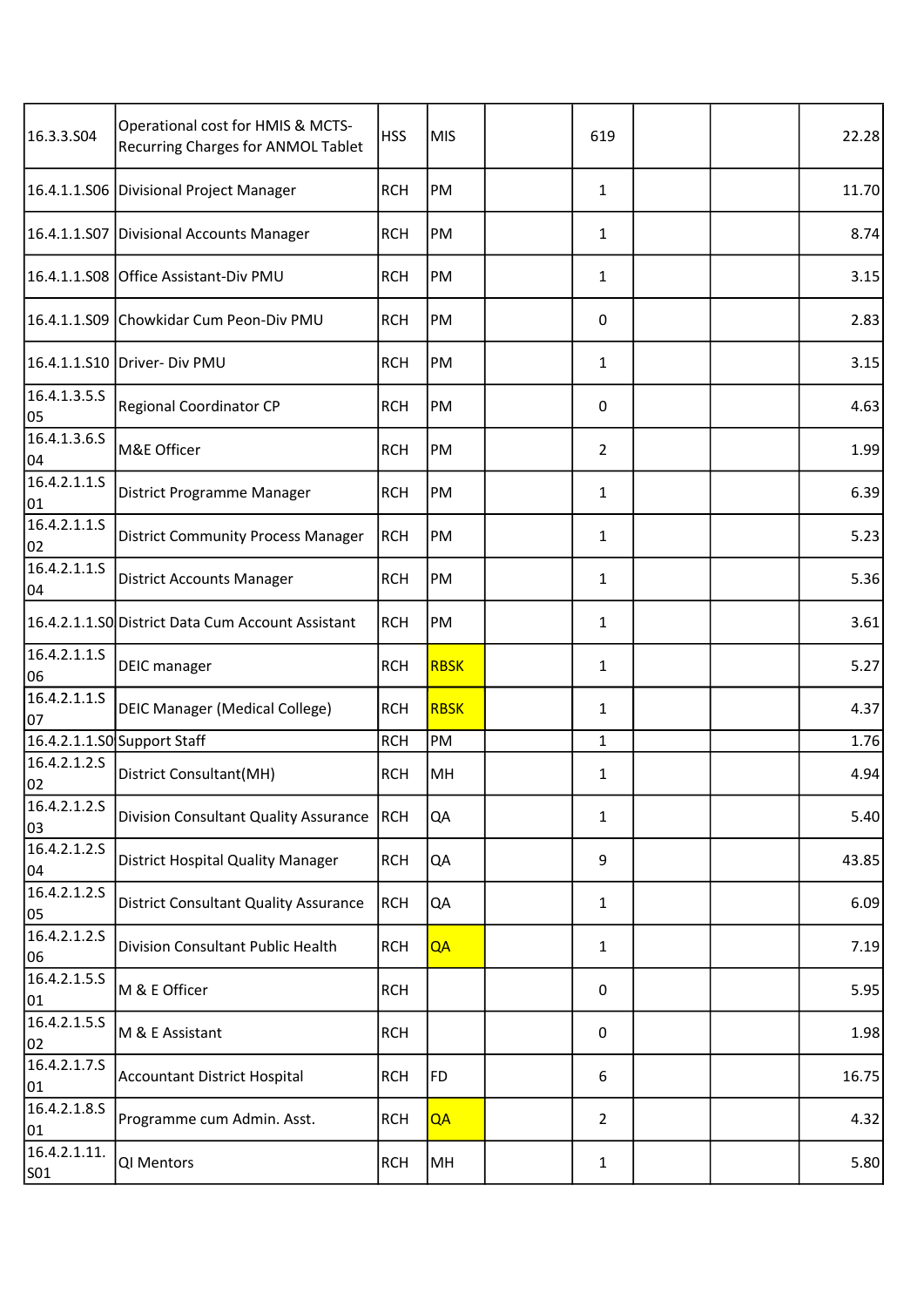| 16.4.2.2.2.5<br>01         | District Epidemiologist-CD-IDSP                    |                  | CD         | 0 |  | 8.75   |
|----------------------------|----------------------------------------------------|------------------|------------|---|--|--------|
| 16.4.2.2.2.5<br>02         | District Leprosy Consultant-CD-NLEP                | <b>NLEP</b>      | CD         | 0 |  | 5.27   |
| 16.4.2.2.2.5<br>03         | Consultant RTPMU                                   | <b>RNTC</b><br>P | CD         | 0 |  | 10.15  |
| 16.4.2.2.4.5<br>01         | Sr PMDT-TB HIV Coodinators                         | <b>RNTC</b><br>P | CD         | 0 |  | 4.23   |
| 16.4.2.2.4.S<br>02         | PPM Coordinator                                    | <b>RNTC</b><br>P | CD         | 0 |  | 8.94   |
| 16.4.2.2.4.5<br>03         | District Programme Coordinator                     | <b>RNTC</b><br>P | CD         | 0 |  | 5.33   |
| 16.4.2.2.5.5<br>01         | District Data Manager-CD-IDSP                      | <b>IDSP</b>      | CD         | 0 |  | 3.73   |
| 16.4.2.2.5.5<br>02         | <b>Statistical Asst. DRTB Centre</b>               | <b>RNTC</b><br>P | CD         | 0 |  | 4.89   |
| 16.4.2.2.6.5<br>01         | Senior Treatment Supervisor(STS)                   | <b>RNTC</b><br>P | CD         | 0 |  | 111.10 |
| 16.4.2.2.6.5<br>03         | Senior TB Lab Supervisor(STLS)                     | <b>RNTC</b><br>P | CD         | 0 |  | 50.74  |
| 16.4.2.2.7.5<br>01         | Accountant- Full time                              | <b>RNTC</b><br>P | CD         | 0 |  | 3.65   |
| 16.4.2.2.10.<br><b>SO1</b> | Driver-CD-RNTCP                                    |                  | CD         | 0 |  | 2.54   |
| 16.4.2.2.10.<br><b>SO2</b> | Office Assistant RTPMU-CD-RNTCP                    | <b>RNTC</b><br>P | CD         | 0 |  | 3.02   |
| 16.4.3.1.1.5<br>01         | <b>Block Programme Manager</b>                     | <b>RCH</b>       | PM         | 8 |  | 30.78  |
| 16.4.3.1.1.5<br>02         | <b>Block Account Manager</b>                       | <b>RCH</b>       |            | 8 |  | 25.43  |
| 16.4.3.1.1.5<br>03         | <b>Block Community Process Manager</b>             | <b>RCH</b>       |            | 0 |  | 20.16  |
| 16.4.3.1.9.5<br>03         | Data Entry Operator-HR                             | <b>RCH</b>       |            | 6 |  | 14.83  |
| 16.4.3.1.9.5<br>04         | Data Entry Operator-MCTS OPR 820<br><b>MIS</b>     | <b>RCH</b>       | <b>MIS</b> | 8 |  | 19.69  |
| 16.4.3.1.9.5<br>05         | Data Entry Operator-MIS Outsource                  | <b>RCH</b>       | <b>MIS</b> |   |  | 9.35   |
| 16.4.3.1.9.5<br>07         | Data Entry Operator-RI                             | <b>RCH</b>       | R1         | 0 |  | 2.26   |
| 16.4.3.1.9.5<br>08         | Data Entry Operator-RNTCP                          | <b>RCH</b>       | PM         | 0 |  | 10.32  |
| 16.4.3.1.9.5<br>11         | Data Entry Operator- CD-IDSP                       | <b>RCH</b>       | CD         | 0 |  | 18.78  |
| 16.4.3.1.9.5<br>13         | Data Entry Operator- NBCP-District                 | <b>RCH</b>       | <b>NCD</b> | 0 |  | 1.53   |
| 16.4.3.1.11.<br>S01        | <b>Training Coordinators at Medical</b><br>Collage | <b>RCH</b>       | <b>CH</b>  | 1 |  | 1.19   |
| 16.4.3.1.11.<br><b>SO6</b> | <b>CLMC Manager</b>                                | <b>RCH</b>       | <b>CH</b>  | 1 |  | 4.41   |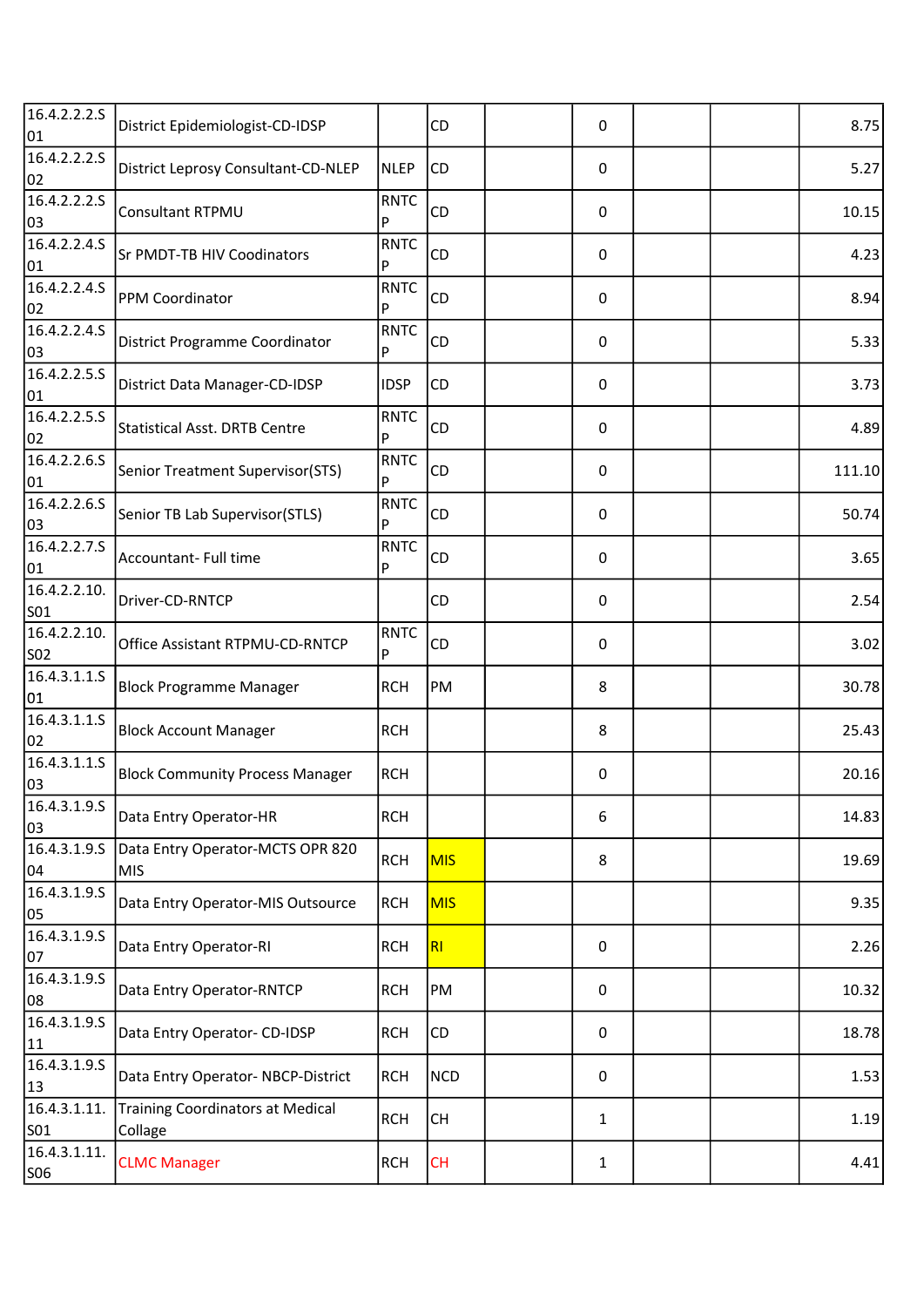| 16.4.3.1.11.<br><b>S07</b>   | <b>CLMC Technician</b>                                                  | <b>RCH</b>       | <b>CH</b>                   |                         | $\mathbf{1}$   |        |              | 2.15   |
|------------------------------|-------------------------------------------------------------------------|------------------|-----------------------------|-------------------------|----------------|--------|--------------|--------|
| 16.4.3.1.11.<br><b>SO8</b>   | <b>Hygenic Helpers-CLMC</b>                                             | <b>RCH</b>       | <b>CH</b>                   |                         | $\overline{2}$ |        |              | 3.47   |
| 16.4.3.1.11.<br><b>SO9</b>   | Lab Technician-LMU Lactation<br>Counseller                              | <b>RCH</b>       | <b>CH</b>                   |                         | 13             |        |              | 28.01  |
| 17.2.1                       | Telemedicine/ teleconsultation facility<br>under Ayushman Bharat H&WC   | <b>HSS</b>       |                             |                         | 0              |        |              | 113.16 |
| 17.4                         | E-rakt kosh- refer to strengthening of<br>blood services guidelines     | <b>HSS</b>       | <b>BLOOD</b><br><b>CELL</b> | No of<br>Facility       | 0              | 1000   | 12           | 0.60   |
| 17.8.S05                     | Internet Cost to ASHA & AF at HWC                                       | <b>HSS</b>       |                             |                         | 0              |        |              | 6.26   |
| 18.2                         | Pattern of Blood uses & Enhance VBD<br>to reduce referral               | <b>HSS</b>       | <b>BLOOD</b><br><b>CELL</b> | No of<br>facility       | 0              | 700000 | $\mathbf{1}$ | 7.00   |
| 18.9                         | Super Speciality Clinic under DH<br>Strengthening                       | <b>HSS</b>       | <b>DHS</b>                  | No of<br>Hospitals      | $\mathbf{1}$   | 500000 | $\mathbf{1}$ | 5.00   |
| 18.16                        | Strengthening of CAC Training Centers   HSS                             |                  | FP/<br><b>CAC</b>           | No of<br>centres        | $\mathbf{1}$   | 50000  |              | 0.50   |
| 18.17                        | Counseling training for Service<br>Provider                             | <b>HSS</b>       | <b>FP</b>                   | No of<br><b>Batches</b> | $\mathbf{1}$   | 49540  |              | 0.50   |
| 18.18                        | Strengthening of Eco Platform                                           | <b>HSS</b>       | <b>NCD</b>                  |                         | 0              |        |              | 6.65   |
| 18.23                        | <b>NBSU &amp; NBCC Register</b>                                         | <b>HSS</b>       | <b>CH</b>                   | No of<br>register       | 44             | 350    | $\mathbf{1}$ | 0.15   |
| 18.29                        | <b>Uniform Case Sheet of Pediatrics</b>                                 | <b>HSS</b>       | <b>CH</b>                   | No of<br>format         | 27460          | 14     | $\mathbf{1}$ | 3.84   |
| U.1.3.1                      | <b>Operational Expenses of UPHCs</b><br>(excluding rent)                | <b>NUH</b><br>M  | <b>NUHM</b>                 | No.'s                   | 52             | 8000   | 12           | 49.92  |
| U.1.3.3                      | <b>Operational Expenses of Health Kiosks</b>                            | <b>NUH</b><br>M  | <b>NUHM</b>                 | No.'s                   | 9              | 5000   | 12           | 5.40   |
|                              | U.2.1.2.S01   Vehicle for RBSK Urban                                    | <b>RBSK RBSK</b> |                             | No of<br>Vehicles       | 4              | 33000  | 6            | 7.92   |
| U.2.2.1                      | Mobility support for ANM/LHV                                            | <b>NUH</b><br>M  | <b>NUHM</b>                 | No.'s                   | 281            | 500    | 12           | 16.86  |
| U.2.3.1                      | <b>UHNDs</b>                                                            | <b>NUH</b><br>M  | <b>NUHM</b>                 | No.'s                   | 281            | 1000   | 12           | 33.72  |
| U.2.3.2                      | Special outreach camps in slums/<br>vulnerable areas                    | <b>NUH</b><br>M  | <b>NUHM</b>                 | No.'s                   | 52             | 3250   | 12           | 20.28  |
| U.3.1.1.1                    | Incentives for routine activities                                       | <b>NUH</b><br>M  | <b>NUHM</b>                 |                         | 636            |        |              | 151.38 |
| U.3.1.1.2                    | ASHA incentives for Ayushman Bharat<br>Health & Wellness Centres (H&WC) | NUH<br>M         | <b>NUHM</b>                 |                         | 479            |        |              | 56.82  |
| U.3.1.1.3.50<br>$\mathbf{1}$ | Incentive for Health Promotion Day<br>for ASHAs                         | <b>NUH</b><br>M  | <b>NUHM</b>                 | No.'s                   | 566            | 200    | 12           | 13.58  |
| U.3.1.1.4                    | ASHA Incentive for JSY & Awards for<br>best Performing Urban ASHA       | <b>NUH</b><br>M  | <b>NUHM</b>                 |                         | 11200          |        |              | 33.84  |
| U.3.1.2.501                  | <b>ASHA Induction Training</b>                                          | <b>NUH</b><br>M  | <b>NUHM</b>                 |                         | 37             |        |              | 1.41   |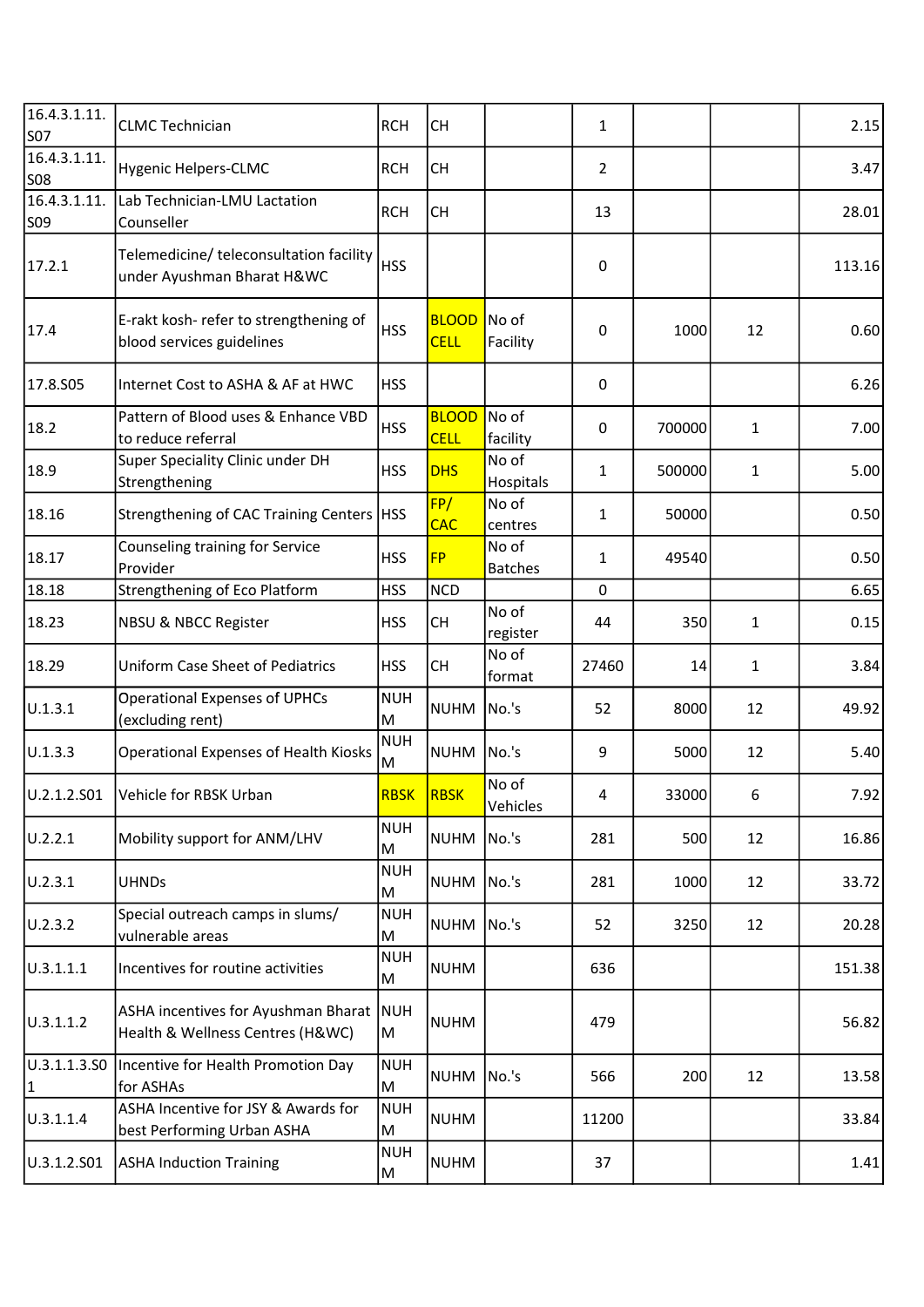| U.3.1.2.502 | ASHA HBNC Module 6 & 7 Training                                          | <b>NUH</b><br>ΙM | <b>NUHM</b> | No.'s       | 19           | 88200  | 1            | 16.76  |
|-------------|--------------------------------------------------------------------------|------------------|-------------|-------------|--------------|--------|--------------|--------|
| U.3.1.3.1   | <b>Other Non-Monetary Incentives Costs</b><br>(badge, uniform, ID, etc.) | NUH<br>M         | <b>NUHM</b> | No.'s       | 636          | 500    | $\mathbf{1}$ | 3.18   |
| U.4.1.1.1   | Untied grants to UPHCs Government<br><b>Building</b>                     | NUH<br>M         | <b>NUHM</b> | No.'s       | 26           | 175000 | $\mathbf{1}$ | 45.50  |
| U.4.1.1.2   | Untied grants to UPHCs Rented<br><b>Building</b>                         | NUH<br>M         | <b>NUHM</b> | No.'s       | 26           | 100000 | $\mathbf{1}$ | 26.00  |
| U.4.1.2     | Untied grants to UCHCs                                                   | <b>NUH</b><br>M  | <b>NUHM</b> | No.'s       | 8            | 500000 | $\mathbf{1}$ | 40.00  |
| U.4.1.4     | Untied grants to MAS                                                     | NUH<br>M         | <b>NUHM</b> | No.'s       | 566          | 5000   | $\mathbf{1}$ | 28.30  |
| U.5.1.4.1   | <b>Rent for UPHC</b>                                                     | NUH<br>M         | <b>NUHM</b> | No.'s       | 26           | 17325  | 12           | 54.05  |
| U.5.3.1     | Infrastructure strengthening of UPHC<br>to H&WC                          | NUH<br>M         | <b>NUHM</b> | No.'s       | 3            | 100000 | $\mathbf{1}$ | 3.00   |
| U.6.2.1.1   | Procurement of drugs for AB-H&WCs                                        | NUH<br>M         | <b>NUHM</b> | No.'s       | 51           | 130000 | $\mathbf{1}$ | 66.30  |
| U.6.2.1.2   | Procurement of drugs for facilities<br>other than AB-HWCs                | <b>NUH</b><br>M  | <b>NUHM</b> | No.'s       | $\mathbf{1}$ | 130000 | $\mathbf{1}$ | 1.30   |
| U.6.2.2.1   | <b>ASHA Drug Kits</b>                                                    | NUH<br>M         | <b>NUHM</b> | No.'s       | 70           | 750    | $\mathbf{1}$ | 0.53   |
| U.6.5.1     | Tablets/ software for IT support of<br>Ayushman Bharat H&WC              | NUH<br>M         | <b>NUHM</b> |             | 54           |        |              | 6.60   |
| U.6.5.2.501 | Procurment of Medicine RBSK                                              | <b>RBSK</b>      | RBSK        | No of teams | 4            | 5000   | $\mathbf{1}$ | 0.20   |
| U.6.5.2.S02 | Procurment of Equipments RBSK                                            | <b>RBSK</b>      | RBSK        | No of teams | 4            | 15000  | $\mathbf{1}$ | 0.60   |
| U.8.1.1.1   | ANMs/LHVs UPHC                                                           | NUH<br>M         | <b>NUHM</b> |             | 270          |        |              | 557.32 |
| U.8.1.2.1   | Staff nurse UPHC                                                         | NUH<br>M         | <b>NUHM</b> |             | 106          |        |              | 315.34 |
| U.8.1.2.2   | Staff nurse UCHC                                                         | <b>NUH</b><br>M  | <b>NUHM</b> |             | 8            |        |              | 26.67  |
| U.8.1.3.1   | Lab Technicians UPHC                                                     | NUH<br>M         | <b>NUHM</b> |             | 52           |        |              | 124.61 |
| U.8.1.4.1   | Pharmacists UPHC                                                         | <b>NUH</b><br>M  | <b>NUHM</b> |             | 52           |        |              | 157.38 |
| U.8.1.5.3   | Data Assisstant                                                          | <b>NUH</b><br>M  | <b>NUHM</b> |             | 8            |        |              | 19.56  |
| U.8.1.6.1   | Obstetrician / Gynaecologist                                             | NUH<br>M         | <b>NUHM</b> |             | 8            |        |              | 92.73  |
| U.8.1.6.2   | Paediatrician                                                            | NUH<br>M         | <b>NUHM</b> |             | 8            |        |              | 91.16  |
| U.8.1.6.3   | Anaesthetist                                                             | <b>NUH</b><br>M  | <b>NUHM</b> |             | 8            |        |              | 89.60  |
| U.8.1.6.6   | Radiologist                                                              | <b>NUH</b><br>M  | <b>NUHM</b> |             | 8            |        |              | 79.38  |
| U.8.1.6.7   | Other Specialists Physician                                              | NUH<br>M         | <b>NUHM</b> |             | 8            |        |              | 79.38  |